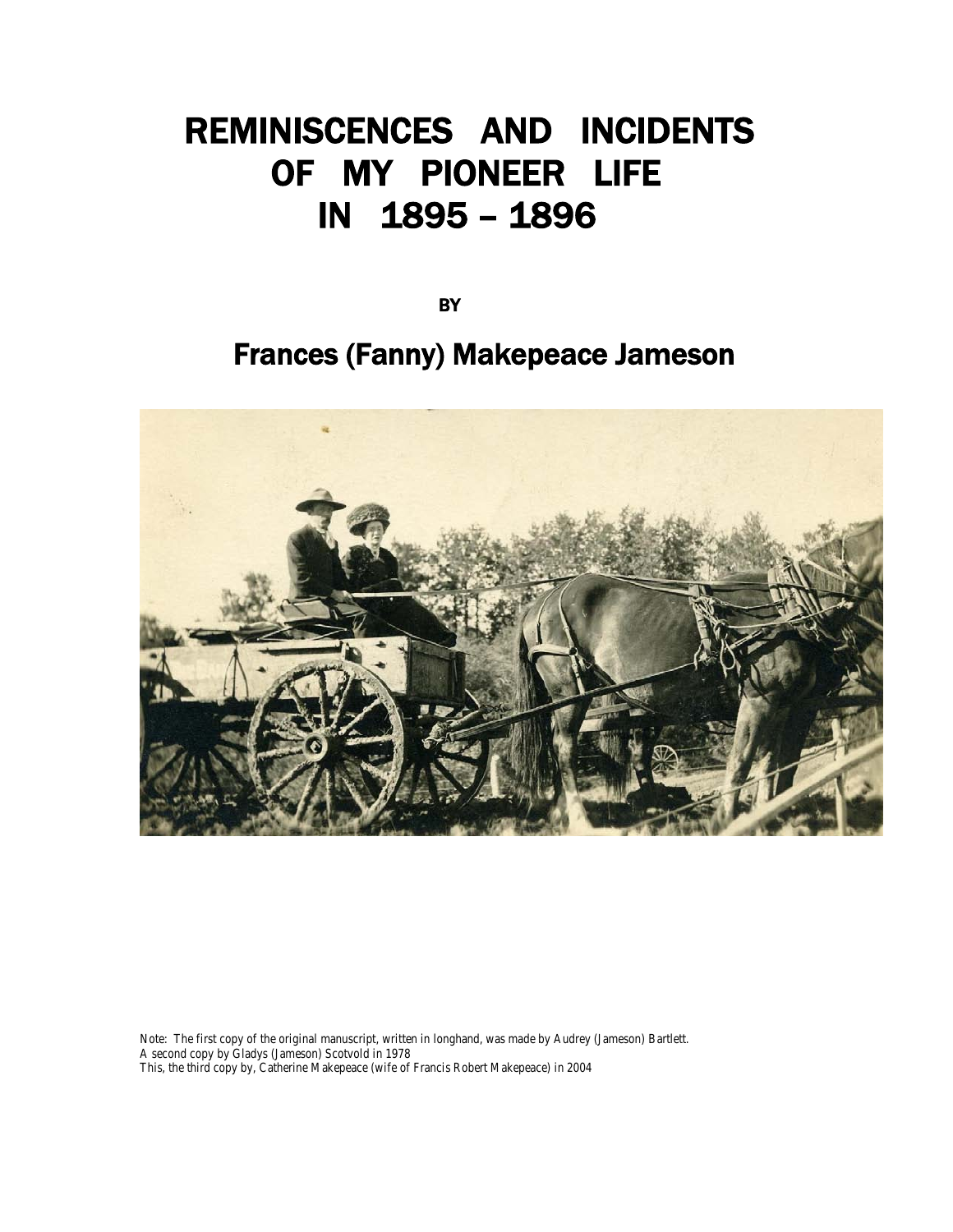# THE JOURNEY

I have often wondered what it would be like to look back over the years and picture the changes that have taken place in a country that was new to you in your youth. As I near the declining years of my life, the panorama that unfolds itself is almost like the memories of a dream. I realize that changes have been many and stupendous.

Picture in your mind, two small girls with their father, arriving in Alberta on the morning of an early day in June, in the year 1895 A.D. Up to that time, my life had been spent in the large industrial city of Manchester, England and in various cities in the United States. We left Omaha, Nebraska on Monday evening at 6 pm. On June 3 rd. Taking a train to Sioux City, Iowa and from there to St.Paul, Minnesota We traveled on the "Soo Line" through the Dakotas by way of Minot, Parkinson and North Portal to Moose Jaw in the Northwest Territories of Canada. What a dreary looking country North Dakota was in those days, with hardly a building or animal in sight, for hours at a time. The conductor on the train told my Father that it was the most monotonous run he had ever made. We went through North Portal on Tuesday at midnight and our luggage was examined there by the US customs officials, to see if we were smuggling anything contraband into Canada. It was not a long process with us as my Father was an experienced traveler and "knowing the ropes" as the saying goes, had shipped our heavier luggage "in bond" straight through to Calgary from Omaha.

I must now mention an incident that took place at the beginning of our journey and the consequences that came later on. We had a pet dog with us, a black purebred Pomeranian, which we all were very fond of, and in the hurry of changing trains at Sioux City, she was almost forgotten. My Father hurriedly gave me our tickets with instruction to wait for him in St. Paul, and he rushed back to get the dog. The train was pulling out when he arrived, but the baggage man threw the dog to Father. In the excitement, her chain and drinking dish were forgotten and my Father just managed to climb aboard for St.Paul. On arriving there and during a short stay, we were able to obtain another chain for her and also some breakfast which we later fed her in relays for one of us girls had to stay with our luggage which was quite numerous.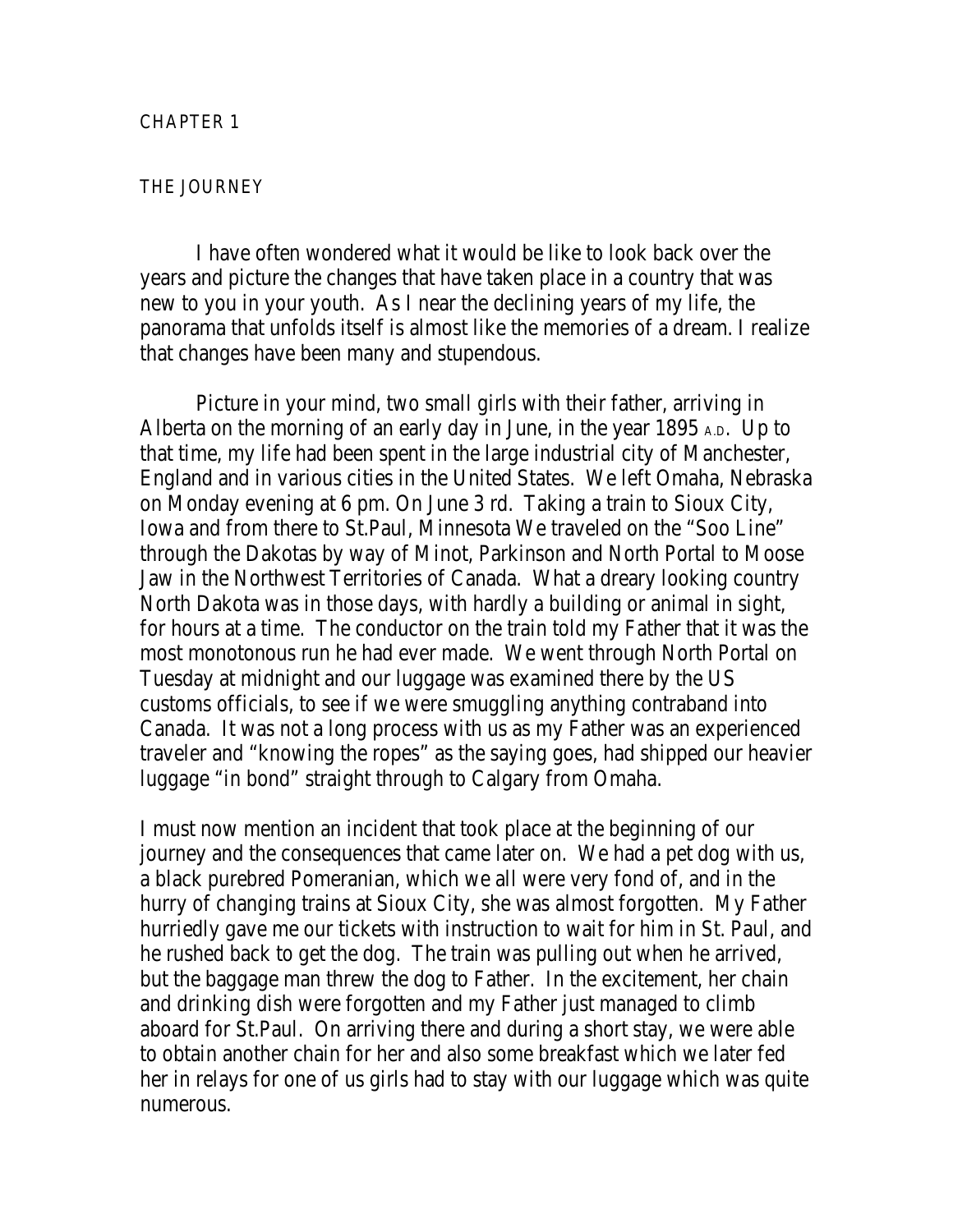Nothing of importance happened during the monotonous ride to Moose Jaw, except the long wait at North Portal, owing to so many settlers' effects being examined by the customs officers. We kept our little dog with us as much as possible and gave the baggage master a tip to be kind to her. In due time, 9 am. On Wednesday morning we arrived at Moose Jaw, and the first person we noticed was a Mounted Policeman in a red coat, but at that time we thought he was a British soldier. It gave us quite a thrill, but greater still was when my Father pointed to a large building and told us to look. There, proudly floating in the breeze was a "UNION JACK", we had been living in the United States for more than three years, and I will always remember how my blood grew hot in my veins as I looked at it and thought of all it stood for. It was, to us, a link in a strange land.

We had not long to wait in Moose Jaw, just having time for breakfast and then we boarded a C.P.R. train coming from Regina, Saskatchewan. There were a lot of new settlers on board. My Father asked the conductor if we could keep the dog with us and offered to sleep in the colonist car, which I must say was most uncomfortable, unless you had plenty of rugs and cushions with you. He agreed and we all stayed there a good part of the day with our little dog. A robbery had taken place on the train the night before, the conductor informed us, and that the men, two of them, were still at large. We also saw Canadian Indians for the first time at Moose Jaw and as there seemed so many of them, I afterwards wondered if that was why the Mounted Police were there. My Father bought a number of Indian curios to send to relatives in England; these were made of beads, leather, and feathers and polished buffalo bones. We each got a pretty basket made of scented grass, for the squaws appeared very clever at this sort of work.

Our tickets were for the first class tourist coach and we had engaged a berth. My sister and I retired early, as we had experienced a more a exciting day than when traveling through the Dakotas. Among the passengers were a number of young fellows, eighteen and twenty years of age; they were Norwegian colonists bound for Vancouver, with an English immigration agent in charge of them. In the afternoon, the agent asked my father if we could sing, and if so, would we sing for them as they felt lonely being so far from their own people, and being unable to speak English. Of course we were willing to do so and asked the agent what kind of a song would they like. They all wanted "Home Sweet Home" which we had to sing several times for them before they were satisfied. We then sang the lonely old Irish Emigrant song, "Isle of Bounty, Fare Thee Well". That they like almost as well as the other. We finished with several old English songs. After they thanked us in their own language.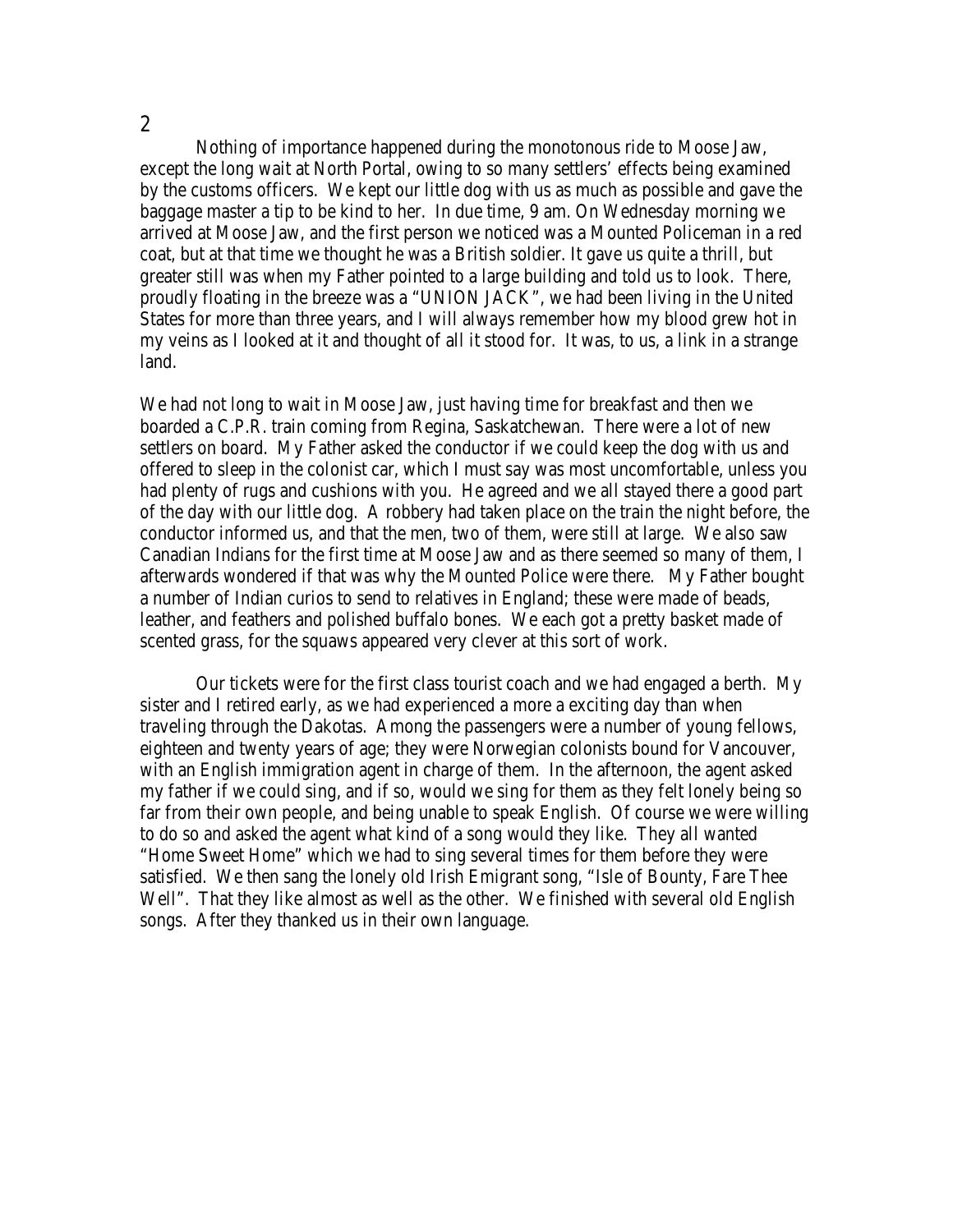We saw natural gas burning when we passed through Swift Current. At every place where we had stopped, there were Indians in their blankets, wearing beaded moccasins and leather leggings; they had all kinds of buffalo bones, elk bones, beaded work of every description and pretty baskets made of dyed sweet grass. There were always one or more Mounted Policemen around. Our next stop was at Medicine Hat and it was the largest town we had seen since leaving the States. Having quite an interval here, we had plenty of time to see the black bears, kept in an enclosure, near the railway. It was evening when we left there, so we went to our berth.

The next morning my Father told us of a curious thing that had happened during the night. He had decided to sleep in the colonist car with our little dog. Our portmanteaus and bags were there, as well as our traveling rugs and cushions, so he was comfortable enough and the weather was quite warm. He was the only occupant of the car. After my sister and I had gone to our berth, he decided to make up his bed and get some sleep as well, as he had been up the night before at North Portal. About midnight he was awakened by the growling of the dog, to see a man bending over him as though to rob him. At the same time, the dog sprang up, barking at the man and then my Father saw another man farther down the car. The dog's bark and my Fathers's call brought some of the train men, but the robbers escaped at the end nearest the baggage car. Nothing more was seen of them although a long search was made. The light was so dim my Father was unable to recognize the men but he said they were fairly well dressed. However, we heard nothing more of them.

During the trip, we also met a Mr. Jackson, a lawyer from Calgary, who gave us a lot of news about the country, especially North of Red Deer and Lacombe where we were going. He pointed out the South Saskatchewan River; we thought it would be a large river so were not greatly impressed. We told him we were disappointed because it was not as big as the Mississippi at St. Paul. We had seen some large rivers, the Hudson in New York State and the Missouri when we lived at St.Joseph, Missouri. We thought Assiniboa was pretty dreary, such a lot of alkali lakes, very short grass, and hardly any flowers. We saw plenty of antelope, coyotes or prairie wolves as they were called in those days. There were lots of rabbits and gophers and thousands of water fowl of all kinds as we traveled nearer to Calgary.

We arrived in Calgary at 2 am. Thursday morning and found that the train for the North left a 7 am. We went to the Immigration house while father rushed away to find a custom's officer to take our extra luggage and furniture out of bond. He eventually located one and just as the train was pulling out, my Father got on board. I imagine our friend, the lawyer, must have told him where the official could be located.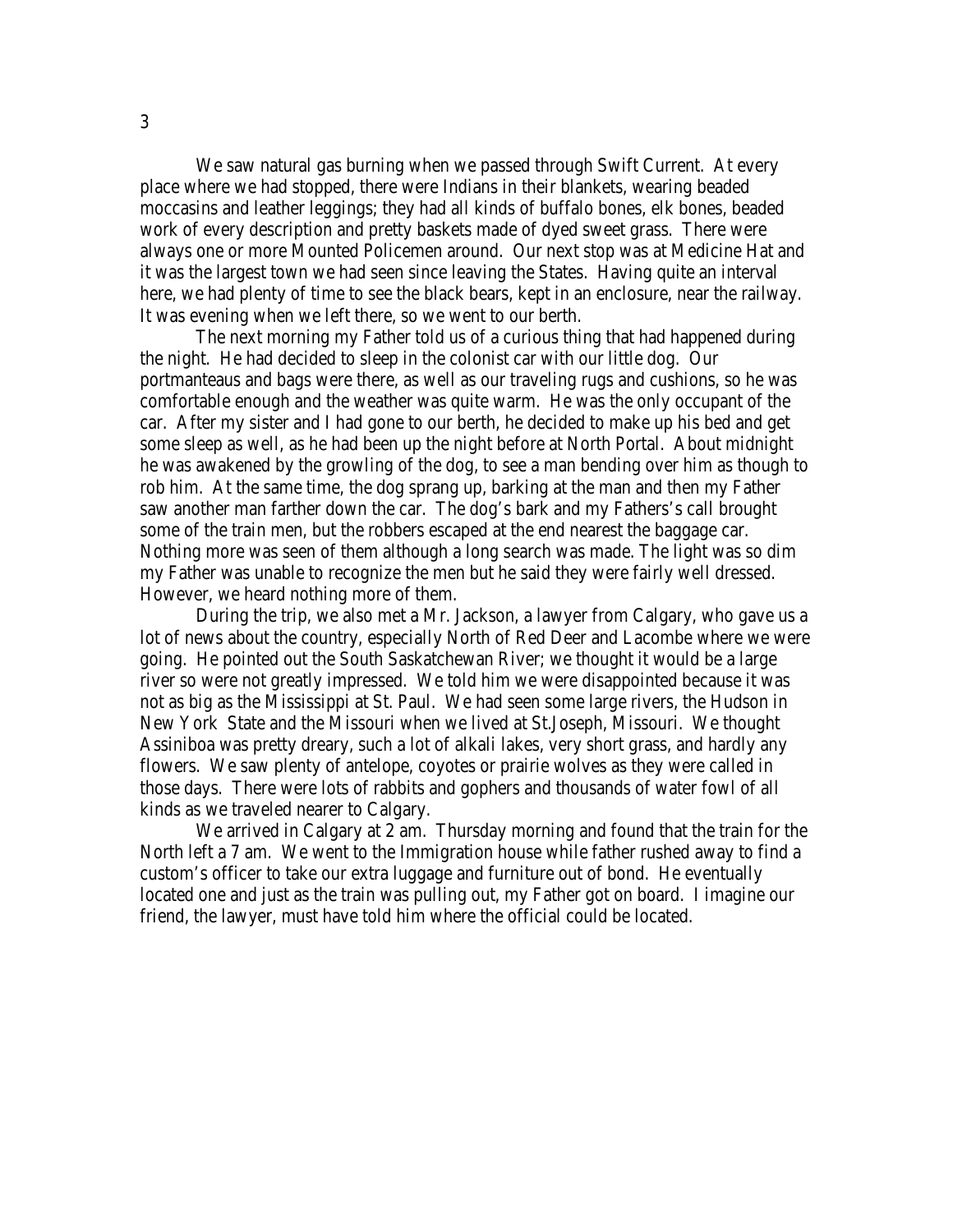We had found some very kind people at the Immigration House. The Keating's, a family of Americans we got to know really well later on. There were also the Jones's, a Welch Family. They took pity on two little lonesome girls and helped us with our bags and baskets, as my Father was no where to be seen when it was time to go to the train. I had always kept my own ticket and my sister's ever since we had left Sioux City. We had been told to go North with these people anyway as they also were going to Lacombe and the conductor would see to us. Well, it really seemed that we would soon be at the end of our long journey. My father and our friend joined us as we started and he pointed out the places of interest to us again, especially old landmarks. He was a most enjoyable traveling companion and did not forget the two little homesick girls he met on the train. I will tell more about him later.

My father was lucky to be able to travel with us as there were only two trains a week between Calgary and Edmonton. He would have had to stay in Calgary until 7 am Monday morning. We were anxious to go by Thursdays train as we had written to my brother to meet us at Lacombe on June  $6<sup>th</sup>$ . He had come to Red Deer in September 1892 and taken up a homestead eight miles south and east of Lacombe and twenty two miles east of Red Deer as that was the only town near at the time he came west. The country around Calgary as we went north was very bare looking, bleak and so cold. When we left Omaha the temperature was 90 degrees Fahrenheit, but in Calgary it felt like 50 degrees. As we traveled on, a fine rain was falling, then the rain storms became more frequent. Our first impression of a June rain here was that it was far from a warm one, such as we were accustomed to. As we traveled farther north, the country was changing, and from Didsbury on there were trees and abundant grass. We thought Innisfail the prettiest town we had seen since entering Canada. The trees were so green and good for tired eyes which had looked upon nothing but widespread prairie for the last three days.

We arrived in Lacombe at 4 pm. and were very sorry to bid goodbye to Mr. Jackson who was going on to Edmonton. We were thoroughly tired and hungry for we were to excited to sleep or eat the latter part of the journey. We wondered how my Father could talk politics, enjoy his dinner and appear so calm. The train had just crawled along and we were anxious to see our brother. He was waiting on the platform with a friend of his and introduced us to quite a few people who were his neighbours and had gone to town that day. Mail day always brought a crowd of people in mild weather as letters were eagerly looked for. Then we went to do some shopping and to see some pet bears that were chained up near the hotel. I must mention that one of the sons of the Welch family we had met at the Immigration House in Calgary, Tom Jones, tried to scare us with tales of the Indians. I often thought later that it had a strange effect on my sister as she seemed terribly frightened if an Indian came near her. Of course, we saw many of them in the next few years.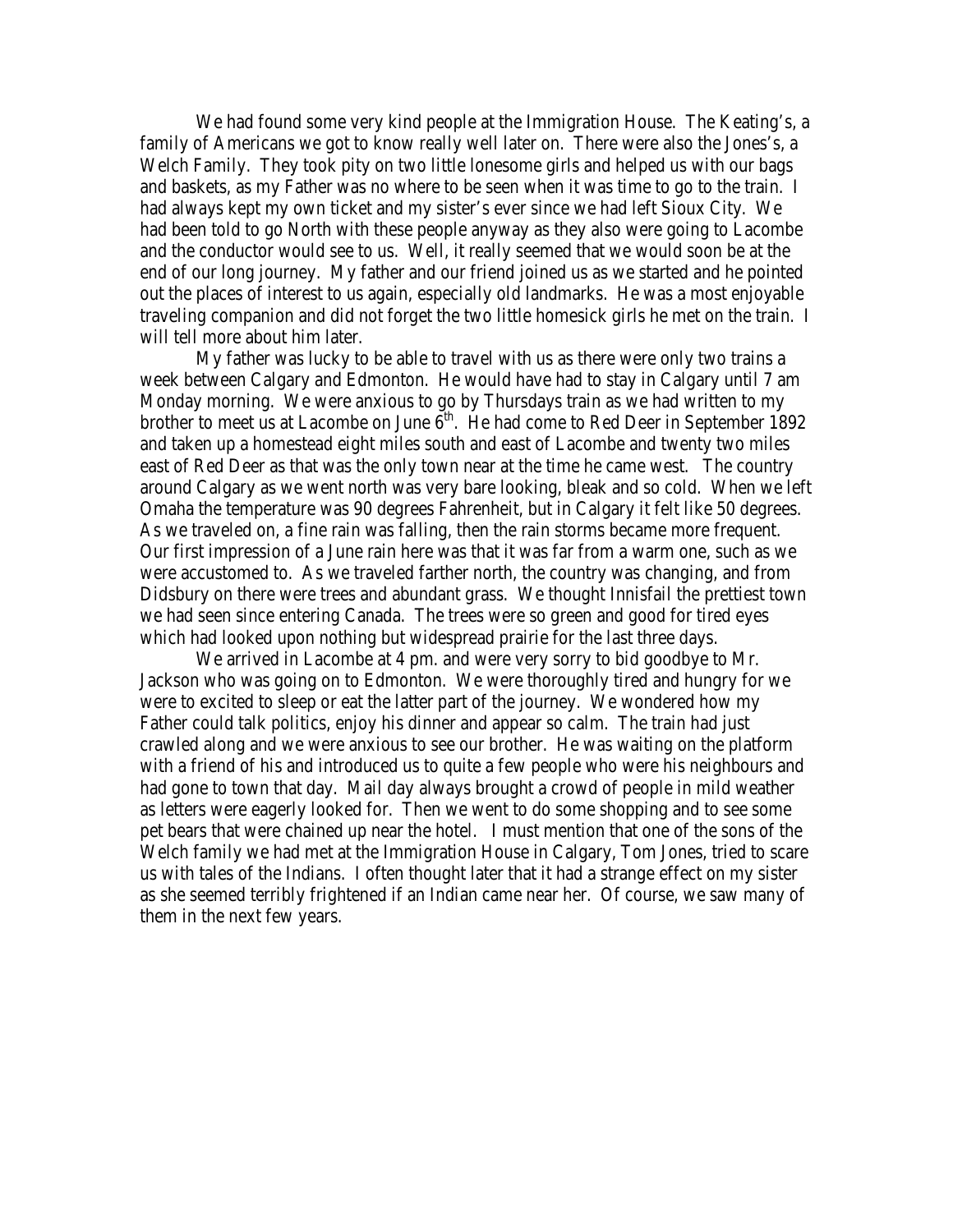We also went to see the Methodist minister and the manse they were building for him. My brother's friend was helping with it and took us over and introduced us to Mr.Chegwin, who was the first Methodist minister in Lacombe. My father and brother, having finished buying supplies, started for our new home; riding in a heavy lumber wagon was a bit different from the soft cushions of the trains. It seemed a long cold drive but my brother assured us it was only ten miles. The road through the timber had not been cut then or opened up as the settlers called it. A steady rain was falling and in spite of our rain coats we were chilled to the bone. It was a very disagreeable ending to a tiresome journey we thought as we circled around sloughs and clumps of trees and bushes. The horses never moving off a walk. My father had insisted on putting our rain coats in one of the Gladstone bags and very thankful were we for their protection. The trip home lasted four hours as there was no sign of a road, just a few wagon tracks. The sun had set behind the hills and trees before we reached the head of the valley where my brother's cabin was situated. Mrs. Kilby, a kind neighbour, had cooked a hot supper for us and had a nice bright fire going in the stove. The fire was the best thing I had seen, it seemed for ages. After supper and a little chat, we thanked the neighbour for her kindness and retired for the night and slept like a top as we have been very much awake since 2 am. The fresh cold air and long tiresome drive had made my sister and I very sleepy. Thus, we made our debut into the Great North West.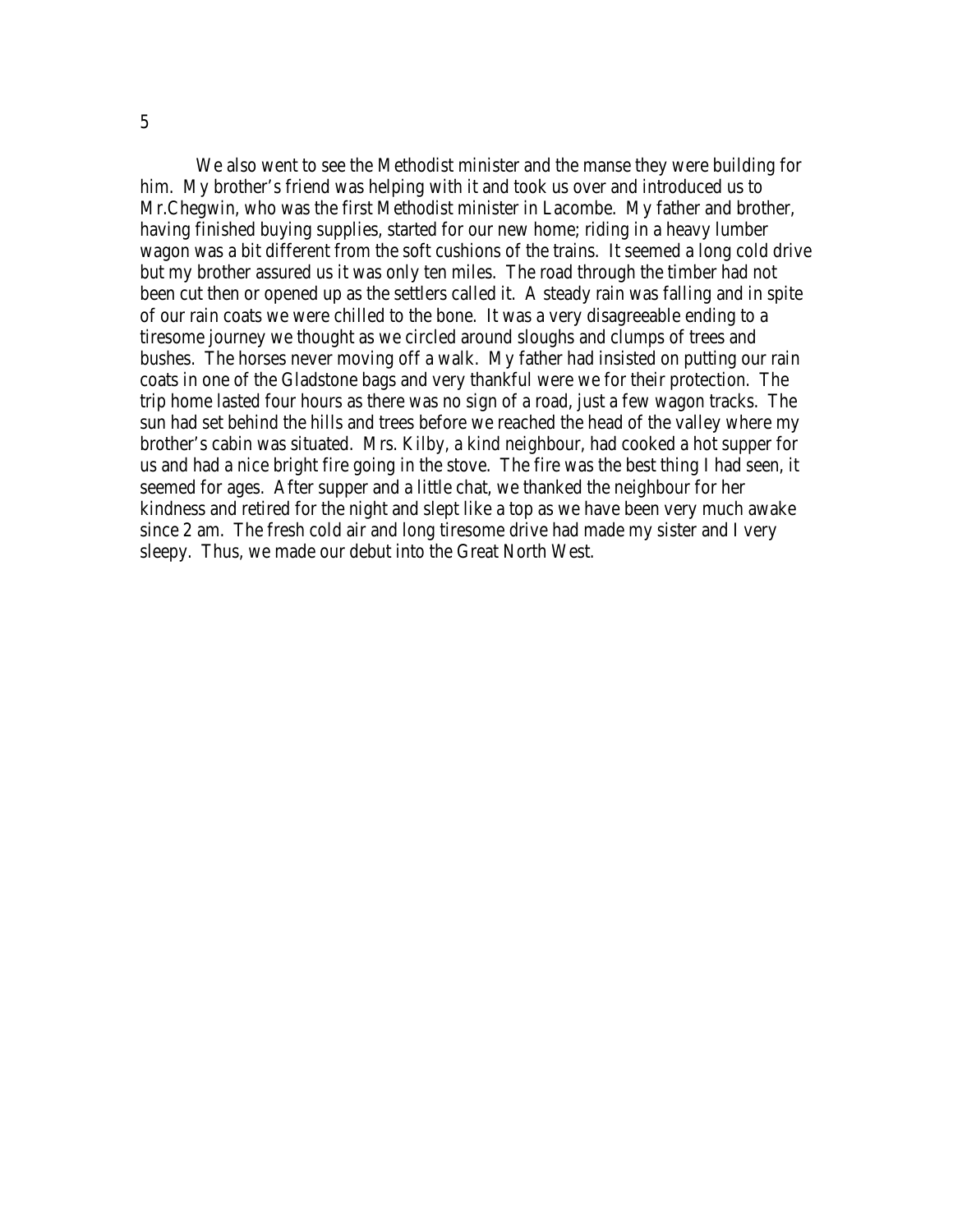# CHAPTER 2

#### EARLY IMPRESSIONS

After a good night's sleep and a rest we felt ready for anything that might turn up. The household duties seemed very light to me as I had always been used to a large number of rooms. My brother's cabin consisted of one large room, curtained off at one corner with large rugs for a sleeping room for us girls. My brother informed us that he would not be home for dinner. He and a neighbour were burning a kiln of lime about a mile away, so he would carry a lunch with him. This neighbour from Missouri, George Hendricks, lived six miles south of us and appeared unusual, being six foot four inches tall and weighed about two hundred and fifty pounds. This distance seemed a long way off for we had been used to neighbours living in the next house in the city.

We had been hoping that our brother would show us around the farm and tell us all about this great new country. However, after dinner, we decided to do some exploring ourselves. Everything was so quiet that we found ourselves getting drowsy instead, so we wound off that first afternoon with a nap. We thought it must be the effect of our journey but my brother told us it was the altitude. Let me say here that the new settlers seemed affected the same way we were and wanted to sleep and eat all day. An Irish family by the name of Ross, who came from near Queenstown, county Cork, Ireland, lived about three miles down the valley. One of their boys, a lad of sixteen told us he could have "ate and slape" all day and we certainly agreed with him. They had arrived in the valley in April and were getting used to the climate.

My sister and I were quite venturesome and not having met with anything more dangerous than a rabbit, decided to go to the kiln taking a hot dinner to my brother. Mr. Hendricks tried to tell us there were wild animals about, such as bears and lynx and coyotes but as my brother had not told us anything about them we did not believe it. Well, we started out quite bravely with the dinner basket and did not see any of the animals he had mentioned

We were told to watch for a landmark in the shape of a large square rock as big as a table. We sighted this in the distance and made a bee line for it and just as we got close an animal poked its head around one side. To say we were scared would be putting it mildly. We were just petrified. What kind of an animal it was we had no idea as it mostly resembled a small rhinoceros, minus the horns on its nose. When we got over this shock and our voices came back to us we started to shout as loud as we could in the hope that our brother would hear us and in doing so frighten the animal. We caught a good glimpse of the creature as it ran off and the noise it made convinced us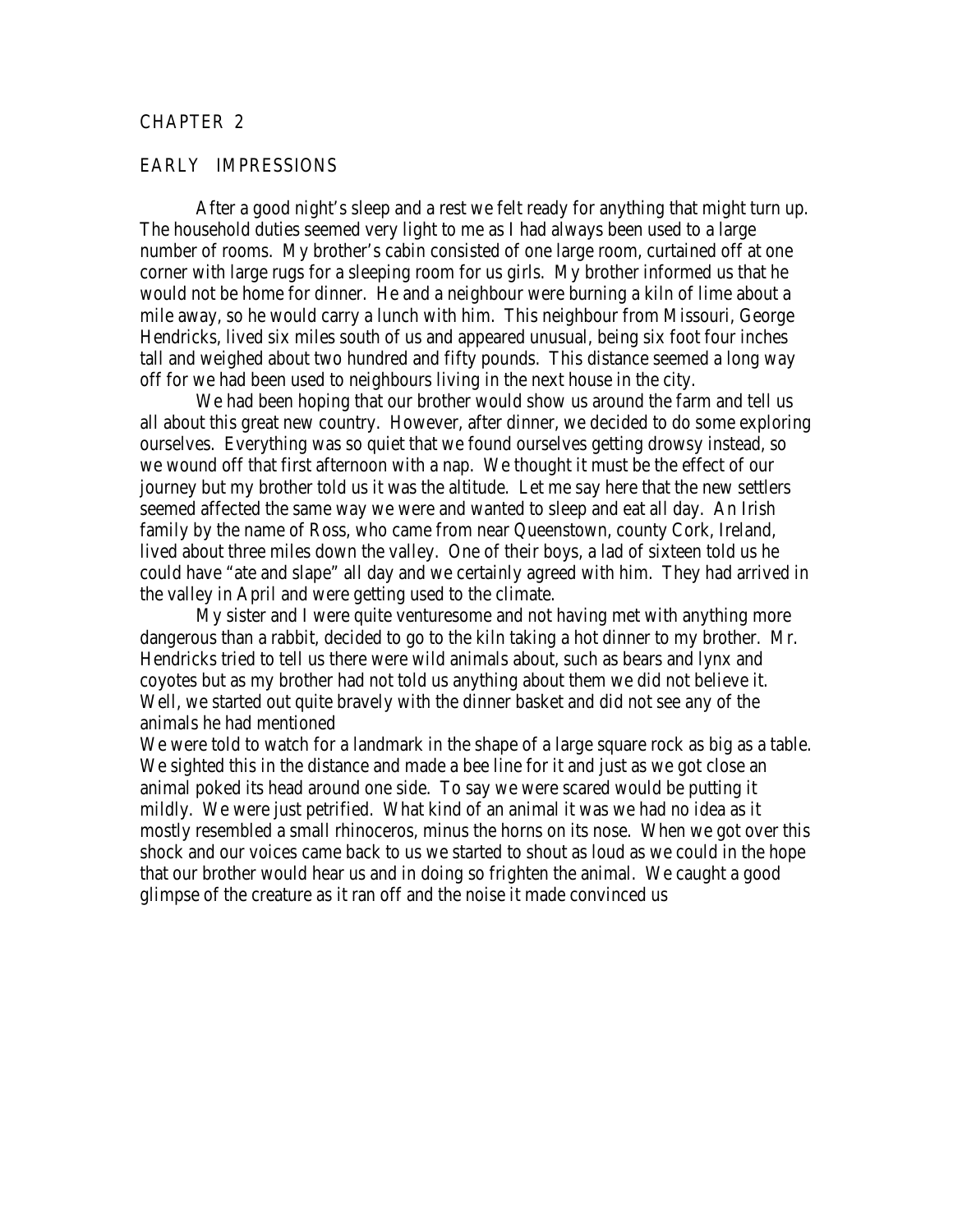it was a pig, but such a pig. It was dark gray in color with long legs, extended body and a great long snout, and utterly devoid of hair. After a while we plucked up enough courage to go and find the lime pit, which we knew could not be far away, as the lime stone had been dug up around where we were. Finally, we arrived and told Tom of our adventure. He had a good laugh and then told us the pig belonged to Mr.Hendricks, who had brought it along so he could feed it. On asking what made it look so funny, he told us Mr.Hendricks had shaved the hair off the pig for coolness and that it must have been wallowing in a mud hole for it really was a white pig.

That afternoon we decided to catch a wild rabbit to keep as a pet: we had noticed a number of young ones running around by themselves. My brother's cat was a wonderful hunter and frequently caught weasels, but was so savage we could not touch it. After a very arduous chase we finally caught one and put it in a hutch we had made and fastened on the log wall of the house. It was placed very high to be out of reach of wild animals if they came around. We fed our pet on lettuce and carrots out of the garden and put a little can of water in the hutch as well, then fastened the door tightly. It became quite tame and we were very fond of it. One morning, when we went out to feed the rabbit, we found the door open and our pet gone. Of course we blamed the cat and wanted out brother to shoot it, but he refused saying there were hundreds of rabbits but only one cat to keep the gophers out of the garden. We had not seen any gophers then so told him that was just an excuse. Cats were very scarce in 1895 and later we were very glad we had her for she killed a very large weasel that had taken a toll out of our chickens. This pure black cat was obtained, when very small at Blackfalds, or Waghorn, as it was then named after the first postmaster. My brother had carried it home in his pocket.

We found life on the prairie free and easy and learned, in time, to adjust ourselves to this new way of living. It was then the middle of June and the valley looked a beautiful place. Every thing was so fresh and green and the ground covered with flowers of all colours, which were all new to us except the sunflowers and bluebells. The Moccasin or lady slipper was a pleasant surprise for it resembled an orchid and we thought them pretty. There were purple shooting stars, wild geraniums, honeysuckle and masses of wild roses which were the only ones which had any scent. We noticed and thought it quite strange that the birds did not sing, just twittering a little in the early morning. There was a member of the jay family, called Whiskey Jack that would annoy us with its incessant chattering. We thought it had a strange name. The woodpeckers frightened us at times with a knocking on the house, and when we chased them away, we found a large hole in the wall, as round as though drilled with an auger.

During all this time, I had been trying to wash up a large trunk full of my brother's clothes, also some of our own. The water was so hard the soap just curdled and made sticky spots on every thing. However, I decided I had to do something about it and so asked Tom how he managed to wash his clothes before we came. He explained we would have to take some lye and preceded to show me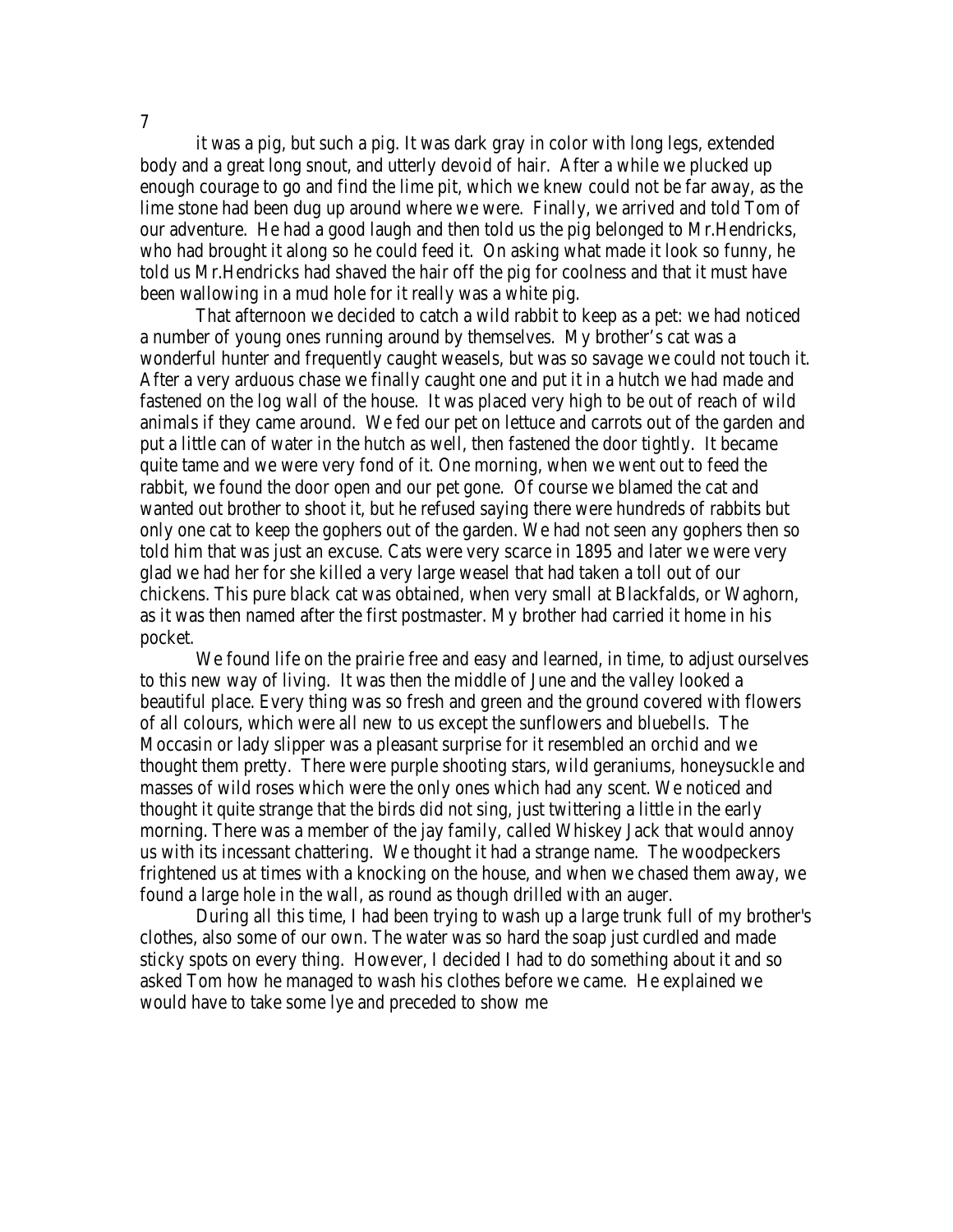how it was done. First of all, I had to sift charcoal from wood ashes and as we burned nothing but wood in the stove, that seemed easy enough. Then I had to fill up a three gallon kettle with ashes over which I poured enough water to fill the kettle. This I had to let stand until it became clear: then I poured off as much as I could, being careful not to get any of it on my hands or clothes. I was skeptical about all this but it softened the water all right. Then I started to wash his clothes.

He had been batching for two years so I expected the worst. Well, I found what I expected and more. The linen tablecloths had been used to wrap around large pieces of beef and were covered with blood stains. A friend of ours, who was a dyer by trade and came from Paisley, Scotland, had been experimenting on my brother's clothes, and the result, was a conglomeration of colours seldom seen. White linen shirts were dyed a dirty slate color, woolen football jersey was a peculiar shade of dark greenish blue, and his white cricket flannels were a murky looking dark blue. The rest of his clothes were a queer color that looked like a mixture of all colors. His pillow cases, towels, dish towels, dusters,socks,shirts,underwear and handkerchiefs were all grey. I gathered them all and then proceeded to boil them all together. Tom added to my consternation by telling me that the charwomen in England certainly earned their half crown a day, going out washing. I was too amazed to speak.

After finishing that part of the washing, I took a good look around, seeking the quilts we had given him when he left home. They were made of homespun, except one that was really a hand quilted one. It was made by our Grandmother Makepeace about the year 1840. The heavier quilts, also hand done by our Great Grandmother, were lined with homespun blankets and were very warm. I found the largest one, a lovely dark green, had been used to cover the stable door on the inside to keep the snow from drifting and to close the draft off the horses. Another had been used to blanket a sick horse and the best one, a cotton bedspread, I found covered with mud, for it had been put over the well to keep the snow out. There was no use saying anything because the damage was done, but those quilts would have been very comfortable on our beds when the temperature ranged around fifty below zero.

Log houses were not the warmest habitations in those early years. Such housekeeping, I told Tom he ought to be ashamed of himself, but he just laughed and said I was too particular. Anyway, he argued, I did not need the quilts as he had lots of blankets. My father felt sorry when he saw how the quilts had been used and said that he had helped his mother when she spun the wool for them. The quilting must have taken a long time. So much for bachelors! I am sure they did not appreciate a woman's work, for Tom said they had served a better use that way. I was too disgusted to argue but remembered what the bible said about trials and tribulations, and I thought I was having my share now. To compensate for my above indignation, he then offered to show me how to make biscuits, bachelor style, with out milk or baking powder. He used just flower salt, baking soda and water. They were very light and when buttered tasted very good.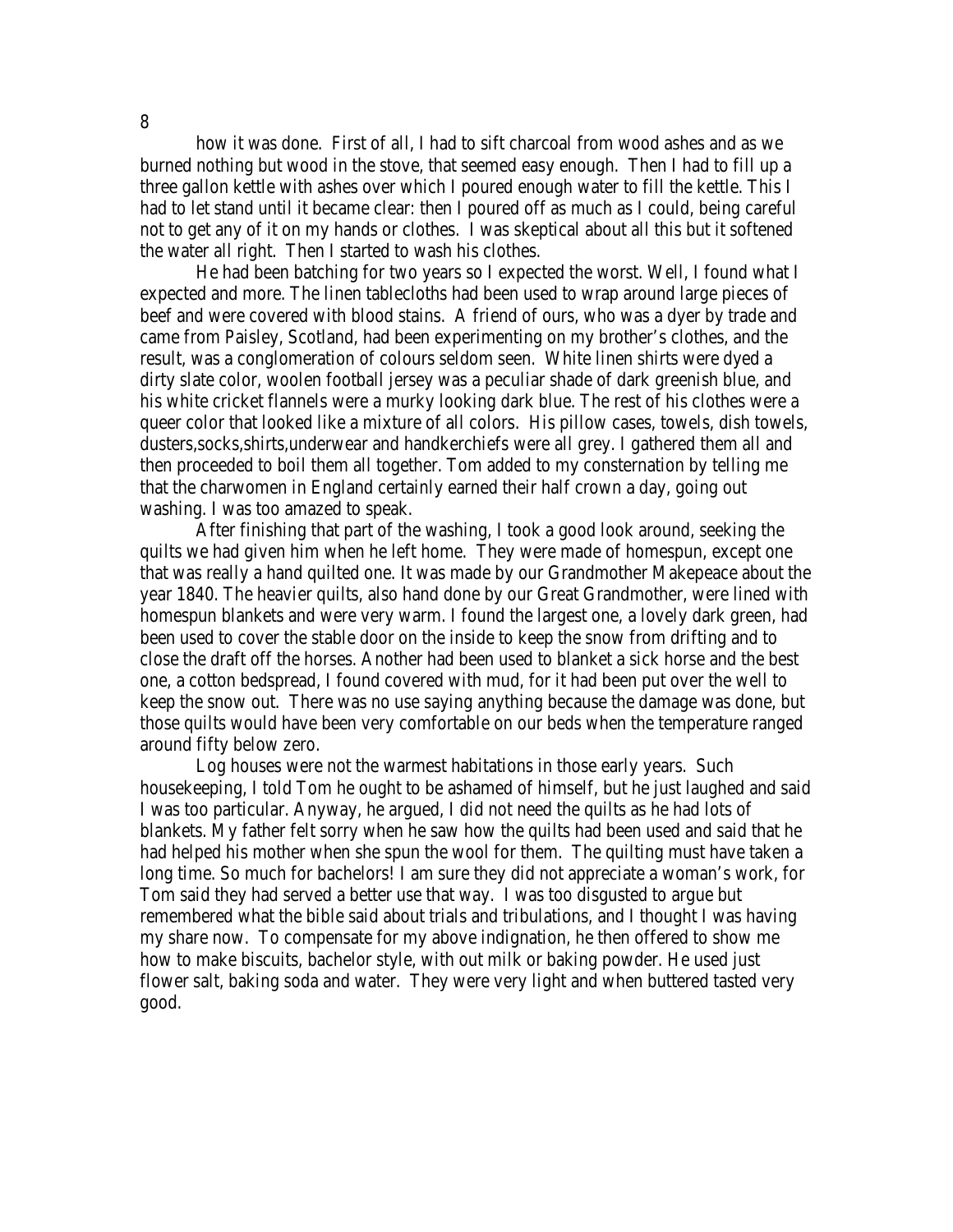The next adventure or excitement I had was learning to milk a wild cow and I must say I was very afraid of her; she was so large and had extremely long horns. I had seen Tom tie her to the fence and milk her and it seemed easy enough, but she sensed I was afraid of her so watched me all the time while I milked her. The mosquitos were terrible so I had to build and light a smudge for she would not stand still long enough to be milked otherwise. I would not go near her head so milked her where she stood on picket, with one eye on her and the other on the pail. I considered myself lucky if I got away with all the milk, for more often she sent pail, stool, and me spinning. Finally, I mastered her and could lead her around, but she was always nervous and bolted at the least sound. We got even with her one hot afternoon in August. My brother told us to change her picket at noon and put her on the edge of a small slough surrounded by willows. My sister and I were going into the bush to pick berries, and just as we passed the cow, she gave a bellow, tossed her head and came racing toward us. Elizabeth being curious to see what had happened, started to investigate I tried to stop her but she went to where the cow had been. At first she could see nothing from the trail to cause such a disturbance. A minute later I heard her scream and she came running as if bears were after her. The cow had stirred up a wasp's nest. which resulted in both the cow and my sister being stung, my sister in the eye. There were no berries for supper that night and my sister nursed a badly swollen eye for a week. We left the cow for the men to look after being in too big a hurry to get away from there ourselves.

I had quite a time learning to make bread. Up to that time we made soda biscuits, those before mentioned, so my father insisted on my learning to bake good bread. My brother had some Royal yeast and by following the instructions on the box, I made lovely light bread, so that was another accomplishment I had learned in the west. I have always used royal yeast cakes since then for they kept well and we could lay in a stock of them.

About this time, the middle of June, by brother decided to buy another team of horse. They left one morning for the Brewster Ranch and would not be home that night as it was some distance away. This was to be our first night alone with howling coyotes for company outside and yapping dog inside. She barked at all the noises she heard. About two o'clock in the morning, we were awakened by the barking of the dog and a flashing of a lantern in the window. I had taken the precaution to barricade the door as often Indians traveled through to Lacombe from Buffalo Lake. I called who's there and a voice asked for my father. I recognized the voice as belonging to our scotch friend, Mr. Walker. He left word for my father and brother that the Norwegian settler had just died that night; they were to go over as soon as they got back. He then went on down the valley to stay with the Jameson boys at their shack until morning. That ended our sleep and we lay in bed wondering if anyone else would be wandering about. We listened to the voices of the night. How thankful. We were when daylight came and later my father and brother returned home. We gave them the message and they went across right away, promising they would return that night. Next day the Norwegian was buried in the cemetery in Lacombe, some of the men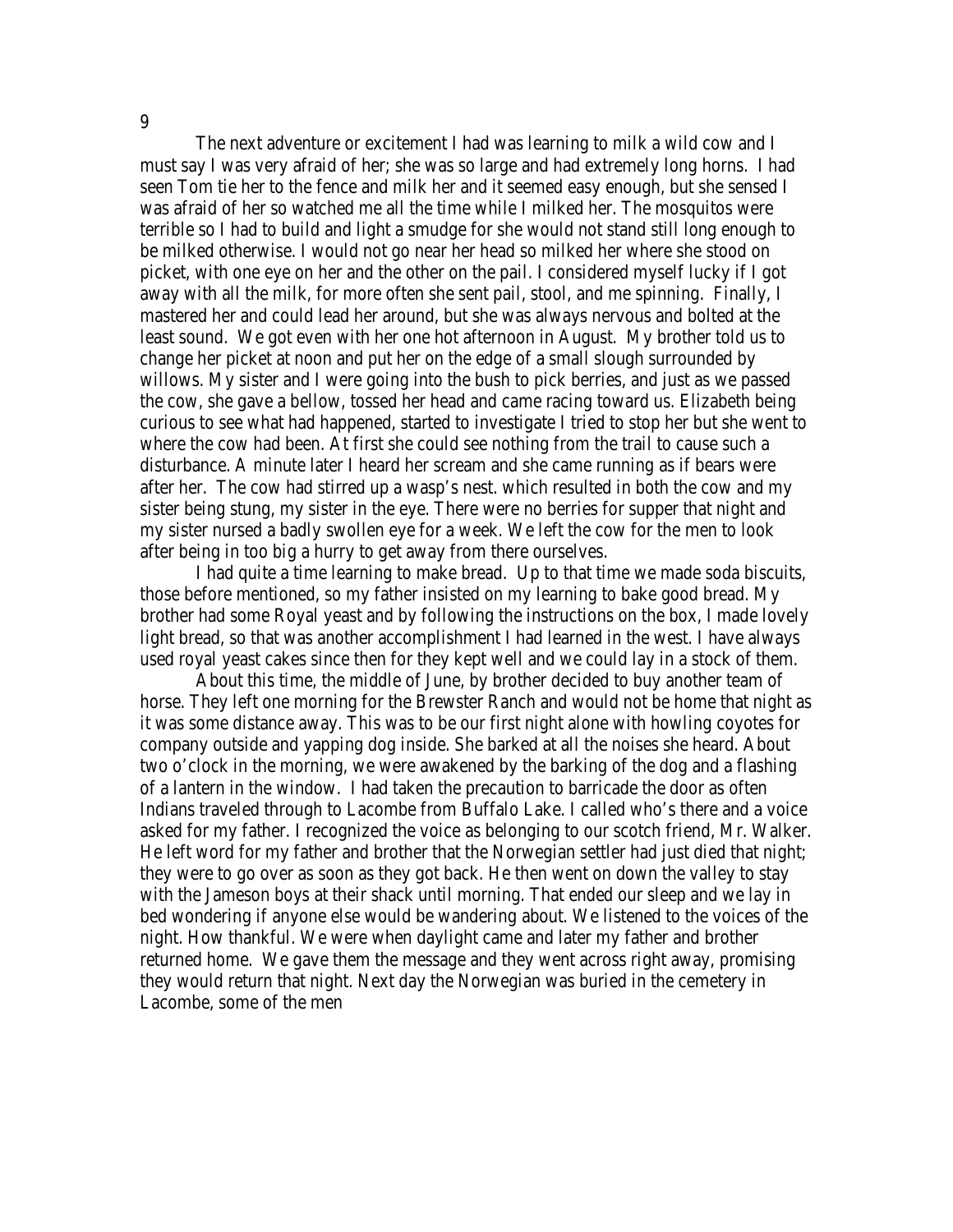of the neighborhood attended the funeral. I have never forgotten that, for it did not seem possible that death could come out there among the flowers and sunshine.

It was quite a roundabout way to go to town so my brother decided to blaze a trail through the bush. My father had made up his mind not to buy any unbroken horses after their visit to the horse ranch but would try to get some from older settlers, and gentle if possible. One morning he started for Lacombe with this idea, going through the bush for the first time. Towards evening we began to get quite anxious about him, wondering if he had lost his way, so decided to go and look for him. However, before we left, the dog started barking and running towards the bush trail and in a few minutes we saw my father leading a mare with a foal at her side. The mare was only halter broken and very nervous so my father had led her all the way home from town. The colt was quite gentle and soon became a great pet. The mare would only allow us to go near her when the colt was feeding. We heard of another mare that was gently and well broken, so my father made another trip. This time it was to a horse ranch, owned by Mr. Hughes of Wolf Creek, north of Lacombe. There he bought the mare we called Molly. Who was very gentle and broken to ride so my sister and I took a great liking to her and we were soon riding all over the country, especially to Lacombe on mail days.

My brother broke the other mare to ride as well and my sister and I enjoyed these rides right up until winter. We visited some of the ladies in the Canyon district whom we had met at the Sunday services held in the Canyon school house. My father insisted that we learn to ride without a saddle, with just a blanket and surcingle, sitting sideways on the horse in case they got scared at something or if we fell off. In those days, the girls and women rode side saddles and it was some trick to learn to ride sideways without a saddle. The nervous mare was a bad actor for a long time. When we put the side saddle on her and when riding together, one of us rode her with blanket and surcingle. She was much easier to ride than Molly who seemed rough after riding Vic. The horses all seemed so nervous and if a gopher scurried across the trail or a bird flew up among the bushes, the horse would shy away and jump, and without warning and without the saddle, we usually went sailing through the air. The bumps and bruises we received, their number was legion.

The fence around our garden was made of poles put between two large posts and held in place by wire. It looked very strong to us, but Tom had warned us not to let any cattle come around and if we did see any coming we were to scare them off. What he meant was to chase them away. Well, we thought if they were anything like our cow we would not dare to go near and as we had not seen any cattle, only hearing them from a distance, we did not worry over them. We went outside as much as possible when the weather was fine. On this particular morning, my father and brother had gone up into the bush to cut logs for an addition to the shack, as they were called by the old timers. It was then we saw a herd of cattle and large bull that was pawing up the earth and bellowing. They were some distance away but seemed to be heading for the shack. Our first impulse was

10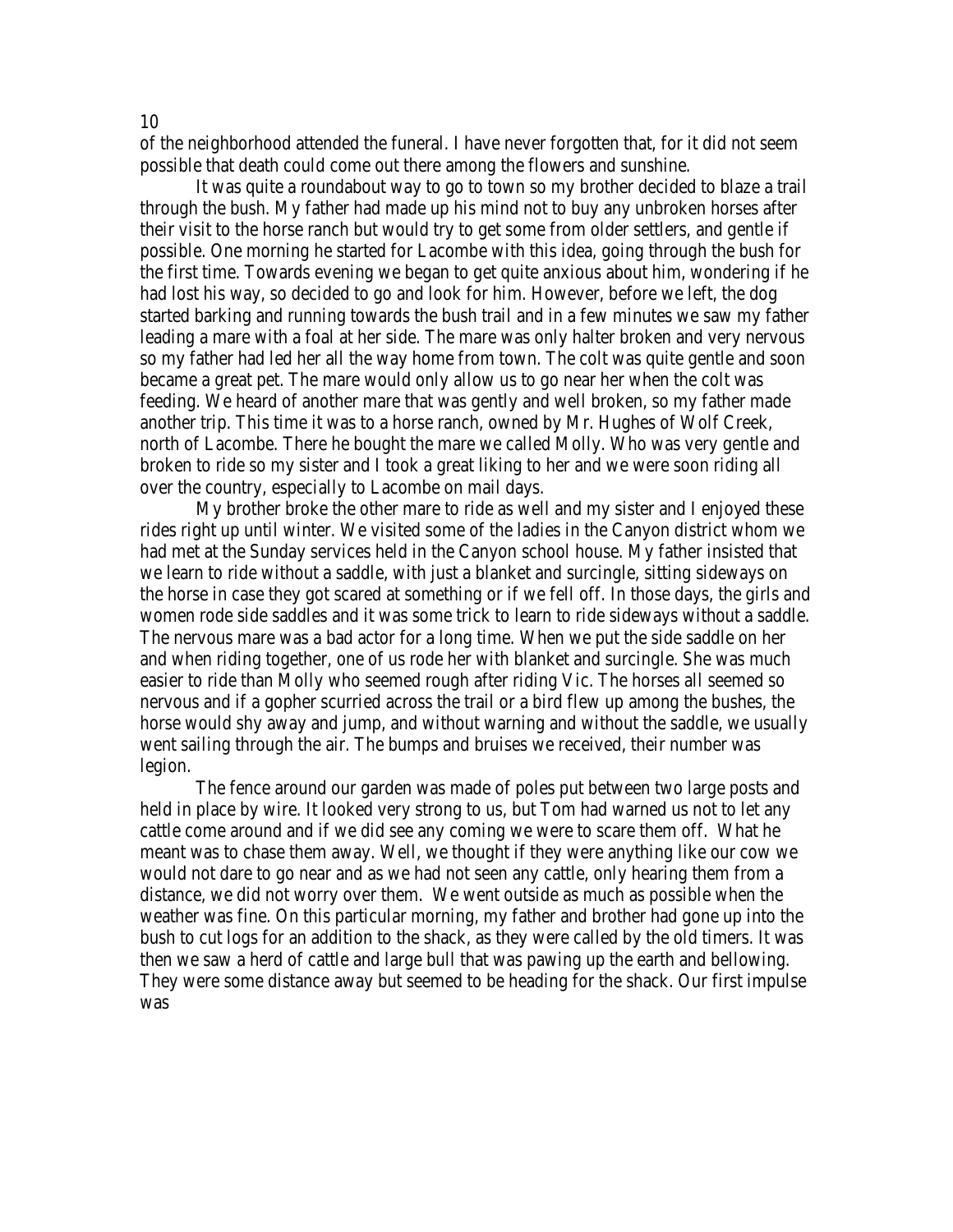to go inside and close the door; then I remembered the garden and my brother's instructions. We both rushed out one with an axe handle the other with a broom but the cows just stood and looked at us. All the time the bull was getting closer. At last we had a happy thought; we would try our umbrellas on them. We rushed back into the house, grabbed the umbrellas and ran to the nearest cow. We suddenly opened our umbrellas and that had the desired effect. In a few moments we had them all on the run heading down the valley. My brother just laughed when we told him how scared we had been and said that the cows were our neighbour's cattle and some of them milk cows. Well, they looked pretty wild to us, especially that bull.

11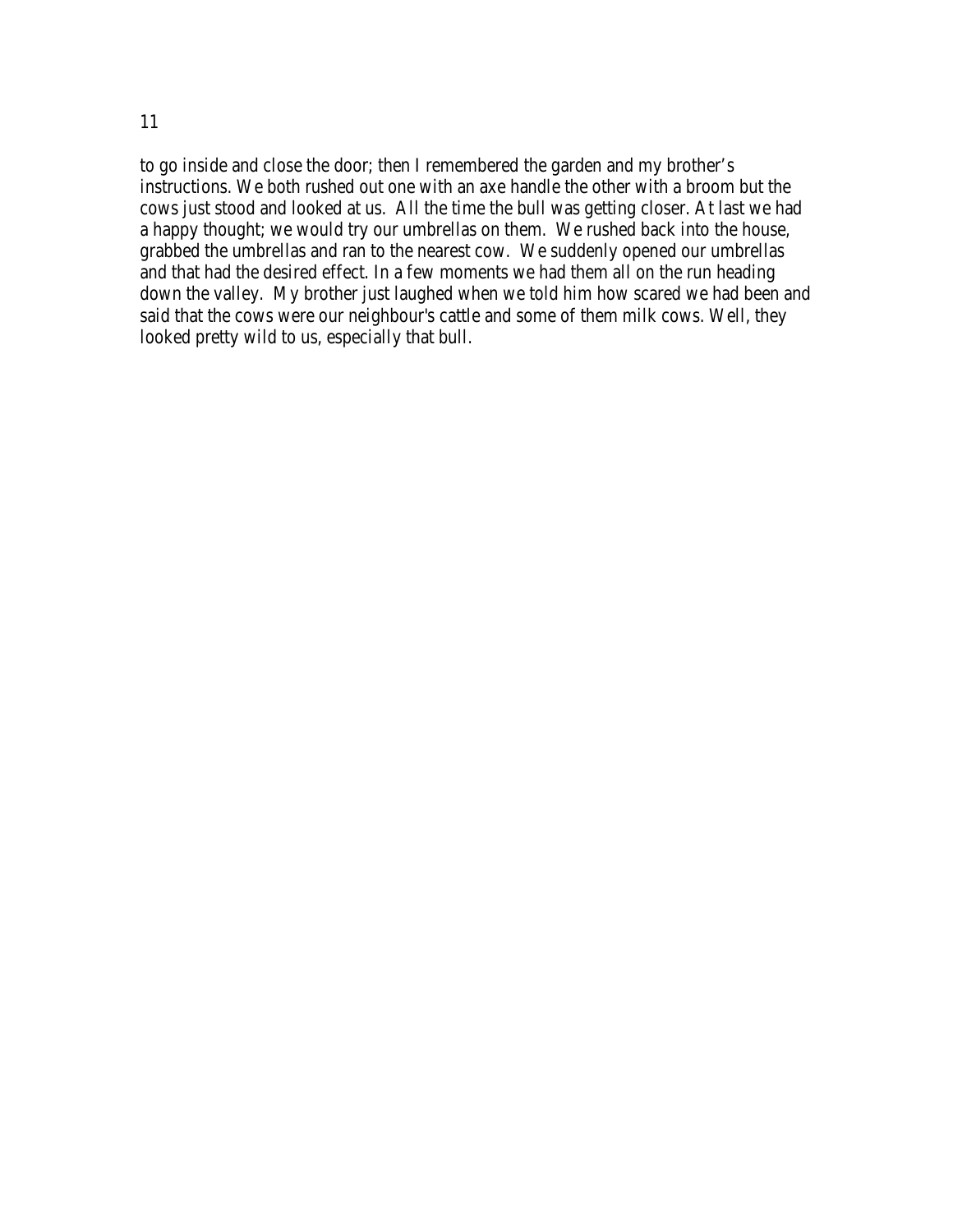# 12 CHAPTER 3 OUR NEIGHBOURS. THE RAIN AND MOSQUITOS

A half a mile east of us, on the next quarter section, lived Mrs. Kilby, the kind lady who made supper for us the night we arrived. Between our farms, ran a creek, and in June and during rainy weather it was full of water. We could see no way of crossing it except by wading, so we decided to visit her late. She always rode horse back when she came to see us and carried her little girl in front of her on the horse. We thought she was pretty wonderful. We found out later that all women rode horseback, who were not too old to learn.

We had a neighbour, Mrs. Chapman, who lived on the same section three quarters of a mile away. My sister had gone there with Tom one evening and the lady had invited her to come again; she also sent an initiation to me. One Sunday afternoon, we decided to walk there. Mrs. Chapman told us a lot of things about the country and offered to show us how to make butter. My brother had bought the cow from them and I was very anxious to know how to churn and wash the butter. She told me all about it and also about her churning day. I had often wished to know how the ladies in our vicinity fixed up their log houses and what they did to the walls. I observed all I could that afternoon and was determined to make ours look nicer too, just as soon as our luggage and furniture arrived. It was three weeks since we came to the valley and no sign of them yet. My father had taken them out of bond the morning we arrived in Calgary, June  $6<sup>th</sup>$ , and we had inquired every train day. Calgary was a little over a hundred miles from Lacombe but it might as well have been a thousand.

Mrs. Chapman asked us if we were going to the big celebration in Lacombe on July  $1<sup>st</sup>$ . We said we were and asked what it would be like. She told us there would be Indians, lots of race horses, bucking horses and Mounted Police too. We wondered why the mounted Police. It was to be the first Dominion Day celebration to be held in Lacombe. Mrs., Chapman gave us a pressing invitation to stay to supper but we thought we should not on such a short acquaintance. She seemed surprised and we wondered why, but then we had not learned the hospitality of the west. We were also in a big hurry to reach home and ply my brother with questions. He always told us we were too inquisitive but we had to find out things, hence the questions. Anyway, we reflected, Mrs. Chapman had asked us a lot of questions. She wanted to know all about the fashion in clothes, the latest songs and plays at the theatres, and how we liked the country and about the journey from the United; states. We did not care what Tom said. He never liked to answer our questions; therefore, we would ask the neighbours.

Everyone we met asked us first thing how we liked the country. The joked about the mosquito's eating us up' we had already experienced plenty of them in the States. They joked about Indians running off with us and having our scalps taken, about wild animals killing us and lots of unpleasant things. The talk about the Indians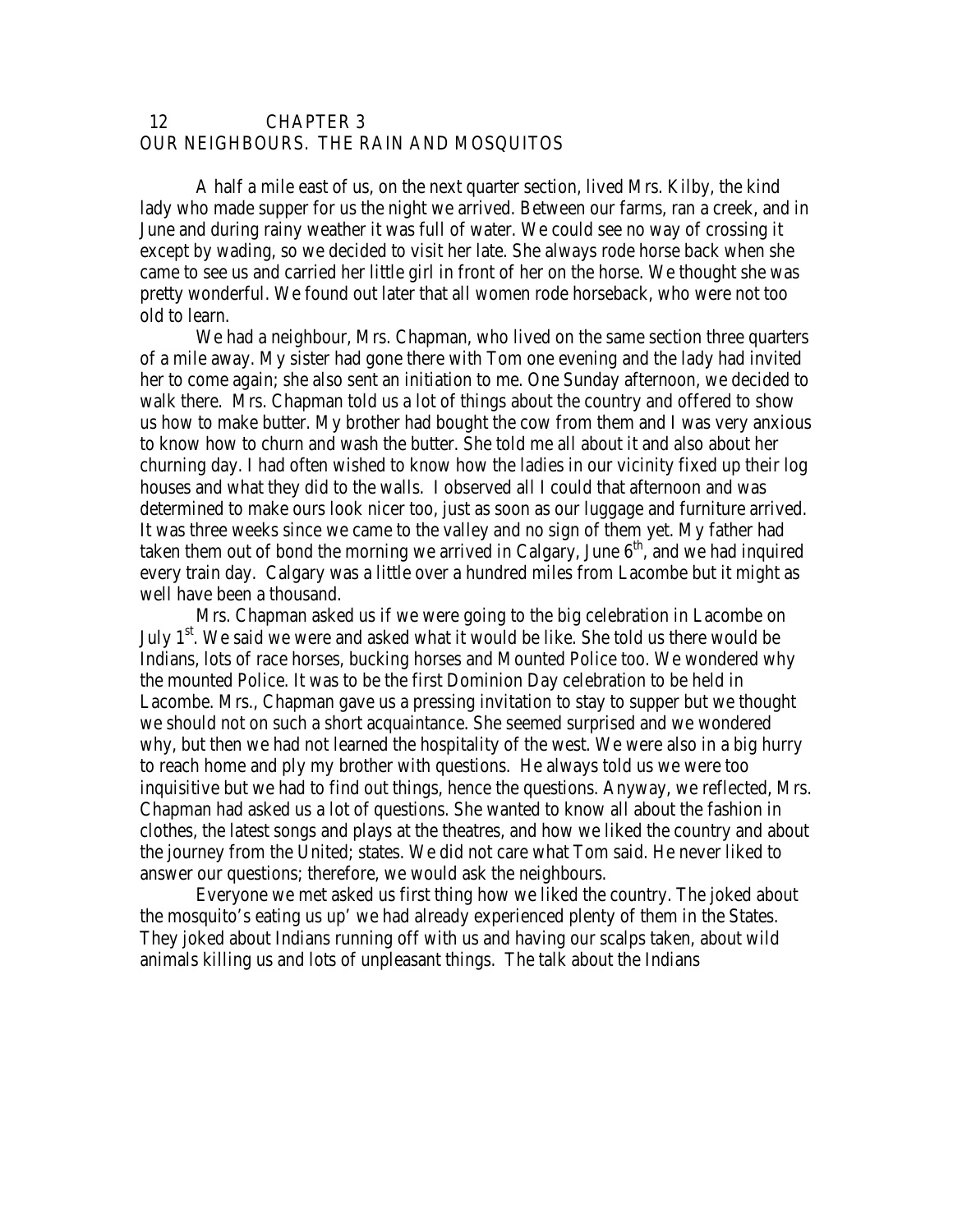left great impressions on my sister and she always seemed too terrified of them. Our brother never seemed to hear the joking, and my father simply smiled quietly, but we were amazed which made the jokers roar with delight. In time we became used to it, but the scalping story remained with us. These stories were to make us tough, they said. What queer words they used for things. We called a piece of meat tough and they called people tough. Just what was meant by all that I did not find out until a long time after. There were various kinds of tough; tough luck, tough going when the trail was rough, a tough guy, a tough deal with someone and so on.

The second Sunday we were in the country, an elderly English couple walked up the valley to see the little English girls. They were Mr. and Mrs. Roe who came from the Midlands but had lived in Sheffield, Yorkshire, prior to coming here. We enjoyed their visit very much. They stayed to tea and then walked home again, refusing a ride as Mrs. Roe said the exercise was good for them. They lived in a sod house right out in the valley two miles away with their two sons Alfred and Frank. It was Alfred Roe who was with my brother at the station the day we arrived. Mrs. Roe had brought an old fashioned English Harmonium from England, it looked like a small organ. Another family of new settlers, who lived a mile farther south, were also there. They were Mr. and Mrs. Robert Simpson (the cloth dyer) from Paisley, Scotland. They had two small boys. The eldest was five and a perfectly mischievous boy; the youngest, wee Robin, was aged three. Mrs. Simpson played the harmonium and we had a regular song service, Bible reading and prayers. We all enjoyed it very much as it brought our old life so much neared to us.

A Sunday or two later we went to the Canyon school house to a noon service. The Methodist minister form Lacombe held the service and the people from miles around attended. It was there we met more people from the British Isles; Mrs. Ross from county Cork, Ireland and her sons and daughter. Mr. and Mrs. Godwin Cooper were there with their daughter and two sons. Others were a number of people from Ontario, the states and various bachelors, E.J. Tate was one of the bachelors who afterwards became a Methodist minister. We were surprised to see so many people living out here. A Mrs. Townsend and her son, Bobby, also attended at times. She became one of my friends when I was married and went to live further down the valley.

It was near the end of June when the rainy season began. Up to about the  $20<sup>th</sup>$ . The weather had been fine. I shall never forget how the roof leaked and the only dry spot in the shack was under the big ridge pole in the center of the roof. Our furniture had not arrived yet and we were thankful for that. My brother put tar paper, sod and earth over the west side of the roof to protect the beds and our clothes. As my father was great believer in that verse, "Satan finds some mischief still for idle hands to do". He had laid in a stock of knitting wool for just such an emergency. I was asked to knit socks for my father and brother. My sister had to darn any that needed it. So we worked away, only stopping to get meals.

#### 13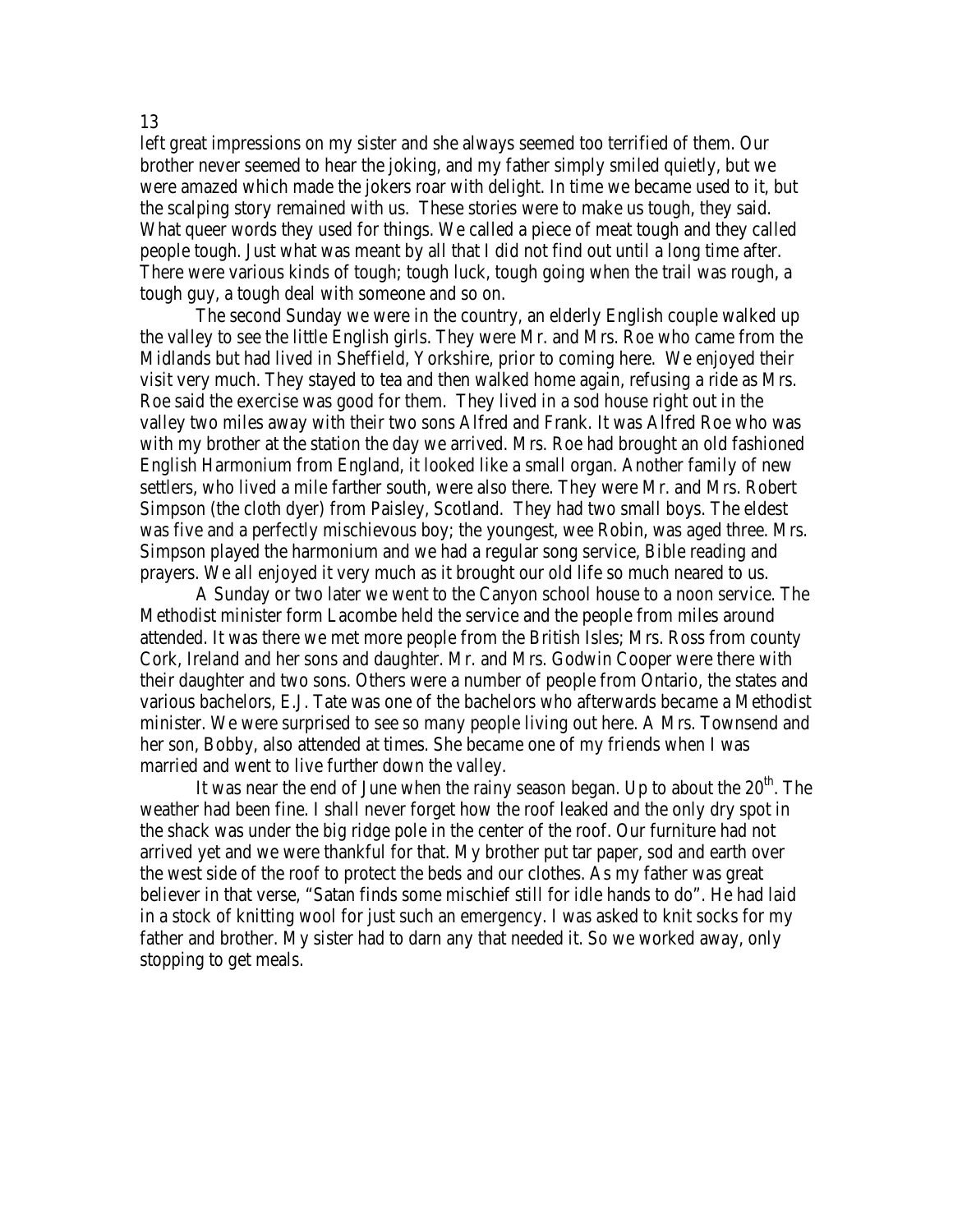Father had nothing to do except smoke and read and Tom cut wood for me to dry in the oven, and also read. I don't see why Elizabeth and I did not read too. There were cracks between the floor boards so the water ran into the cellar, saving me the bother of mopping it up.

Apart from the rainy afternoon we had had on our arrival to the shack, we had been having the most beautiful weather. Now what a change. The skies were a murky gray and mist hung all over the valley. The temperature seemed very cold. Those June rains were really cold. One afternoon before the rain had started; my brother said it looked as though we might have the June rains. The sky clouded over so he started hauling dirt and threw it up on the roof, much to my astonishment.

I must here describe the shack. It was eighteen feet long and fourteen feet wide. It was built of peeled logs; the roof had three large logs called ridge poles. Small poles were nailed to the ridge poles. A big log was placed upright in the center of the room and it supported the highest ridge pole.

These poles were covered with hay, then tar paper, then sods and loads of dirt filled up all the cracks and crevices. I did not examine the roof until after the rains. The storm started after terrific thunder and lightening; it was not a downpour but a good steady heavy rain that soaked into everything. After the first day, the roof began to leak. It seemed to be all over, but there was the corner by the stove that was dry. Here we piled all the bedding in as small a space as possible. I perched there with my head against the low roof, knitting socks. Housework was out of the question, except dishwashing if we had left the dishes on the table they would have washed themselves. It was quite a sensation to sit at the table for meals with water running steadily down the back of the neck. We put the table under the center ridge pole and the food in a row to miss the drip, the rest we'll leave to the imagination.

We were thankful for two things. First we had a good fire. So the atmosphere was humid but not cold; second, our furniture was in the baggage room at Lacombe. Neighbours had brought word of it. It was safe from the leaky shack. When the rain finally stopped, we went outside to dry off but the roof continued to leak until the next day. I suggested that we put a new roof on the shack but my brother assured us there was no need as it would not leak for another year. Just fancy. He said an ordinary rain would not come through. Such philosophy. He also said that it was the only time bachelors washed their floors, when they mopped up after a rain like that. I could quite believe it. I must mention how useful our umbrellas were. We could sit in a chair, put up the umbrella, and keep off the leaks for a short time. However, it got very tiresome holding them up for long. This life was full of ups and downs and the downs had it. We were young and could see the funny side of it which helped.

After the rain, came the mosquitos. Mosquito's! We never imagined anything like them. There were clouds of them. They drove everyone and everything frantic. All the desire was to get away

14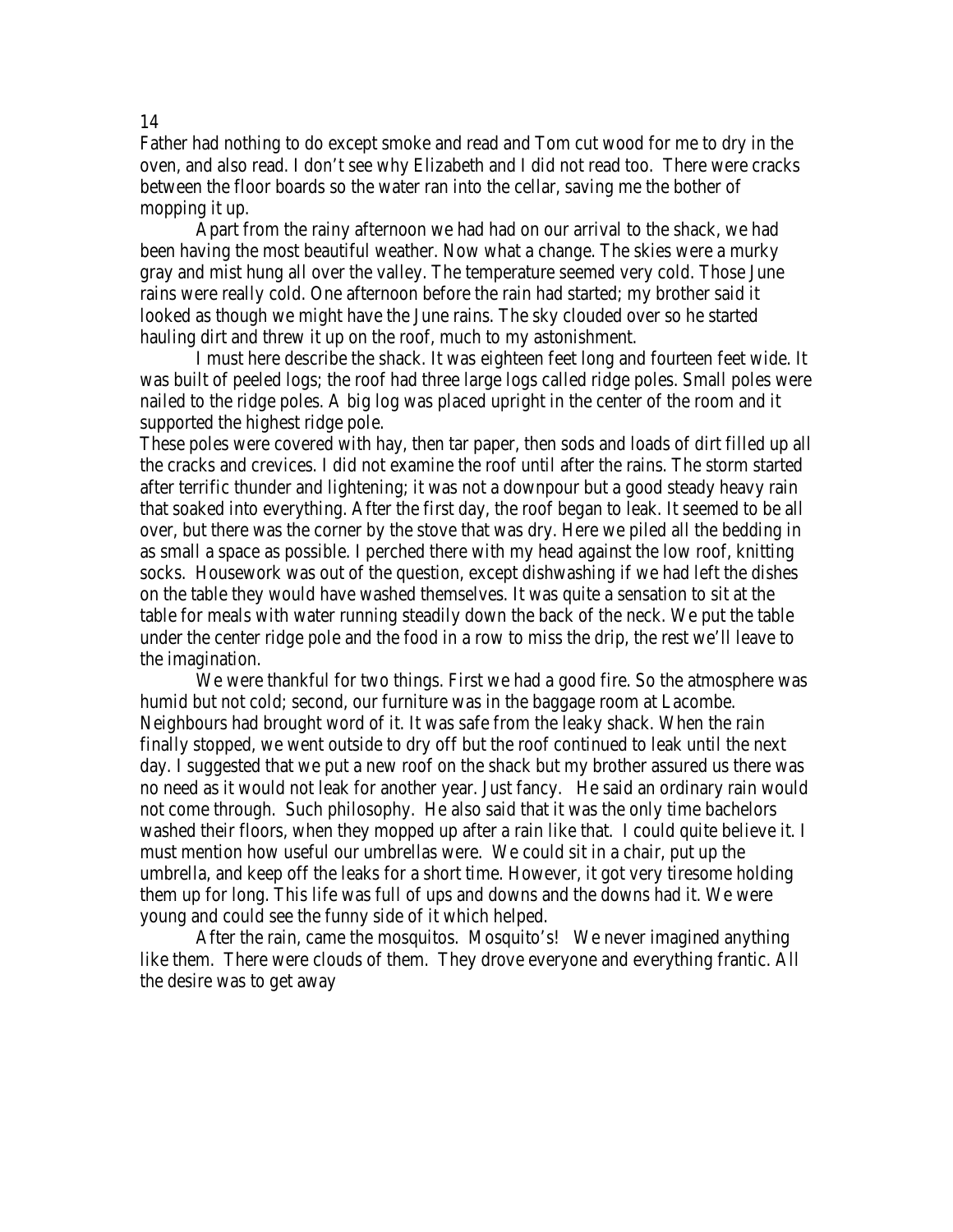from them, but where? There was no such thing as wire mosquito netting around, so my brother said we would have to do as the Indians did, smoke them out. I have often wondered which was the least of the two evils, but I believe the smoke was the worst. It would not breed disease as sometimes the mosquito's do and so was more like a disinfectant. Smoke from green willows! Whenever I smell it yet, I think of those early days and the mosquito's and can almost feel the sting. Our blood must have tasted good to them as Elizabeth and I were bothered far more than my brother was. My father's pipe helped him. The poor horses, when we went out riding, we each carried a bunch of green willow switches on our saddles. Our bay horse took on a gray color when covered with these mosquitos. We used to ply switches and ride fast to create a breeze. Eventually I shut them out of the house with fine lace curtains we had. These I tacked over the windows and had hinges put on to open from the outside. Necessity became the mother of invention.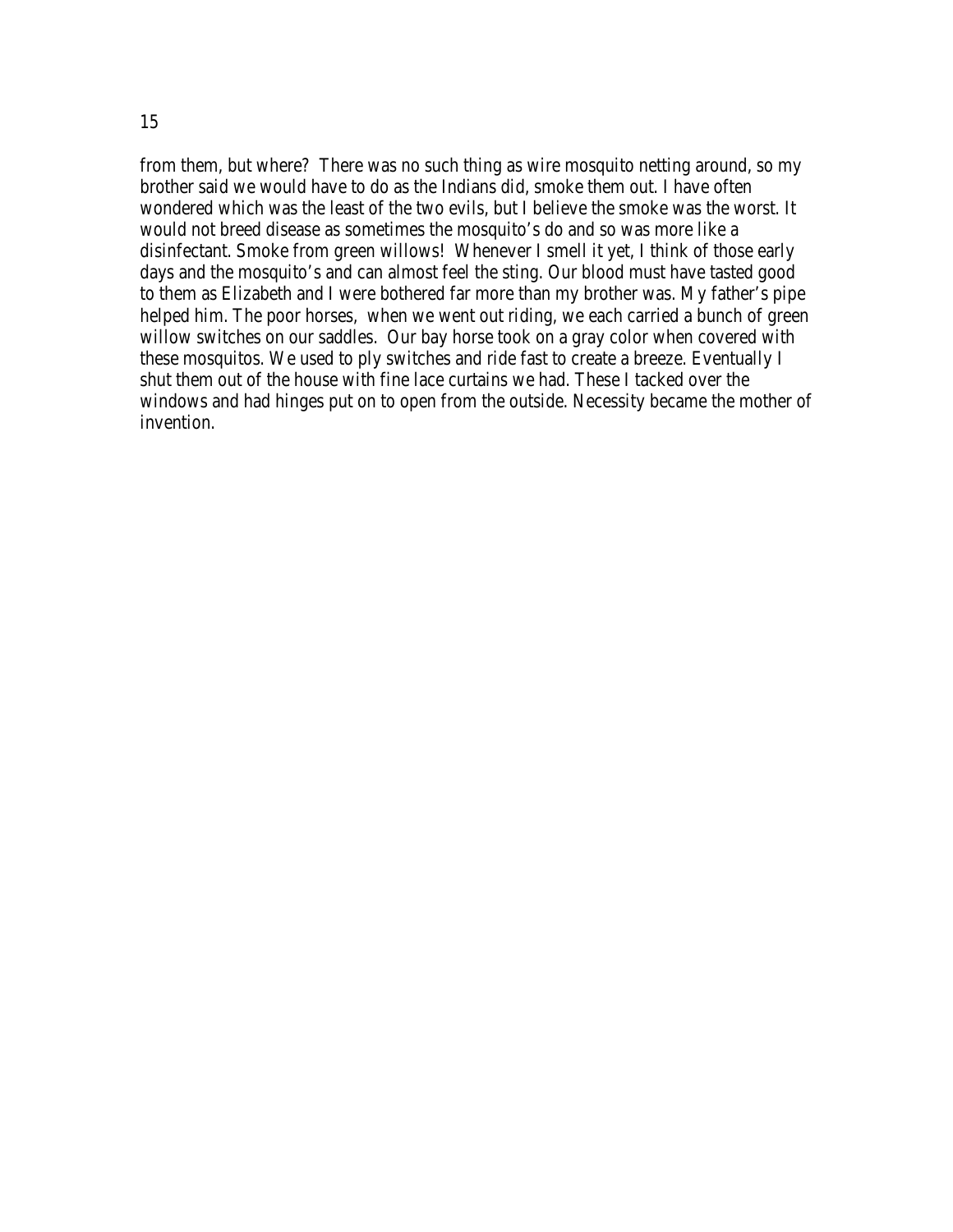16 CHAPTER 4

# LACOMBE'S FIRST CELEBRATION JULY 1st 1895

At last the great day arrived, the day when we were to drive to Lacombe for the first Dominion Day celebration to be held there. The day was fine, sunny and warm, so my brother decided to go the new way he had blazed through the bush, as it cut off about two miles. The roughness of the road did not bother us at all as it was part of the adventure. Everything was so new. When we reached the ridge of hills on the east side of Lacombe valley, we had a splendid view of the country around. We named the hill we were on Arnold's Hill as a settler by that name, George Arnold, lived in his homestead at the foot of it.

As we approached, Lacombe looked like a sea of tents, which my brother told us were Indian teepees. The Indians from the Hobbema Reserve near Ponoka, were in full force. There was as well, a lot of non treaty Indians. A lot of them wore costumes made out of Hudson Bay blankets' they were gray with black stripes running horizontally around. They must have been very hot in them. In great contrast, were Indian runners, young bucks tall and athletic, all muscle and spare of flesh. These Indians were naked except for a loin cloth. Their bodies and faces were painted red and yellow, bracelets and weasel skins adorned their arms, while eagle feathers and small skins were fastened in the long black braids of their hair. To see them run was a thrilling sight. They seemed to leap through the air, their feet just skimming the ground.

Before the sports started, a number of these real Indians as we called them sat in a large circle on the ground. In the center was a big drum and seated around it about a dozen Indians, young and old. On the outside of the large circle were squaws, some of whom were quite young. Squaws with papooses squatted on the ground nearby. At a signal the tom-toms started and the squaws shuffled around the circle chanting. It sounded like Ki- -I- I. They kept that up all the time. By and by, the spirit moved one of the bucks, for he leaped high up in the air with a yell and started to dance. It looked as though he were stalking something as he crouched along. After awhile another Indian from the inner circle around the drum leaped up and began to dance, yelling all the time. This continued until all inside the large circle were dancing except the one beating the tom-tom. Suddenly the first one stopped, came over to the drum and squatted down. There were a couple of pails of mixed candy near the drum, refreshments for the dancers. The poor squaws still kept up their shuffling and Ki-I-I-I ing, but no candy for them.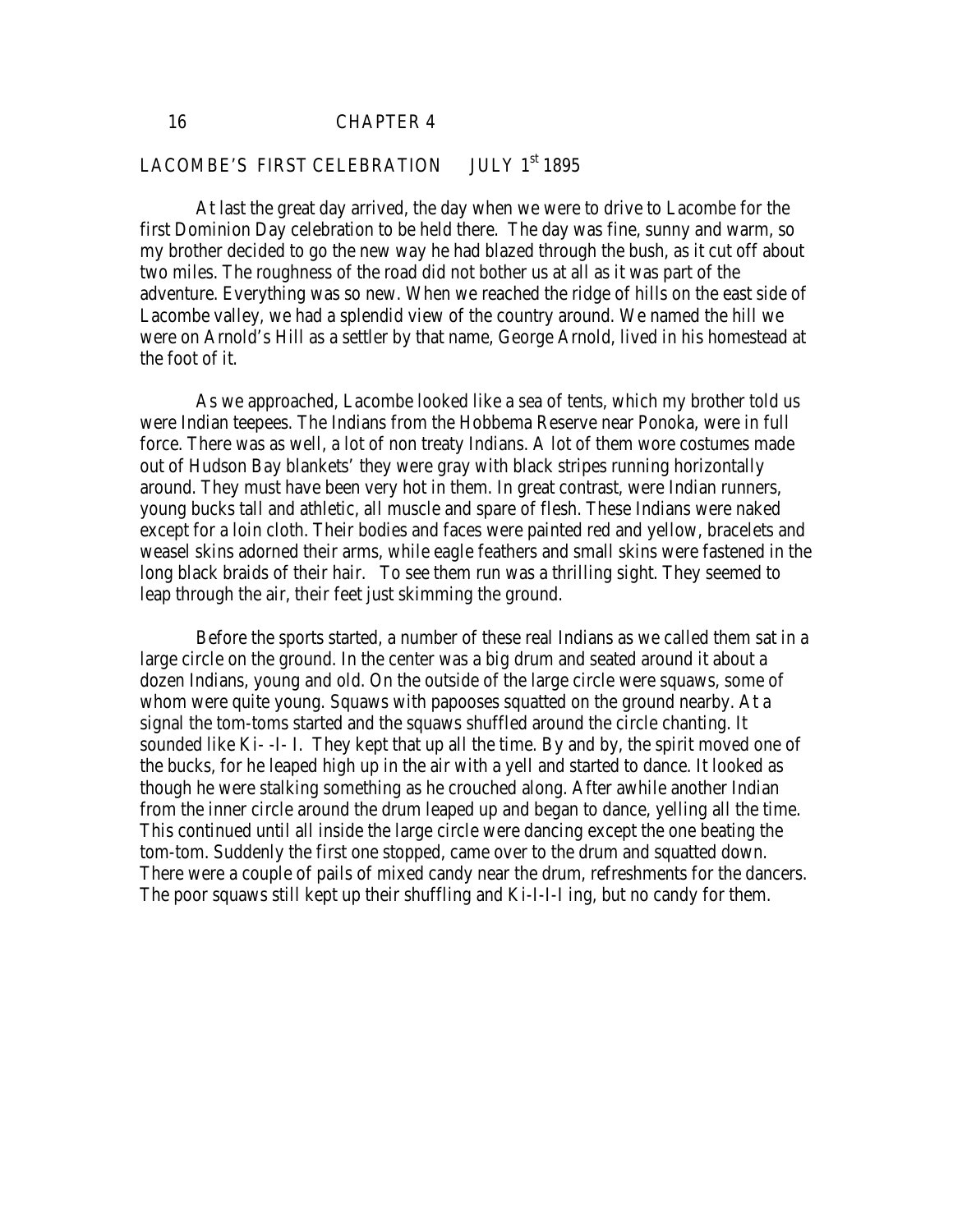After a while all quieted down and then an old brave got up to make a speech using lots of gestures; I think he was the chief of that band of Crees. My father got an interpreter to tell us all about it. The Chief's name was Samson in English and he was telling all the others about the Good White Mother, queen Victoria, who lived across the big water, and how she looked after them. It was a very flowery speech and wound up with a warning to Beware of the Fire Water, the cheap whiskey of the white man. This was a peace-making pow-wow and the pipe of peace was smoked.

Later on, there was another kind of powwow that might have been very serious. We noticed that there were three Mounted Police in their red coats, watching the Indians very closely. There must have been five or six Indians at least to every white man there that day, perhaps more. There were very few white families here then. After dinner the horse racing started and the excitement began. As near as I can remember, they were all Indian races. As many Indians as could possibly squeeze in started and how those Cayuses ran: the Indians rode bareback when racing for I never saw a saddle on any of the racing horses. Some of the races were just a short dash; others were a half mile, a mile and some even longer. A terrific yelling accompanied them all not from the spectators, but from the riders. The white people cheered the winning horses. It seems that an Indian has to yell when he is racing. There were squaw races as well; they rode with a sucingle around the Cayuse and knelt on its back, grabbing the mane. They rode a wild race. One Cayuse stumbled just at the finish, throwing the squaw over its head' something scared it and it bolted from the track, running toward the wagons. We all thought the squaw was killed but she was only very badly bruised all over. The pony's leg was broken so it was shot by one of the Mounted Police and the Indians ate it at the Pow-wow that night. Mr.W.F.Puffer, the butcher in Lacombe, and who later became the first MLA, had also given them a large steer to be slaughtered for the Pow-wow too. I imagine the Indians would have quite a feast.

My sister and I got quite a scare while watching the Indians racing. I had noticed a group of young squaws a short distance away, watching us all the time. I suppose we looked green, as they call it out here, for we had only been in the country three weeks. They appeared to be arguing with one another, and finally a young girl, about twelve years old, stepped out from the rest and ran towards us. As she ran past me I saw her grab my sister's hand, wet her own finger, and then run back to the squaws. I looked hard at them and they all smiled at me, my sister was terrified and clung to my father. All the stories we had heard of the scalping came back to us. We asked Tom what they meant and he said the Indians had put a sign on her and must be after her scalp. She, my sister Elizabeth, had the most beautiful golden auburn hair. After this, we moved away from that vicinity and the races lost their charm. My sister begged to be taken home. Some of the Indians who were painted looked savage enough for anything. Elizabeth had very white skin and afterwards, when we saw how a lot of women used powder, we wondered if those squaws thought it was powder on my sister's skin. At any rate there was no scalping and I told my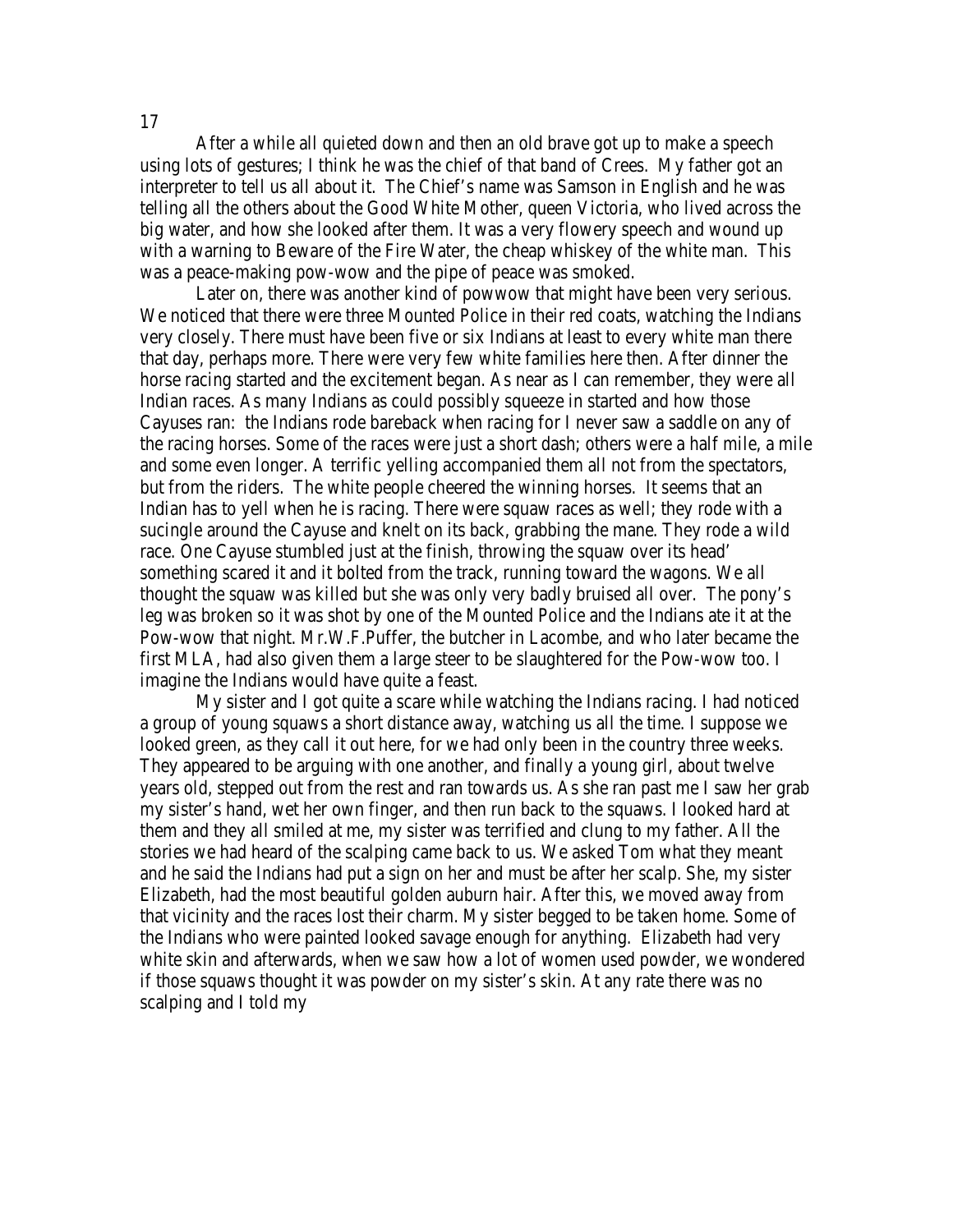brother he ought not to have told her what he had. We prevailed upon our father to go home early and so missed the most thrilling event, the scalp dance at night.

I imagine there was quite a wild time that night from what the neighbours who had stayed told us later. Someone had given the Indians Firewater and some of the braves tried to incite the younger ones to go after the Indian Agent. He would die with his boots on, a great expression in those days, especially used by our neighbours from just across the Line. My father said what we heard was all nonsense as the Mounted Police were there to keep order among the Indians. My sister and I got a bad scare, especially about the scalping and when we heard what happened at night. We remembered it for a long time.

There were no guns among the Indians at the Celebration, but they all carried a long hunting knife in a sheath at their sides. I shall always remember the picture they made as they sat around the drum. It was just like the stories we had read of the wild Indians in the western States years before. In spite of the watchfulness of the Mounted Police, there was a lot of firewater and as the day wore on some of the bucks began to get ugly. About sundown we prepared to leave for home. The furniture and other luggage had arrived some days before, as the neighbors had told us and as they were also leaving, offered to take some of it in their wagon. We were very glad to avail ourselves of their kind offer. After we left, the Indians danced their war dance, as well as the scalp dance. Nothing serious happened for the young Indians were not warlike and were also afraid of the Mounties. They had contented themselves with their barbecue. The next time we went to Lacombe you would not believe there had been any Indians in the country, not one teepee was left. We were certainly tired out when we reached home.

Busy days were now ahead as another room had to be build on to the shack or cabin as they called it, there being no room for all our luggage and furniture. It was very interesting to watch the log walls go up. My brother had been in Ontario one summer and had learned to swing an axe and build a log building. He had stayed with relatives of father's in Kent county, Ontario, near Lake Erie. The logs there were very large and of hardwood, a lot different from the ones out here. We were to have a board roof on the new part, no more leaky roofs for us. The living room, at least, would be dry.

Our garden was very good that year. My brother had planted it early and we really enjoyed the fresh vegetables as they were a great help to our menu. We also had plenty of fresh eggs, milk, cream and butter, but very little fresh meat. There was plenty of bacon but we did not look upon that as meat' it was just a breakfast dish. We still had potatoes from the year before but they did not taste very good. We did not eat rabbits in the summer and the partridges and prairie chickens were to small and very wild until fall. What a blessing those little snowshoe rabbits were to the settlers that first winter.

18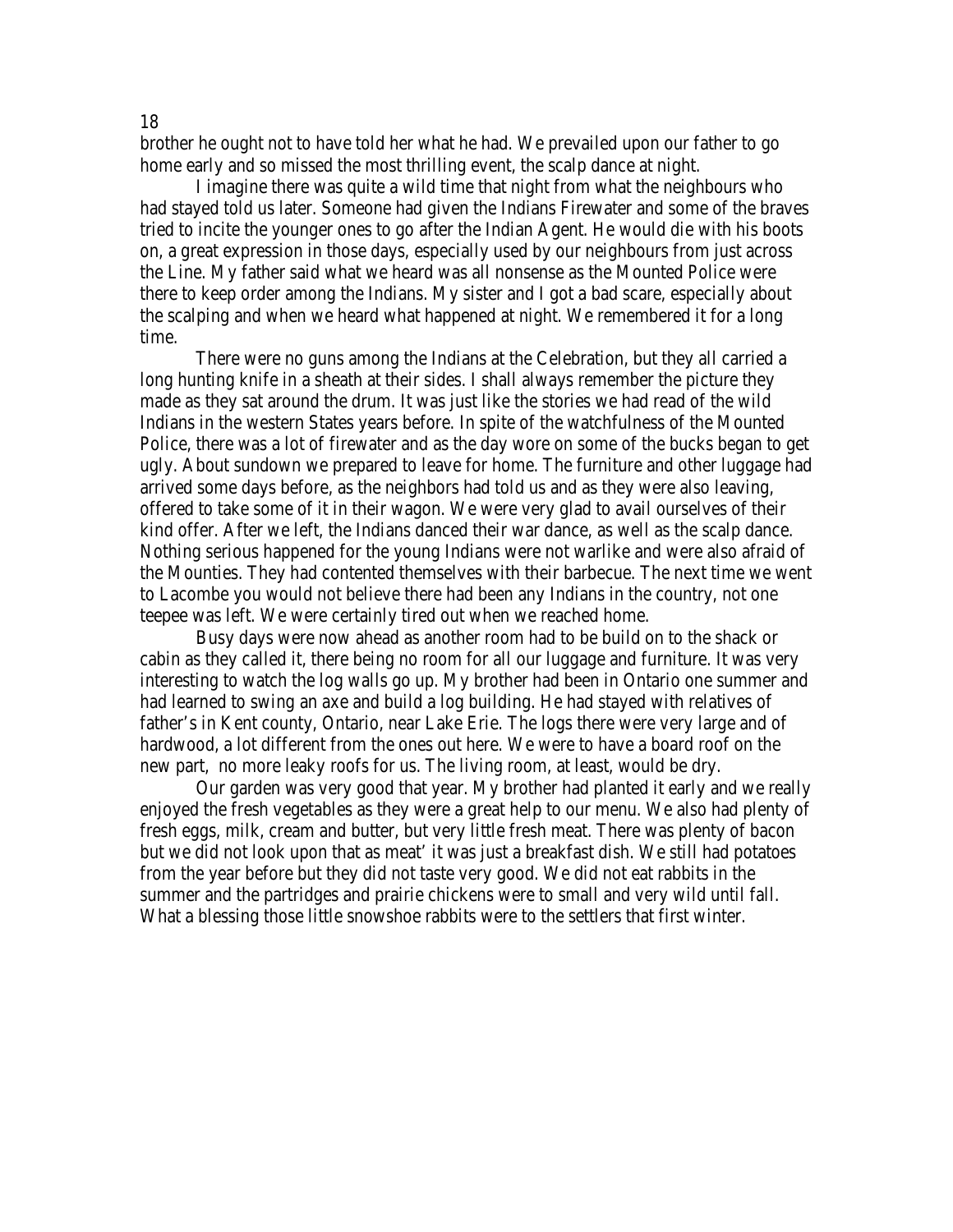We heard of a family who lived quite a way south of us, living on rabbits and salt for awhile. They had barley coffee to drink and a little dark bread made from the x-flour the Indians used for their bannock. Nearly all of us drank coffee made from roasted barley ground in a coffee grinder. The grinder was the most necessary article in our housekeeping;, it manufactured a change from tea or milk all the time. My father never drank real coffee, but the barley coffee suited him all right. It had an appetizing smell and tasted good with cream and sugar in it. Especially in the cold weather.

We had plenty of preserved blueberries and some wild berries called Saskatoon's that my brother had dried the year before. An early frost in June 1895 had killed the blooms of the strawberries, raspberries, gooseberries, so only blueberries were left, those being the fall fruit that blossomed later. I was afraid to go far into the bush to search for some of these so contented myself with blueberries. These, with dried apples were the only fruit we had all winter. Such a thing as an orange or lemon we never saw in the stores. After awhile we were able to get dried prunes. Just before Christmas, we got raisins, currants, and candied peel to make a Christmas cake and a pudding, these were certainly a great treat as we had not had any for months. It seemed like Christmas to have a plum pudding once more. Ontario apples were very scarce and only bought as a luxury.

As soon as the zero weather came, the men of the neighborhood for miles around, formed parties and went to Buffalo Lake, forty miles by trail to fish. They took tents and food and camped there, returning home with a wagon box full of frozen fish. These were mostly Jackfish or Pike and were very good eating when caught in real cold water. Rabbits, fish, pork and an occassional roast of beef were our meat diet for the winter. We did not have many hens so only killed one for a treat or a birthday. Christmas Day we had a big round of beef, the real old English Christmas dinner.

After that first winter, we had plenty beef of our own to kill. My father always insisted on keeping pigs to have bacon and ham, especially for the summer corned meat as well. Canning meat of any kind was unheard of in those early pioneer days. We kept a barrel of salt beef and a barrel of salt pork, we also dried and cured pork in a cool place, usually near the milk house. This was built of logs and placed in the side of a hill. It was floored with flat stones and had a roof that did not leak; it was covered with sod and earth for coolness. On a hot day, it was great to go in to that cool milk house or dairy as it was called and get a cold drink of milk or buttermilk. We hung the hams and bacon in cotton bags in there too. The windows above the door were covered with wire screening. After the first summer, we sent to Ontario for wire netting. No more smudges for us.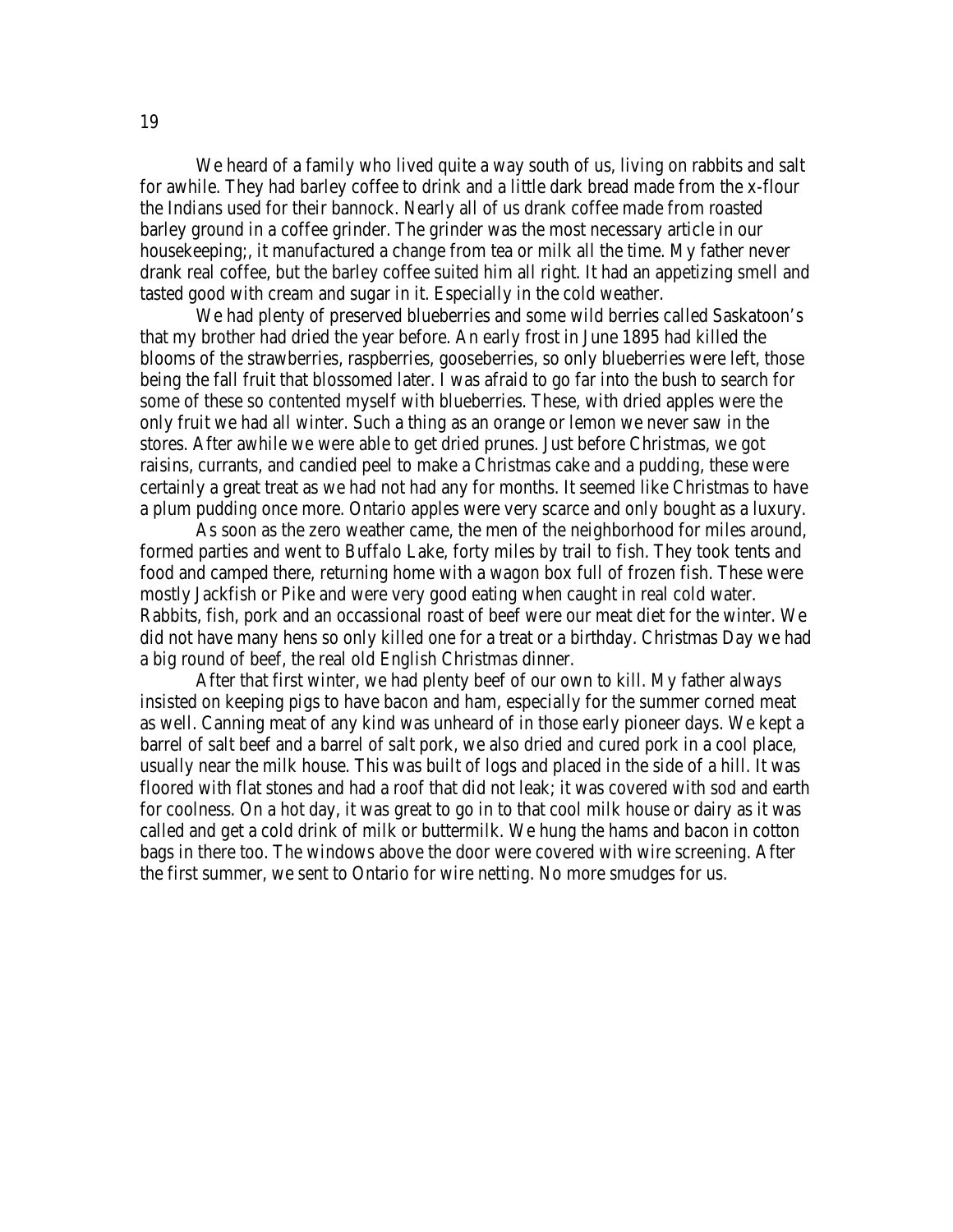It was on one of the early Sundays in July that my sister and I walked down the Valley to pay a visit to Mrs. Chapman. She had two brothers in the west, John and Joe Jameson. We had never seen John but Joe had paid us a visit one day when he came to see my brother. They were friends of my brother, having known him since he came to the valley in early September 1893. Tom and his partner had lived in their cabin until their own was built. Mr. and Mrs. Chapman and her brothers, knows as the Jameson boys, arrived in Alberta from London, Ontario, on April 14 1892. Their father came in the fall of 1893 and a younger brother Nathaniel, in 1894. Their mother arrived in the summer of 1896, going to Pleasant valley to stay with her daughter for a couple of months. Mr. Jameson's house was two miles south of us on the edge of the timber. There was a real good spring of water on his land in the bush.

Mrs. Jameson came in 1896, before the cold weather and we drove over to see her. She was a real Old timer, from Ontario, being born in Little York, as Toronto was called then, in February 1835. She went with her father to the Queen's bush, in county Grey, when she was ten years old. Many were the stories she told of the emigrants who came from Ireland, Scotland, and England. She told about those times and the hardships they suffered clearing the heavy timber off their land grants. Her name was Elizabeth Wilson; the town of Listowel is near where she lived when young. Mr. Jameson, whose name was Aeneas, a Greek name, was born at Galt, Ontario. His father, also named Aeneas, built the first hotel in Galt. Mr. Jameson was born on July 12, 1833. He was sixty years old when he came to Alberta and Mrs. Jameson was sixty-one when she arrived. We always enjoyed going there for a visit and having her come to visit us. She was a wonderful neighbour and taught us many things, useful in our Pioneer life.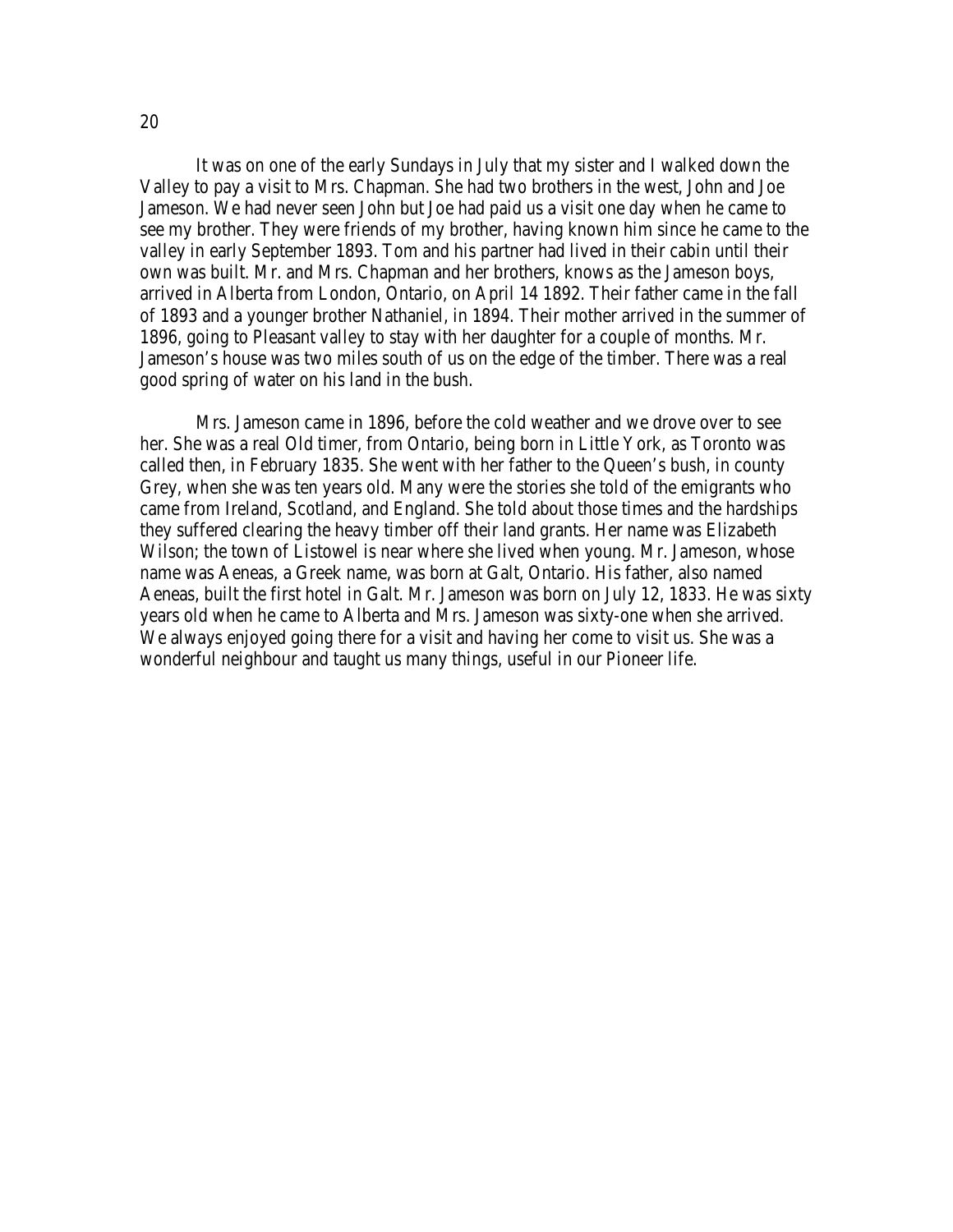# MORE EXPERIENCES: WE START HAYING. THE SKUNK. EPISODE OF THE BEAR. OTHER BEAR STORIES.

Haying commenced about the middle of July. My brother did not have a mowing machine of his own, so made a deal with a neighbour, Cecil Ewing, who lived near the canyon, to do up the hay on shares. There was lots of hay where we lived but not so much in his area, so this arrangement was satisfactory to both. Being a bachelor there was no necessity for him to go home, so for three weeks we had the pleasure of his company, which we enjoyed. We were quite sorry when that part of the haying was over and he returned to his homestead near the Red Deer Canyon, about five miles away. As there was still some hay to be put up, in some of the smaller sloughs in the timber, I went along. My job was to rake up the ground with a hand rake where the hay cocks had been.

There were four of these sloughs, edged with trees and willow bushes, and all leading into each other. As the hay was loaded into the rack, I raked up and cocked the remainder. It was a new experience for me but I soon got used to doing it. All went well until I reached the third slough, and as I entered I spied a large black animal on the other side of it. It looked like a big black dog with its tongue lolling out. I had never been afraid of dogs in the city, but as I looked at this animal, I felt a queer shiver go up my spine to the roots of my hair. I went on raking but took care not to go near it as I did not know whether dogs in the new country were savage or not. Just then it heard the rumble of the wagon and disappeared. I then went on to the last slough and told what I had seen. I asked Tom what it was and he said, it must have been Mr. Turnballs dog, they live west of here . I had my doubts, remembering the queer feeling when I first saw the animal. Suddenly remembering the bear stories we had heard along with the Indian tales, I made up my mind to find out if it was a dog.

It was then the middle of September, The next Sunday, we heard that our neighbour, Mrs. Chapman, while out riding after their cattle across the valley and east, had seen a bear two miles away. Mr. Chapman was with her. The horses smelled the bear and bolted, almost throwing Mrs. Chapman out of her saddle. Our friend, Mr. Hendricks, came up from his farm a few days later. He lived six miles south, down the valley. He told us that his neighbour, Mrs. Russell was sitting out in front of her cabin in the cool of the evening, when a big black bear came out of the bush close to her. She called to her children and they all rushed to the cabin and barricaded the door. My brother had tried to stop Mr. Hendricks from telling this story. I made up my mind that it was a bear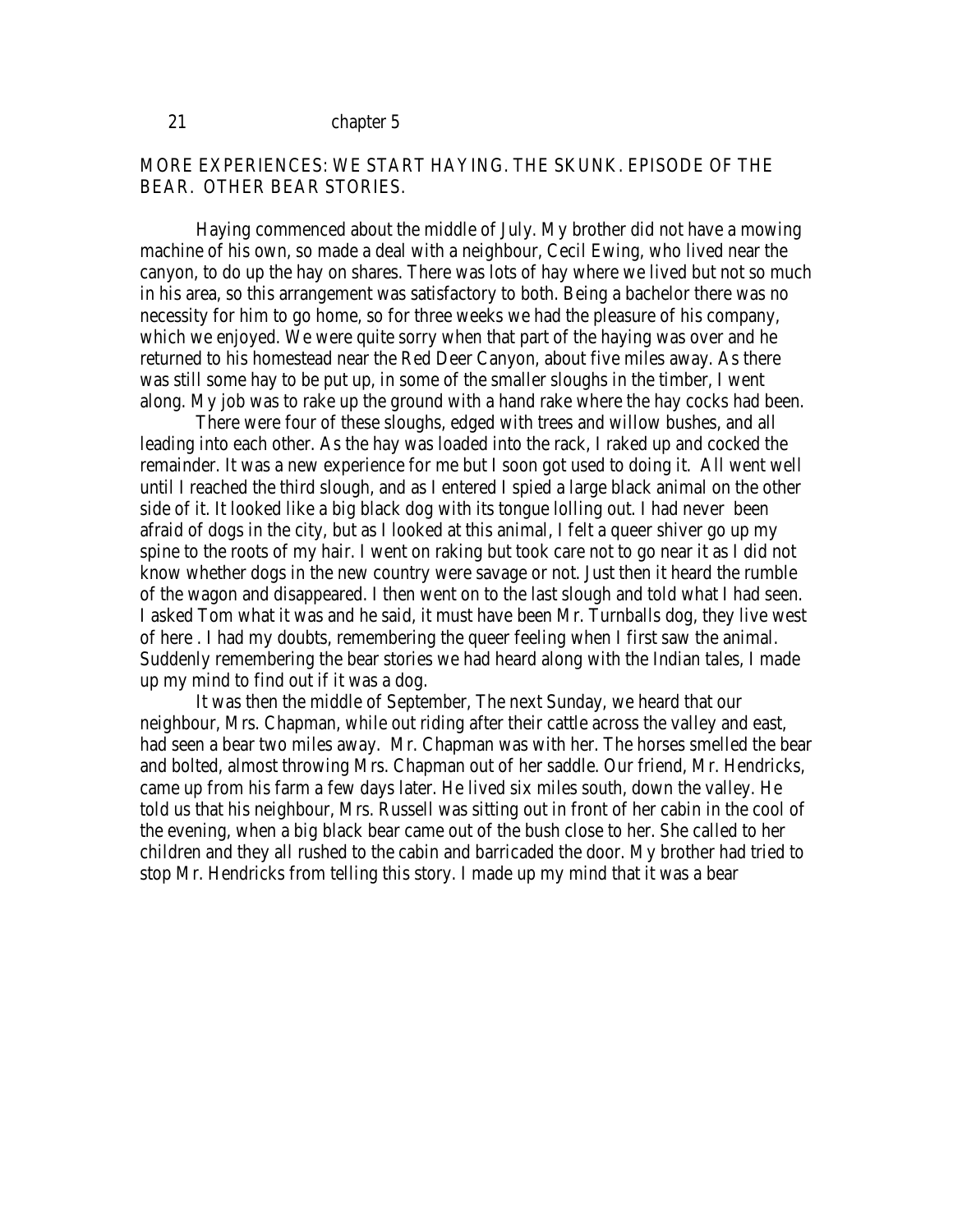that had startled me in the hay slough, and taxed my brother about it. Of course, he told me that it was Mr. Turnbulls dog so I would not be afraid. I found out later, from Frank Roe, that Mr. Turnbulls dog was a yellow one.

Then, there was the Episode of the Skunk. As we neared home one evening from our haying in the bush, we were met about half a mile from home by our sister. She was in a state of great excitement. After calming her down a little, she told us there was skunk in the addition we had built onto the house. It was then only partly finished. It seems she had gone to her trunk to get some of her clothes, and as the door had been left open, she arrived in time to see a skink disappear inside. She slammed the door shut and ran up the trail to meet us, for she heard the wagon coming. The entrance to our cellar was through this new addition, and we kept our milk, butter, cream and eggs in there until a milk house was built. There were shelves all around the cellar walls. Of course that was where the skunk was hiding when Tom finally located it. By this time the odor of the skunk was terrible, so my brother just shot it and hauled it out. My brother's clothes were buried in a hole. Father threw everything out of the cellar and sprinkled lime quickly over the floor and walls. Needless to say there was no supper that night; we were all too sick to eat, an unusual experience. I began to develop bad nerves after that day. Up until then I was not easily scared. We wondered what was going to happen next. For the next month, we camped outside as we could not eat or sleep in the house. That was the last of the hay making and the finishing of the house began. Also the vegetables and potatoes were dug up out of the garden and stored in the cellar as soon as the skunk smell left.

I must now go back in my story a little and mention an event that took place earlier, about the middle of July, just after we had started haying. There was a family of old timers, who had just come to Alberta in1887 or possibly earlier than that, at least before the railway was built, whose name was Haines. They came from Wyoming and were real westerners. They had been living in a log house built into the bank of the creek, that today bears their name. There is also a small town named after them. They decided to build a large hewn log house. Well, in those days an event like that called for a dance, so invitations were issued to the whole countryside from Buffalo Lake to Lacombe. As Mr. and Mrs. Harry Chapman and her brothers, were great friends of the Haines family, they were especially invited and could bring their friends. They invited Mr. and Mrs. Simpson and family and my sister and I.

We were told to put on clothes that would stand a hard wagon ride and to take our others with us to wear at the dance. We could change when we got there. We left Chapman's right after dinner and it was after seven o'clock in the evening when we got there. It was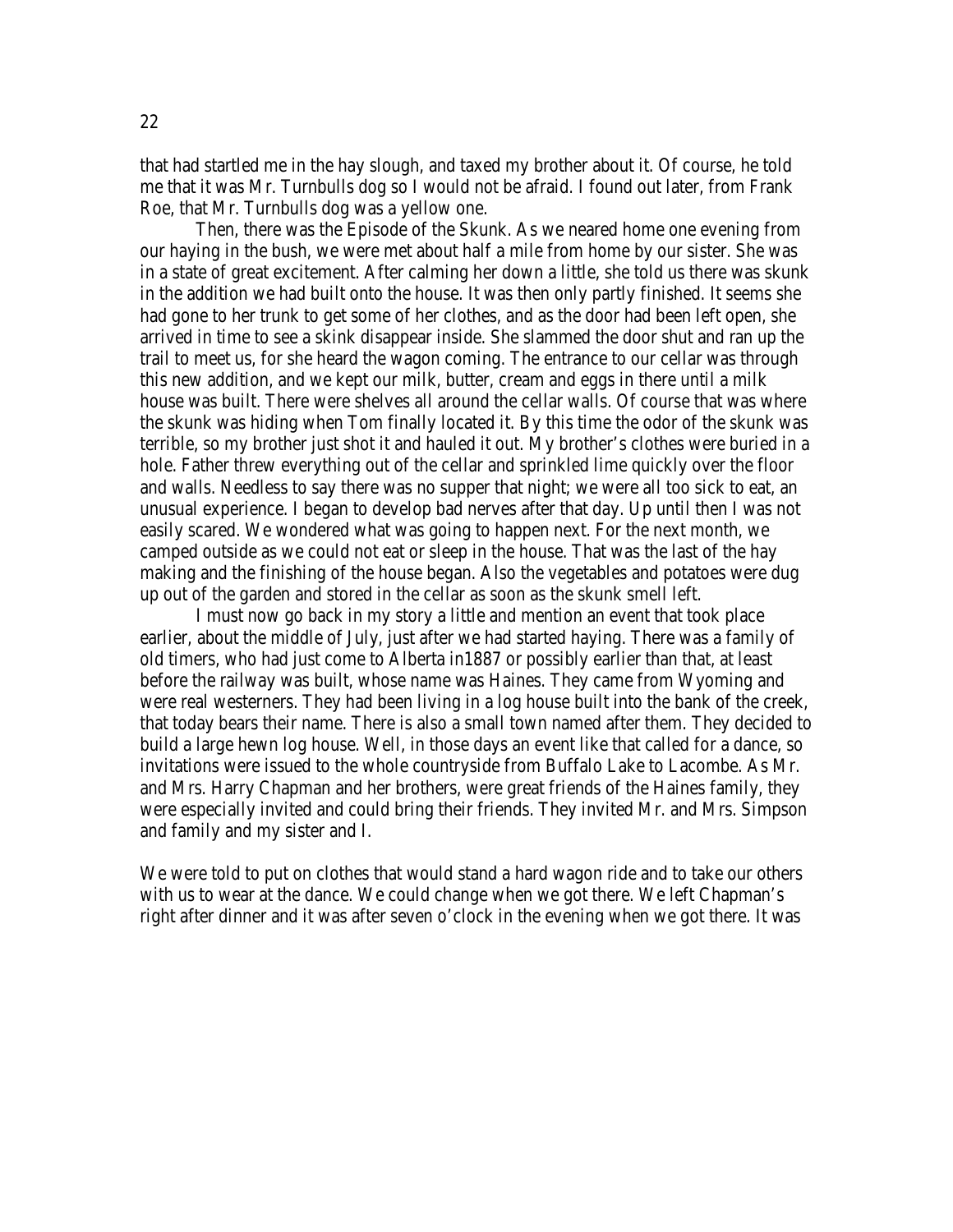twenty miles away with no trail until we struck the road to Buffalo Lake, a good many miles away. It was very tiresome riding as we were sitting on a board placed across the wagon box. We went winding around sloughs and skirting muskegs, clumps of trees, and willows. Such a long, hot weary afternoon. The Chapman children were completely tired out. They went to sleep and had to be held to keep them from falling out of the wagon box. As the day cooled off into evening the mosquito's came and they sure were fierce. Very glad indeed were we when Mrs. Chapman pointed out the creek and said it was only two miles farther on. I still don't know how the ladies stood it, each holding a heavy sleeping child. Mr. Chapman held the oddest Simpson boy. We tried to keep the mosquitos away as best we could with willow switches. We were all wishing for a good smudge.

Finally we arrived, and all had a good hot supper. There was lots of roast beef, potatoes, pickles, pie and cold milk to drink. The children were put to bed and we got ready to go in to the new house to dance. Mrs. Haines was a real old time rancher's wife and gave us a hearty welcome. The dance was great novelty to us, especially the style of dancing and the calling off of square dances and quadrilles. The dancers swayed their bodies to the music and moved their arms up and down. When we had learned to dance in England, we were not allowed to move our bodies or arms just our feet. We gazed in amazement and the thrill of the evening was watching the square dances, which were fast and furious. A man mounted a table, hollered at the top of his voice, words unintelligible to us. Such a noise the dancers made, you could not hear anyone speak. My sister and I were too scared to try to dance even a waltz or polka, which we knew well. The quadrilles I could not call dancing, they were so different from what we had been taught. The girls were swung around until they were dizzy and staggered when the men released them. As the night wore on, we dance a little but never the square dances, just waltzes, the schottisches or polkas. We found them exhilarating enough, even to us young girls who could stand it. Towards daylight, they danced what was called a hoedown and wound up the dance with several of them. If the square dances were fast, these hoe downs were twice as fast and noisy, then the party ended, noisiest of all. Everyone was laughing and shaking hands, saying it was the best dance they had ever been to.

After breakfast, we started home. It was a long trail and we arrived in the middle of the afternoon, very tired but quite happy and with lots of news to write to my brother in New York and my cousins and friends in England. Such a dance and such a journey. We felt completely westernized. When we related our adventures to my father, he was very much interested. My bother had no interest in dancing; a good game of cards or an interesting book were more his line. He laughed a good deal at our description of the square dance and hoe down. He had seen one or two of these dances and considered it a waste of energy. Later on, when we learned to dance them, he thought we had taken leave of our senses. Then we laughed at him for being an old stay at home. Mrs. Chapman insisted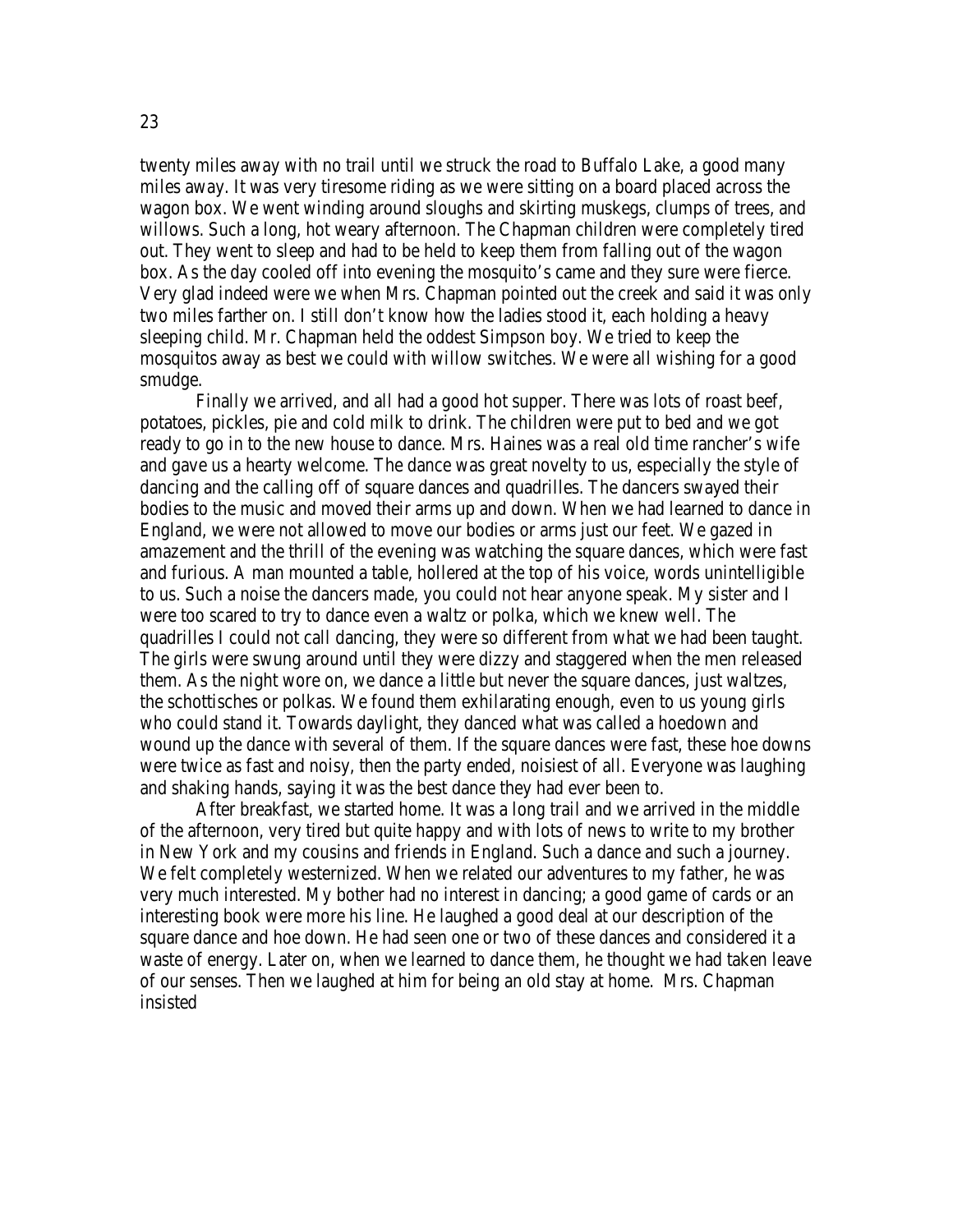on us having a late dinner with them before we walked home. We were very hungry and thought she was extremely kind.

About this time there was a number of church services held in the school house, six miles away. We all drove over to the services and met a lot of new neighbours, who like ourselves, had arrived that spring and summer. Mrs. Ross, who I mentioned before, was one of those who always attended the service, walking the six miles most of the time. We often visited her and her daughter and she would tell us the most interesting stories of her life in Ireland. We like her very much. Some of the stories were very droll, some quite humorous and others very tragic. It was always a great treat to visit her and she became very friendly, especially when we told her we had seen the cove of Cork. Her farm in Ireland was situated near there.

Our other great friend was the English lady, Mrs. Roe. We visited her quite often, as often as we could because she lived only two miles away and we could walk there. Such a lot of useful information and methods of work, I learned from these ladies. I often look back on these visits too, and consider them as some of the happiest times of my early life here. It was like entering a haven of rest, such a peaceful atmosphere and so like the Old Country we loved so well. The English lady and her family had come two years before and she had learned to adapt herself to the new life. This family was my brother's greatest friends, as were John and Joe Jameson.

A very sad incident occurred in their lives in September. Mr. Roe had not been well all summer and decided to go to England for the winter. Mrs. Roe and the boys were to stay here. On arrival in Calgary he became very ill and went to the hospital there. Mrs. Roe was sent for as his condition became serious. He developed pneumonia and died shortly after her arrival. Burial took place in Calgary. We all missed him so much, and it seemed hardly possible that he was dead. He used to walk up to see us quite oftern. Mr and Mrs. Roe were the first visitors we had when we came to Canada. I had never thought of people dying out here and it always seemed so strange, especially someone we knew. It made a great impression on our young minds, everything had to be readjusted. Death seemed more natural in the city, but out here where skies were so blue and sunny, the earth so green and covered with flowers as well, the wild animals and birds so alive, death seemed to have no place. My father quoted that passage from the bible, "In the midst of life we are in death, humor and pathos make up life wherever we go."

About this time, near the end of September, we had a very bad storm. My father said it was the equinox. Alfred Roe was over that afternoon, helping my brother, and as it was raining so hard with high winds and terrific thunder and lightning, he decided to stay overnight for we urged him to do so. We could hear the trees falling and crashing in the timber north and west of the house. They seemed quite close at times. The log house shook when a blast hit. My sister and I were seated at the table reading some adventure stories and the men were smoking and talking. My father began telling a story of the north of England. It was one of the Ettrick Shepherd's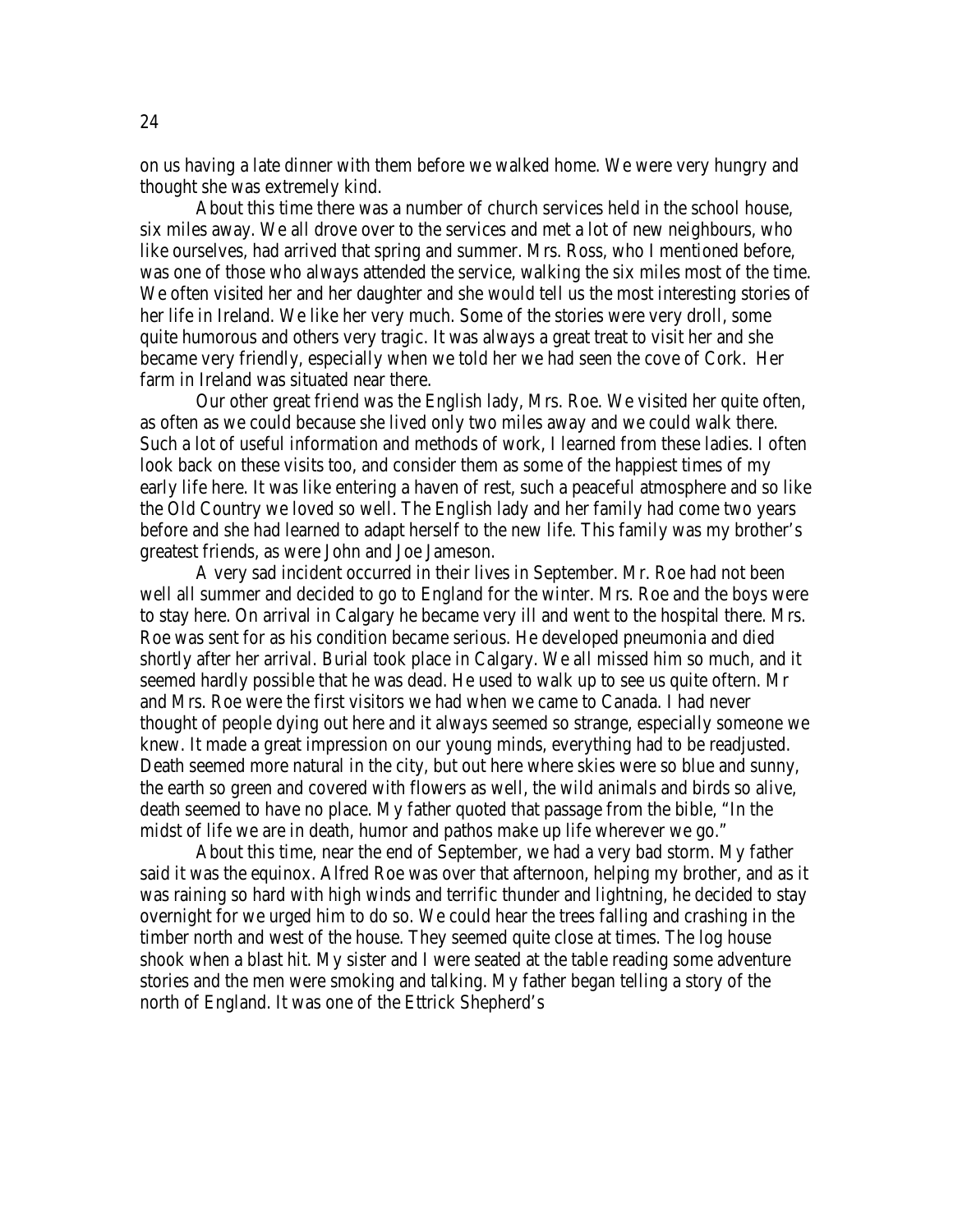Tales of the Border, and was called, The Story of the long Pack. It was an adventure story that really took place in Northumberland and was extremely interesting. Just as he reached the most exciting part of the story, a blast of wind, stronger than the others, shook the building dislodging a pile of lumber stacked in the new addition and leaning on the log wall. As these fell with a great clatter and bang, we both screamed and rushed to father. I had been reading a story of Indians in the argentine and thought it must be Indians sneaking up on us in the storm. My sister was too terrified to speak; even the men were silent for awhile. Then my father spoke in a matter of fact tone saying, I wouldn't like to be on the Atlantic tonight... My brother laughed and said, neither would I. Then he and our visitor started to figure out how fast the wind was traveling. Finally, my father finished the story and to this day I still remember quite distinctly, the story of the long pack. When the wind quieted down a little we went to bed but not to sleep, the scare we had kept us awake and we lay listening to the moaning of the wind in the trees and imagined all sorts of things happening outside. We still thought Indians were prowling around and although we had asked my brother to go out and look around he could not be convince to do so. That was certainly the wildest night I ever experienced at that time of year and since coming to live here. The next day the sun shone nearly as bright as usual but the ground was very wet. It had been a nice open fall until then.

Some time later, our neighbour, Mrs. Chapman, came over with Mrs. Haines, the lady at whose house the dance was held in July. There were no blueberries where they lived, so they came to the valley to pick some before winter set in. By this time, the berry season was nearly over but I found a patch on the section north of us. We all went there to help them pick berries. We noticed a weasel running around hunting for mice and gophers. It had already turned white and Mrs. Haines said we were going to have an early winter, and this was mid-October. I told my brother when he got home and he said it was time to point up the shack. This meant mixing a thin plaster of lime and sand and filling up all the cracks in the plaster between the logs; the storm in September had loosened a lot of it. I thought that good fun and a nice change from housework and undertook to do the outside of the house myself as I liked to be outdoors. Well ! It was not so funny when I had to climb a ladder to reach the gables; balancing a board with sloppy mortar in one hand and hanging on to the ladder and the trowel with the other was not easy. I thought if my brother could do it, I could, as I was not as helpless as all that. Later I found out he intended to have a joke at my expense. I turned it on him instead, he was agreeably surprised at the result of my exertions. I had been taught that if a thing was worth doing at all, it was worth doing well. I declined the job of doing the barn, but as long as we lived in the log house and I was at home, I went over and pointed up the walls just before freeze up.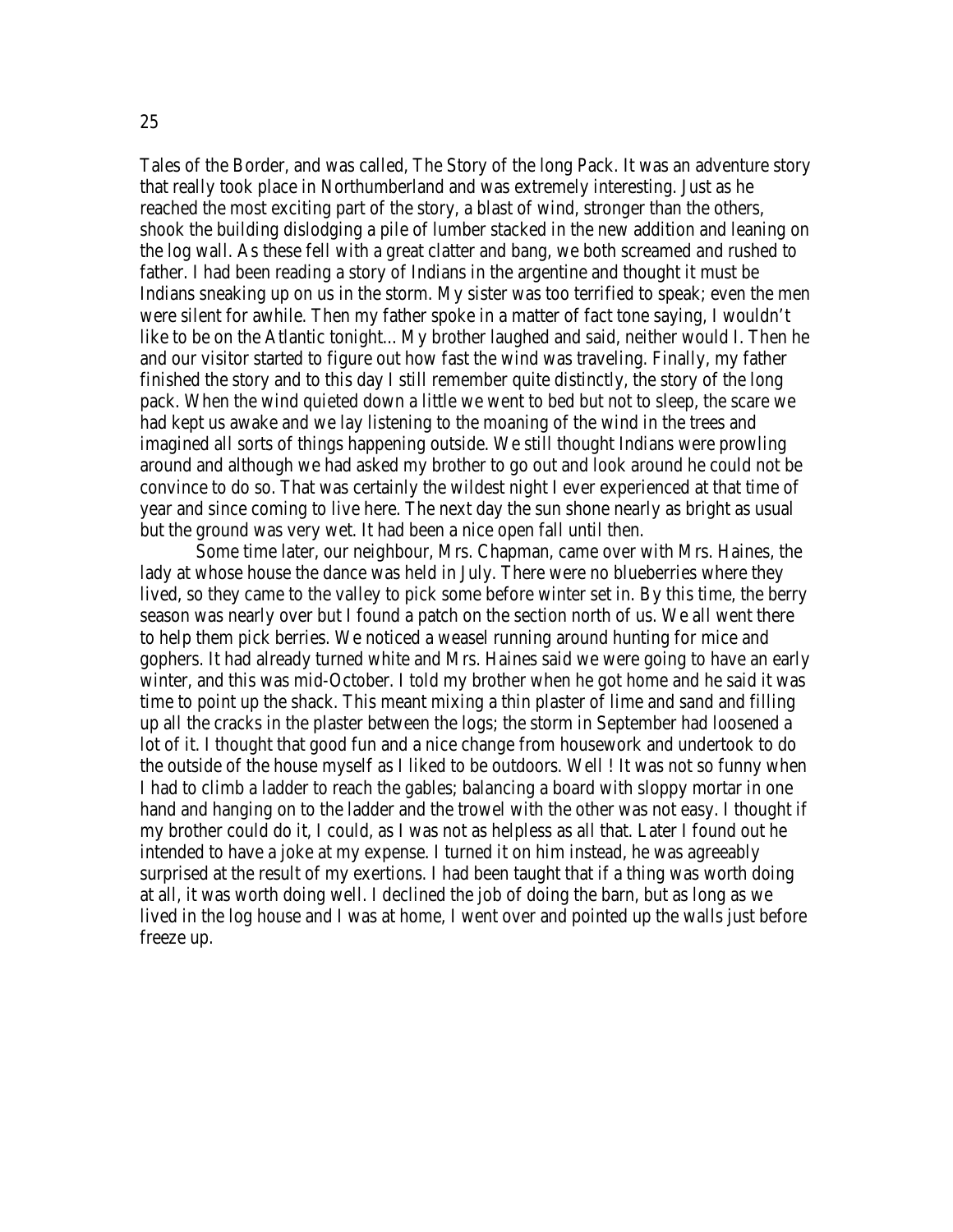After the episode of the skunk we had a nice log milkhouse built and it was my delight to keep it well plastered and white washed. I was learning to adapt myself to this new life, gradually. I had a thorough training in cooking and sewing in England and learned to make a lot of fancy cookery, especially meats, fish and egg dishes in United States, so that made it easier for me. I had also learned to wash clothes in the States and it was the same out here.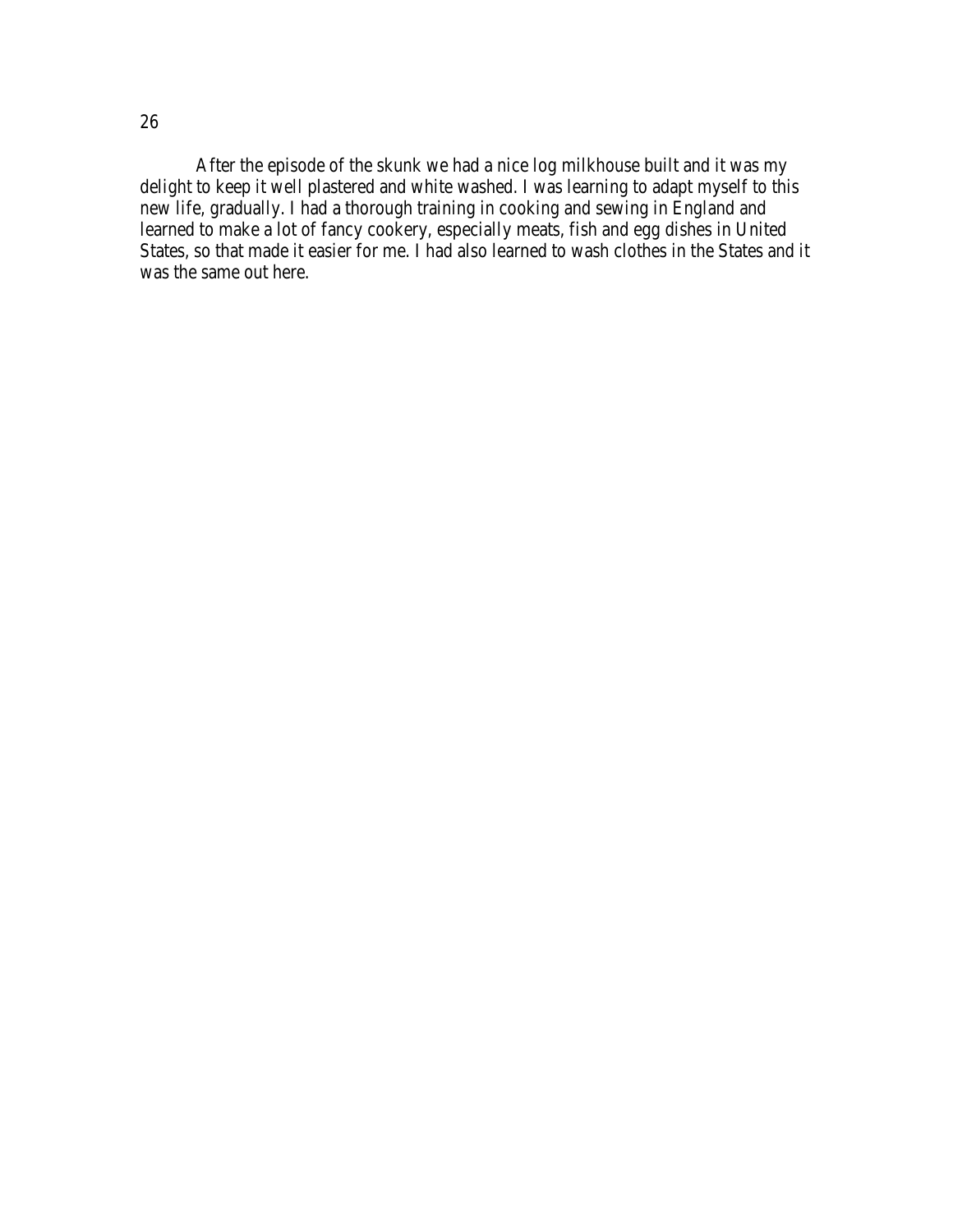### 27 CHAPTER 6

# MY FATHERS TOBACCO JAR. VISITING THE NEIGHBOURS. I GO TO THE FAIR. OTHER DANCES. THE HOOT OWL.

During the summer, Mr. Hendricks had brought his wife to visit us many times. They always rode horseback on these occasions and brought their dog along. One day the dog did something that annoyed his master, and Mr. Hendricks caught the dog by the hind legs and hit his head against the log wall. We thought that was the most cruel thing we had ever seen and never liked him after that. I used to wonder if he ever beat his wife as he had an awful temper and was so big and strong. His wife never had anything to say when he was around. One day she pointed to my father's tobacco caddy, it was a very fancy one, made of mahogany and trimmed with bands of ivory and silver. We took it off the shelf and handed it to her, never taking out the tobacco for we did not think plug tobacco would interest her. She looked it over and remarked what a nice one it was and handed it back to me. As the lid was still on I never looked in. Later, she persuaded my sister to go home with her and stay all night as her husband was going away and would not be back until the next afternoon. We all waved goodbye and went back into the house.

After awhile my father reached for his tobacco caddy to have a smoke. Such a look came over his face that I asked what was the matter. He handed me the caddy and to my surprise it was empty. The three plugs he had in it were gone. I immediately told him how Mrs. Hendricks had admired it and had told me that her grandfather had one like it. I thought that was not true, as we had never seen one quite like it. My father had bought it as a young man when he had been on a voyage to Russia, a good many years before. Tom had a great laugh when he came in and said he knew that Mrs. Hendricks chewed tobacco. My sister confirmed that fact when she came home. She told us of a cruel incident that happened while at Hendricks. The day she came home, Mr. Hendricks was back that morning and went to the barn to milk the cow. She had kicked him and he lost half the milk, he landed near the horses, that promptly kicked him, and this landed him out of the barn door on to the manure pile. He called for Pet, his wife, to come for the milk. He then grabbed a neck yoke and beat the horses, and then he went to the house for his gun and shot the cow, cut her throat and dressed the meat after skinning her. My sister told us that Mrs.Henricks chilled the liver and they had it for dinner; as it was cold weather the rest would keep. My sister and I looked upon him as a barbarian after that.

The snow came on November 5. that year and I well remember the day as Tom and I had driven to Lacombe to buy a heater for our living room and to bring home a barrel of apples we had sent to Ontario for. They were winter apples and we were notified by the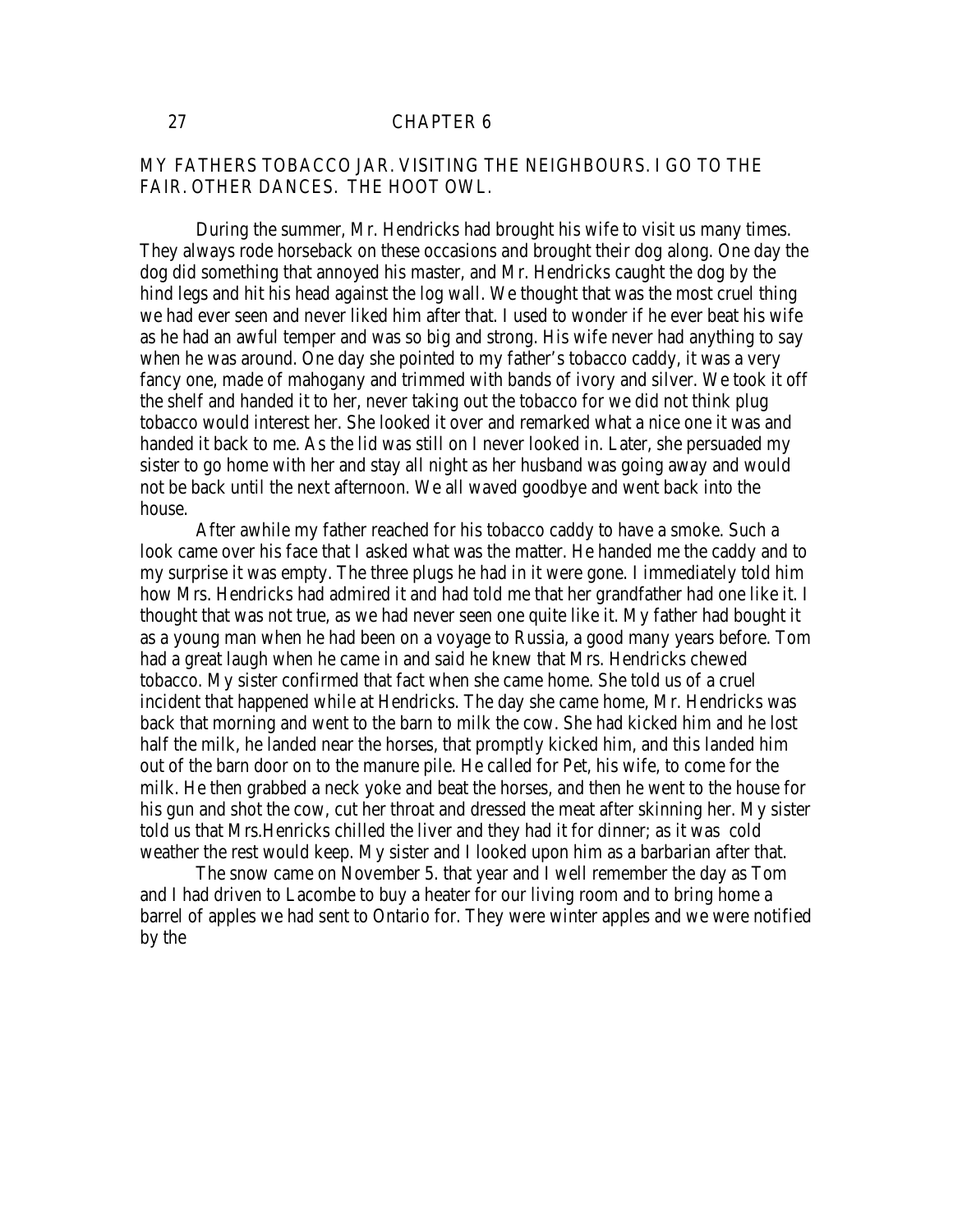station master they were here. It started to snow soon after we left home that morning and it was dark when we arrived home, we had gone to Lacombe in the wagon and the snow hindered our traveling. Joe Jameson came up that evening for mail and tobacco and stayed to help us unload the heater and apples. We were anxious to see if the apples were damaged. The first half of the barrel were Northern Spies and Joe said one of the best winter varieties. The rest were Detroit Red, another good keeper. Not one was bruised or damaged, a kind cousin of ours who lived at Chatham, Ontario, had personally seen to the packing of them. He was a telegraph operator there and afterwards, station agent. I think that was why we got them so speedily, he had sent a telegram telling us when they left Ontario. What a winter that was, so much snow and soon the whole country was white except for trees.

Towards the end of November, we were invited to a dance at the home of Mrs. Whitehead, some Yorkshire people who lived at Lake Side, about five or six miles away. We had to go through two miles of trees before we came out in the open. It was a dark night except for the snow. How the people found their way, I could not tell; all the trees and openings looked alike to me. We went with Mr. and Mrs. Chapman, in their sleigh and with another neighbour, Mrs.J. Mahaffey, whose husband was working in the mountains that winter. John and Joe Jameson rode horseback. My brother did not go as he did not care for dancing. We finally got there, got thawed out and then went into the room where the dance was. We were not allowed to sit down much as girls were very scarce, so before we knew it we were up dancing among the others.

It was then we learned to dance the square dances and quadrilles I have mentioned before we had a good partner who knew all the dances and we were told to listen to the caller-off, and we would know what to do. What aliman left was, we could not make out and swing your honey sounded queer to us. However, we watched the others and did as they did and got through somehow. We drove home in broad daylight after having a good lunch at midnight of sandwiches, cake, pie, tea and coffee. Before leaving we also had a hot breakfast of beef steak, potatoes, hot biscuits and jam, tea or coffee. The ladies all helped and had taken cakes and pies with them to the dance. There were always lots of young fellows at the dances; the country in those days was mostly settled by bachelors living on their homesteads. There were very few married people the first years.

The next dance was at the Brewster Ranch and that was even farther away. One of the Breswters had been away and his friends gathered there to welcome him home. We went with Mr. and Mrs. Chapman again and thoroughly enjoyed ourselves. We were known as the little English girls, although I was seventeen and my sister fourteen. We were just about the same size. John Jameson played the violin at these dance, at times someone helped out and gave him a rest. The boys went with us in the sleigh to that dance as it was a long ride. There were some Bachelors from the Blind Man Valley, mostly Englishmen. There was

#### 28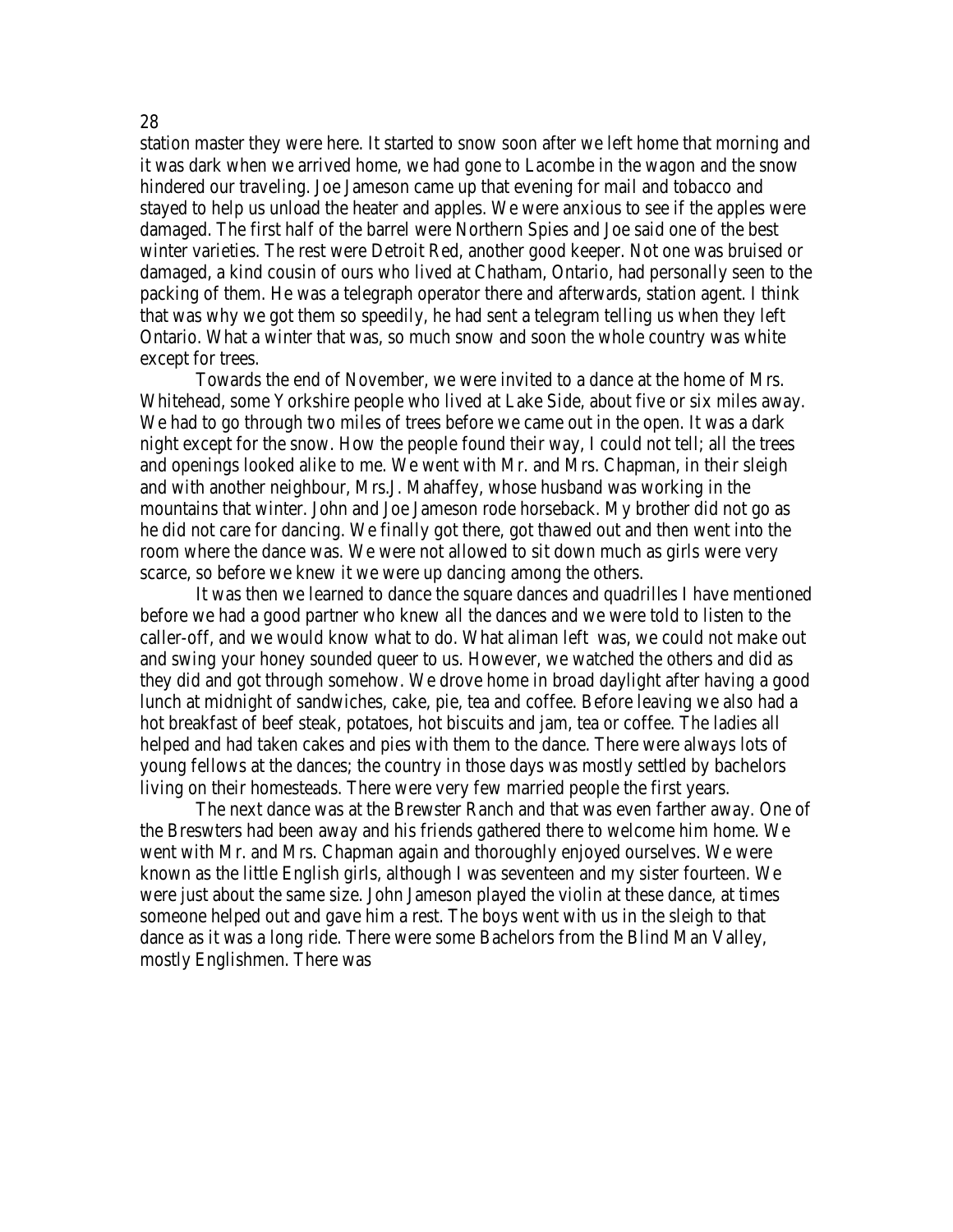a Canadian boy, called Jack Tipping who played a guitar, a Mr.Plowright and a young fellow, called Ed Wigmore, who played mandolins. That was quite a band in those days.

During the interval, after lunch was served, there was quite a lot of singing and reciting. Mrs. Chapman came to us and asked if we would sing some of the latest songs for them. We did so and after the first line or two the guitar and mandolins played in accompaniment. We had to sing two or three songs before they were satisfied. We thought it strange that so few of the Canadian or American girls and women could sing but hardly ever sang in public at all. We had been taught to sing ever since we could remember.

That was the last dance of the winter for us. More snow fell and we had to stay home. Our only exercise was snowballing and racing down the trail and back. We had to get out in the fresh air. We often thought of the beautiful moonlight nights of the summer and fall. As December wore on, we started to think about Christmas. We could not go to town to buy presents, so I decided to make something for each member of the family. Knitting seemed to be the best thing. I had a smoking cap for my father, which I had sent from New York by our brother there, he had also sent a few other gifts. He sent us a boxful of useful and ornamental things and lots of candy. Included were papers from London, The Graphic, and the London News, so we fared better than some of neighbours.

We were all sorry for the little girl across the fields' she was seven years old and had no toys of any kind, no candy, nuts or apples. We got a large stocking and filled it with everything we could except a doll and went over Christmas Eve. It was a joy to one child at least.

There was no school where we lived and she was the only child of school age, so we offered to teach her. She was bright enough and very intelligent but not keen on learning so we had to bribe her with sweets to get her to learn anything. In the very cold weather we could not get throught the deep drifts across the fields. One night her parents took my sister to a party some miles away and I offered to keep Lily and teach her another lesson. She was not in the mood to be taught anything as she wanted to go to the party. She was very fond of bread and jam, so I promised her a large slice of bread and jam before she would do anything. Then, I was surprised at the ease with which she learned what I taught her that night. When the lesson was over, she looked at me and said where was that bread and jam? She told me that she and her mother had not had any tea, sugar or butter, or jam all winter but her Daddy always had his tobacco. I gave her more bread and jam, also weak tea, when she was quite happy, going to bed without a murmur. I had expected to sit up and coax her to bed. She was really one of the smartest little girls I had ever met. Quick to see and hear anything and so quick to learn when she wanted to.

We had lots of prairie chickens that fall and in the winter a few partridges. These were very good eating and we enjoyed them. Some I stuffed and roasted, others I made into stew, but my fathers favorite was a chicken pie. We never tired of them as we did the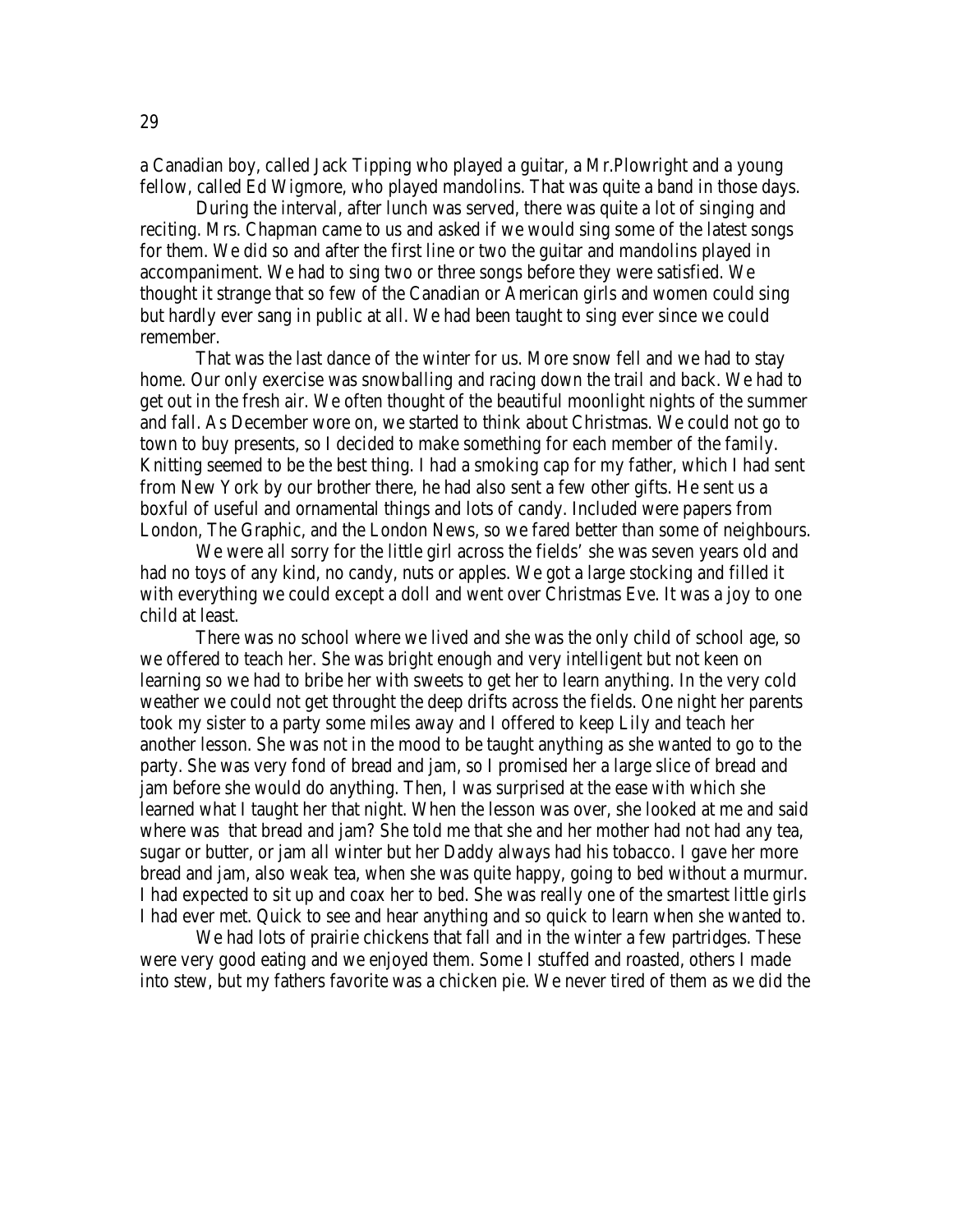rabbits. When the first snow came, the rabbits would sit among the trees and did not seem at all afraid of us. They used to call to each other in the early morning. One very bright moonlight night, we stepped outside to watch the rabbits playing around our grain stacks when all of a sudden, quite close to us; we heard a sound like whoo whoo. We were frightened at first for we could not see anything near us. It sounded again, almost above our heads, and looking up we saw a great white owl. Perched in a tree near the house, apparently watching the rabbits playing. These owls would swoop down and pick up these small snowshoe rabbits. We used to find bits of white fur scattered around; they were very cruel. Eagle and hawks had been plentiful that summer and were not the least afraid of anything except a gun. One afternoon our little black dog was sleeping against the house when an eagle swooped down on her, intending to carry her off. Nell leaped up, barking as loud as she could, which brought my brother running from the barn. The eagle lit in a tree not too far away, so Tom went for his gun. As soon as the eagle saw the light shining on the barrel it soared away up in the sky and for a long time never came back. It had taken a heavy toll of our chickens that summer, but my brother had never happened to be around. However, that gave the dog a scare, and whenever she saw a shadow over her from the sky, she barked enough to awaken the dead. No hawks or eagles came around where she was.

I should have mentioned the Lacombe Fair earlier. As near as I can remember, it was held in October. One of us had to go to Lacombe as the men were busy, so it was decided I should go. Mr. and Mrs Simpson were going and were to travel on the old trail we had traveled the first night we came to the country. I was to meet them at a point two miles across the valley, at a certain time. I was to take my lunch. When we got to Lacombe I had shopping to do, then I would visit the fair. While shopping we met Mrs. Chapman and a friend of hers from Buffalo Lake who was Mathew Cook's daughter, Mrs. Jim Brindle. We all visited the fair together. Mrs Simpson was only with us for awhile, and then she went with her husband to see the horses, cattle, pigs, and poultry etc. We went to see the needle work section, also the home cooking and vegetables. There was a wonderful display of beautiful hand made quilts from Ontario, brought by settlers from there. There were also, lovely print dresses, aprons, hooked rugs, and embroidery of all kinds. It was a wonderful display and Mrs Brindle said she wished her mother could see the beautiful quilts. I was amazed at the quantities of vegetables and canned fruits. Some must have been from the year before as there were strawberries, raspberries and Saskatoon's. I can't recall all I saw, but there were some very large cabbages, lots of carrots, turnips, onions and potatoes. Sheaves of Wheat, oats, and barley were displayed. I do not know if any of the grain was ripe, but it may have been as we had wheat and oats that year. The next year we had nothing. Seeing all the things at the fair, urged me on to fresh efforts. The butter pats were round with cow's heads patterned on them. The hams and bacon made me feel hungry. There was home-made cheese, also honey on display. I thought the whole fair was wonderful.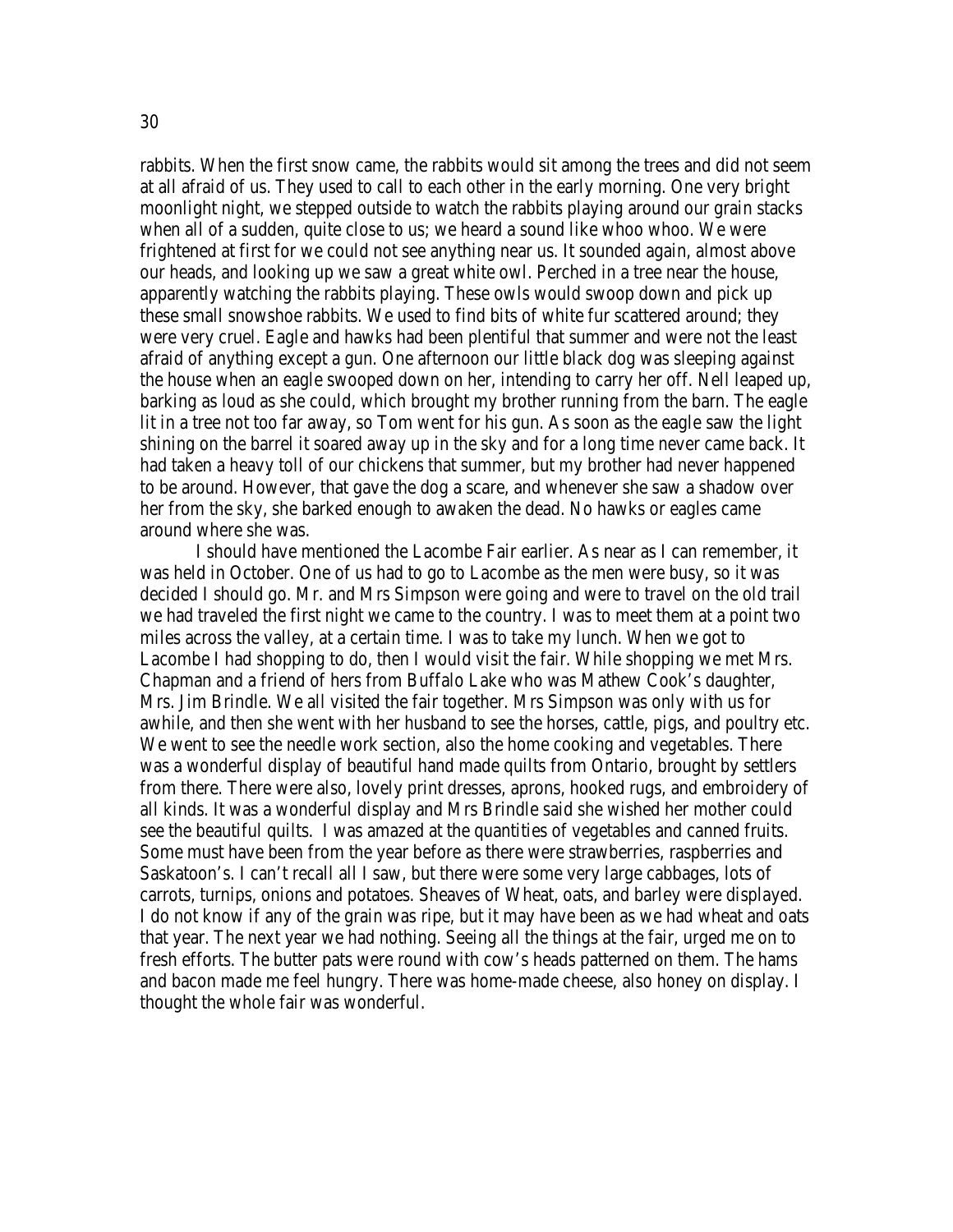### 31 CHAPTER 7

# WINTER. AURORA BOREALUS AND SUN DOGS. CHRISTMAS IN A NEW Country. MY STEPMOTHER AND YOJNGER SISTER ARRIVE FROM ENGLAND

Mrs. Chapman's brothers had gone to wash gold on the Saskatchewan River, near Edmonton, but when the first snow came, they returned to the valley. Joe Jameson came up one night to see if we were still here, he pretended the cold, the snow and the Indians had scared us out. Before Christmas, John and Joe Jameson, decided to go to the canyon to poison coyotes. There was a good trail on the Red Deer River, made by men hauling coal from somewhere near Trail Creek to Red Deer. It was bitter cold weather while they were away, with the thermometer at 40 degrees below at nights. We asked them how they kept from freezing to death as they were out in the open. They told us there was very little wind in the Canyon and on the river, as the banks were so high. They had built two large fires some distance apart, then spread spruce boughs and covered them with blankets. They slept between the two fires. They had put out their poison bait as soon as they had got there. Next morning, they picked up about twenty coyotes. The next day and a half, they got twenty-two more. They had asked my father to come for them on the third day after he had taken them down. He did so and had quite a trip as it was extremely cold. The boys sold their coyotes to Mr. Brumpton in Red Deer and got a dollar and quarter, to a dollar and a half for them. We thought that was a lot of money for coyote skins in those days. Actual money was the one thing that was scarce.

One night, Joe came over with his banjo, and we had a musical evening, singing "Darky" songs we had learned in the States. My father's favorite was a song called the Banjo am the Instrument for me, a song of a Negro slave. Joe used to sing it and it soon became a favorite of us all. That winter we learned a lot of new card games but whist remained the favorite, especially when one of the neighbours dropped in for the evening. I always played too, to make the fourth, and I used to think it very tiresome, as the game would last three hours sometimes. My brother had brought an accordion with him and we learned lots of new songs and sang some of the old English ones my father liked. Reading was my favorite recreation and my brother George kept me well supplied, he always knew the books I liked. So with a few dances, card games, visits from the neighbours, musical evenings, and our reading, the winter passed pleasantly away.

I will never forget the first time we saw the Northern Lights, and such a display. It was the real aurora Borealis with coloured, moving lights in the sky. They were to the North and East flashing high overhead at times. We thought it the most wonderful and marvelous phenomenon. One clear, cold morning, my brother called us to come outside and look at the sun. There were bright lights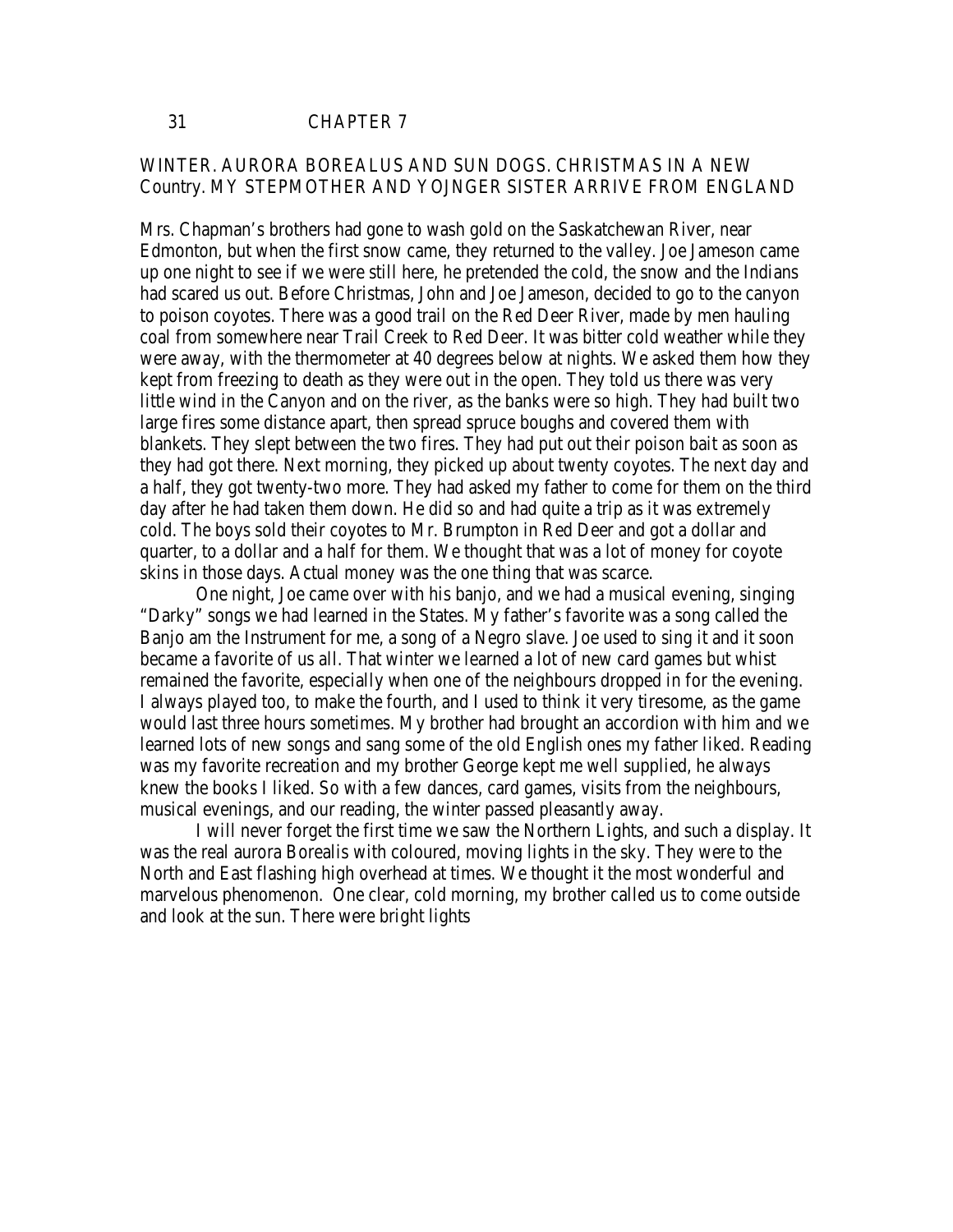on each side of it. We asked what they were, and he told us they were "sun dogs" and that we could expect real cold weather. We had had lots of cold weather already, so wondered how much colder it could be. A day or two later, the thermometer dropped to 50 degrees below Fahrenheit, and the fires had to be kept burning all night to keep things from freezing. Towards the end of January a thaw came and the sun shone brightly during the day. This thaw was called The Chinook, and was caused by a warm wind from the Pacific Ocean, coming through a pass in the mountains. It was really surprising how the snow started to melt and the drifts went down. A trail was soon opened through the bush to Lacombe and a good supply of groceries laid in. Tom told us the worst weather was to come. February was a bad month.

We had word from England that my stepmother and sister Eva, would be arriving in Alberta about the first week in March. This letter came just before Christmas. We were very excited as our first Christmas here drew near. The men folk had gone to Lacombe early in December and had gotten dried fruit, currants and raisins for the baking. My brother from New York also sent up articles for the festive season. There were chocolates, nuts and eating raisins, figs and some small toys for the little girl on the next farm.

Father invited two Englishmen to spend Christmas with us. Mr. Lockwood was quite elderly, and had been a butler for a wealthy family in England; his partner was a young fellow, about a year older than my brother. His name was Bert Richards, and he was from Gosport, near Portsmouth in England. Mr. Lockwood came from Aldreshot. My father had been a strong Liberal in politics in England and Mr. Lockwood was a conservative and also a strong churchman. I used to listen to them arguing about the British government and also about church affairs. Mr. Lockwood had very strong ideas on both, also on how teenagers should behave. I used to think he would like to shut all the children and teenagers in a room and never let them out. We were never allowed to speak when he visited us. I used to wonder if he had ever been young himself and how his partner put up with him. Everything had to be his way. Father said it was because he was a bachelor and never had much to with children or young people. My brother, sister and I, entertained the young fellow and left father and Mr. Lockwood to their reminiscences of England in their young days. It is funny how older people always think their childhood was much better.

Christmas Day seemed quiet to us. We were used to going to Sunday school concerts and taking part in them, then, there were always parties, both at home and with relatives and friends. Next day was Boxing Day. Mr. Lockwood invited us down to their place to spend the day. He was a very good cook and had a good old fashioned English dinner for us. He had, among other things, roasted a large round of beef; in the afternoon, an Indian from Buffalo Lake, called in to get warm, his name was Peter Canchise, and he spoke English fairly well. It appeared his squaw had made moccasins to sell, and he was on his way to Red Deer to sell them. He showed us the moccasins. My father and Bert Richards each bought a pair, the others were too large for Mr. Lockwood and Tom. Before the Indian left, Mr. Lockwood

#### 32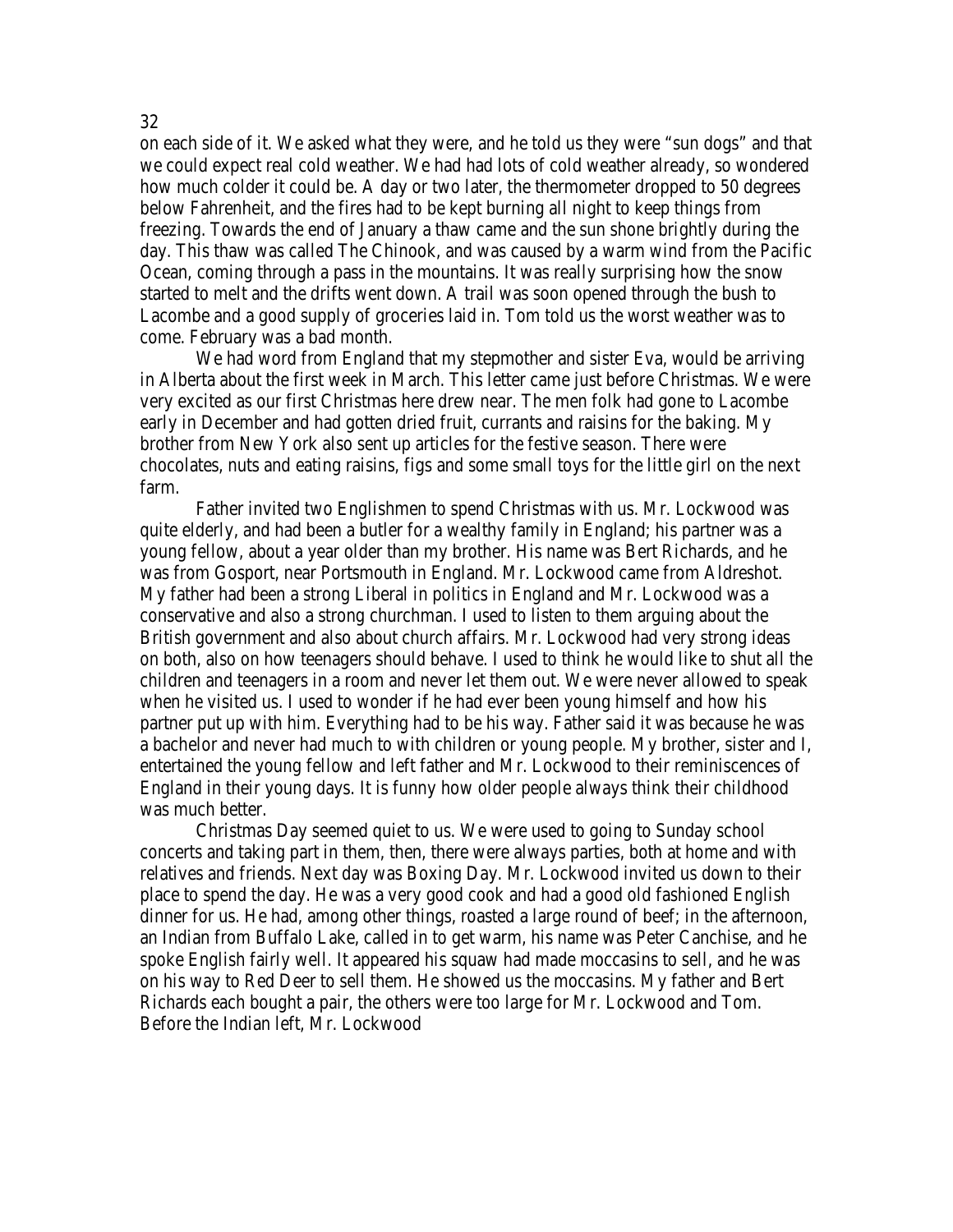made a pot of tea, cut a pile of bread and butter and also put a plate of beef on the table. He invited the Indian to sit down and eat. He did so and when finished, much to our surprise, cleared all the rest of the food off the table. He merely said, Papoose, as he put it in one of his large pockets. After he had gone, we all voiced our astonishment of such a proceeding. That should have taught us a lesson but it did not, as I shall mention later.

The days were very fine and sunny that first Christmas, but afterwards it was very cold and fires had to be kept up day and night. We used to take turns, sitting up for so many hours. The early part of the night was usually my sister's turn, from 10 pm to midnight. One night, just before New Years, she was reading a story in one of the English Christmas number, called the Haunted Man, by Charles Dickens. I was going to take the next watch and answer some of my Christmas mail. We had all just nicely gone to sleep when my sister came running into the room. She woke me up and then threw herself on the bed. I was finally awake enough to shake her and ask what happened. She said, she had just put more wood on the fire and started to read again, when she heard a noise outside her window. Of course, she thought Indians right away and fled from the room. My father was awakened by the noise she made and got up. He was a very light sleeper and the least noise disturbed him. He told me to stay in bed and he got up, smoked, read and attended the fire until 6 o'clock when I got up. Next night my brother took the long turn and we never asked Elizabeth to do the fires again; she was too nervous. Some kind of wild animal had been around but Tom covered up the tracks so we never knew just what or who it was.

We had no blinds on the windows in those days, just muslin curtains, anyone could see through the living room and kitchen windows. At night everything was so still you could hear a pin drop. The nights were so dark and so long, just like we used to read about in our school books about travelers in Northern Canada and the North Western Untied States.

The weather grew colder as January passed and only a few adventurous spirits were abroad. Our neighbour, Mr.Kilby, used to come for a game of whist about once a week and some of the young neighbours defied the cold and came over for a musical. On moonlight nights when the weather moderated, some of the married couples drove over in their sleighs. Once in a while we would clear the kitchen and have a dance. Early in February, the kitchen was all finished and a room for my brother fixed up above it. My stepmother and sister had sailed for Halifax and would soon arrive in Lacombe.

We decided to kill a pig and have a party before my stepmother arrived. Mrs. Roe and her sons came over; the boys helped with the killing, and Mrs. Roe came to visit as we had not seen her very much since Christmas. A day or two later, Mrs. Roe came over early one morning and showed us how to make the english pork pies, "Brawn", a kind of head cheese , and sausages. We were very buys for a couple of days, getting the meat salted and put away . Then we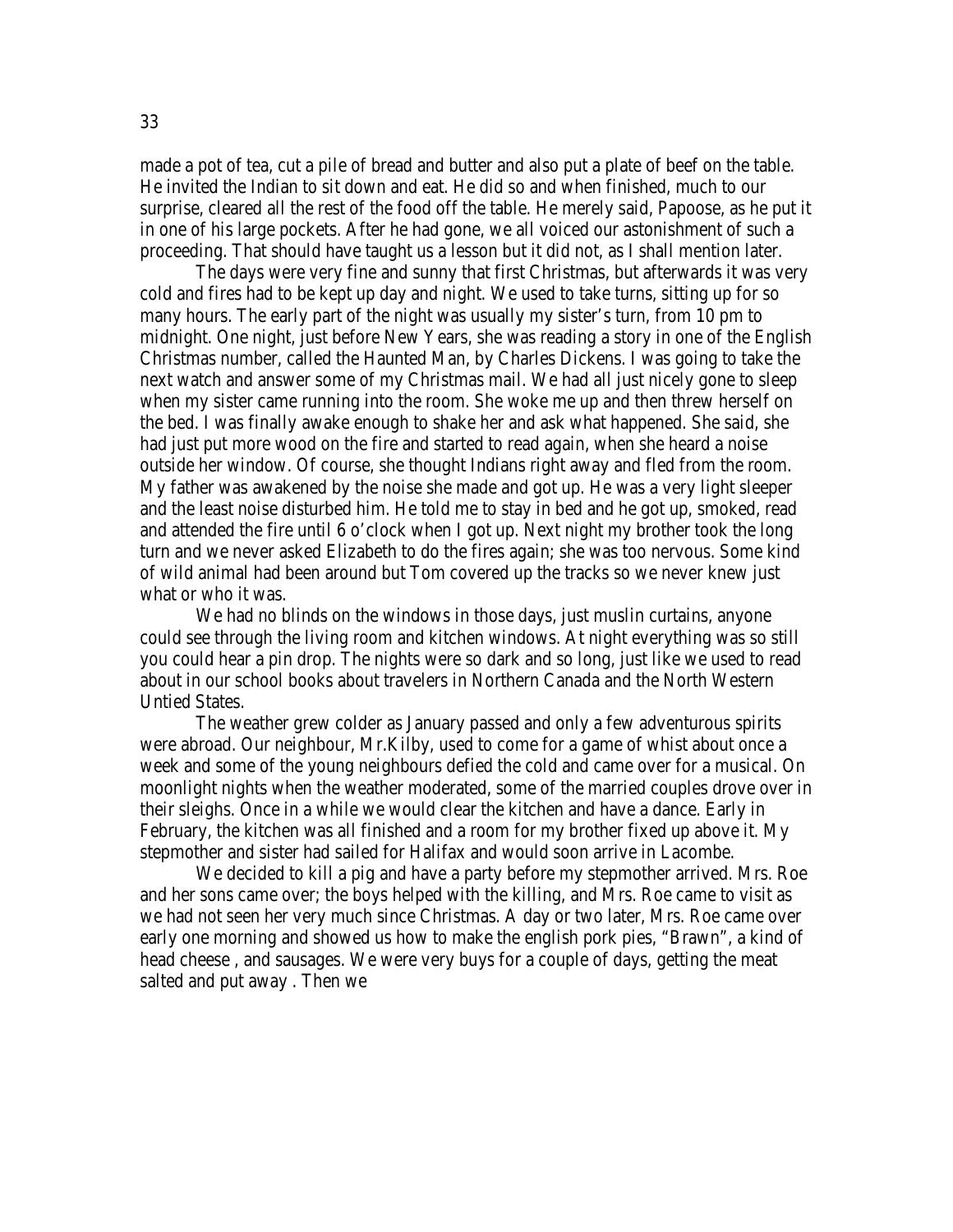invited the neighbours over to supper one evening, when the weather was mild. These little parties were enjoyed by everyone. We sang, played games, told stories and enjoyed ourselves generally.

Soon after that my father had news that my stepemother would be in Lacombe on a certain day. My father took the sleigh and drove to Lacombe early one morning. He wanted to have the shopping done before the train came in which was about four in the afternoon. He also wished to be home before dark. The snow was very deep in the timber that spring. On the way home, my stepmother saw a wolf skulking through the trees, not far from the trail. Father whipped up the horses and soon they were home. My father told me afterwards that we were not to go up the trail into the bush on any account. It was a favorite walk as the snow was packed by the sleigh runners which made walking easy. We had often gone for a walk when the weather was mild. I often wondered after, if it was a wolf that had scared Elizabeth the night she sat up reading. The wolf they said was not far up the trail. However, it was never seen again and, in time, we ceased to think about it. There were plenty of coyotes around, howling and yapping at night. but they were cowardly and would skulk away if you went after them. A wolf was different, you could not frighten them away unless you had a gun. Lynx were plentiful too, in those early years; the first time we heard them calling, we thought it was a person calling for help. Such a weird noise. It sounded like a human voice at times. Badgers, too, were often troublesome, especially in the spring and fall. If you got between them and their hole, they would come at you and show 'fight'. We always gave them a wide berth.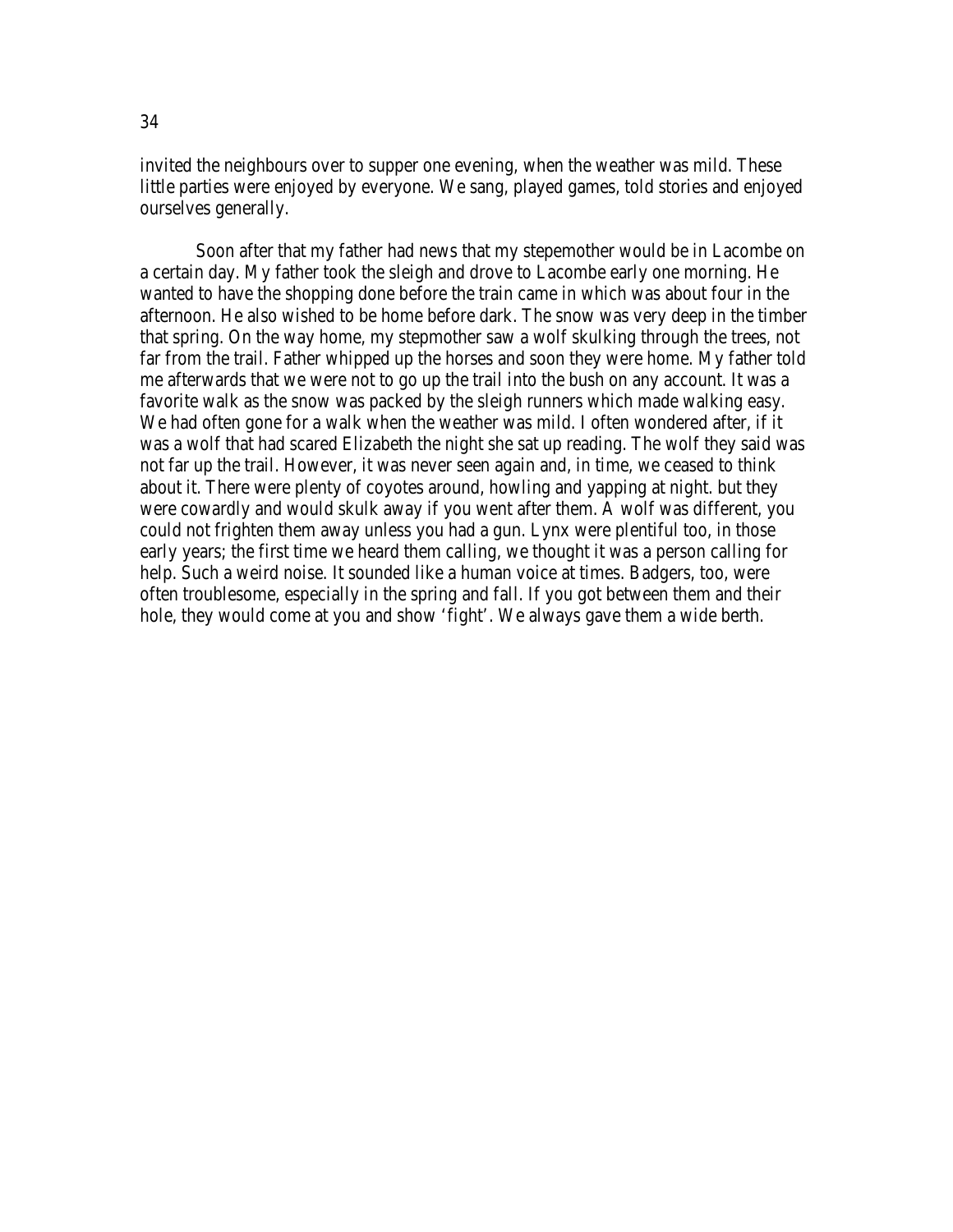#### 35 CHAPTER 8

#### SPRING 1896

Easter was early in 1896, Good Friday being on April 3. My stepmother showed me how to make the English, Hot cross buns. We kept Easter as we did in England. We had a short service on Easter Sunday morning and sang hymns; then my father read the story of the Resurrection and we talked of the Easter services at our little chapel in England. We were Wesleyan Methodist; my father's people were all Episcopalians. My mother and also my stepmother were Wesleyans. My stepmother's birthday was on April 4, Easter Saturday; we invited some of the neighbours for tea and also to make her acquaintance.

About this time we bought a cow from Tom Ross, who lived down the valley. The new cow's name was Joan; she was a good milker and easy to handle. My brother and I wondered why Tom Ross sold her as they were always on the lookout for good cows. We found out later to our sorrow.

At last, the snow began to disappear and although it was freezing at nights, the winter had broken. There was still ice on the sloughs but mostly the ground was bare of snow. We had been shut in for so long, my sister and I decided to walk down the valley to visit Mrs. Roe. They had moved from the sod house a short time before into a hewn log house near the trail. By picking our way, we thought we could make it over the ice without getting too wet. All would have been well if our younger sister, Eva, had stayed at home. She insisted on coming and my stepmother made us take her along. We had gone about a mile, when Mr. Chapman and John Jameson came riding by. They told us that the ice would not bear us up, and we could not get around the slough unless we went a mile east. It was then about 2 o'clock in the afternoon, so we decided to risk the ice. The water would not be very deep anyway. All went well until we were about half way across, when all of a sudden we heard a crack, an ominous sound. We stopped, and one of us tried it a little farther to the left. Nothing doing, the only way to cross was to go straight ahead. We made a chair of our hands and carried Eva across, but we waded through water up to our waists. We did not linger but hurried to Roe's as fast as we could.

As soon as we got there Eva began to cry and we could not stop her. Mrs. Roe gave us some dry clothes and her boys built a big fire in the stove. We all had tea and sat around visiting. When our clothes were dry enough to put on, Alfred Roe hitched up his horses to a sleigh and took us home. We were none the worse from our wading in the water, but as soon as we got home, my sister started being hysterical again. In vain, we, and even Alfred, told my stepmother that Eva never got wet as we had carried her. But she continued to scold us. That was the last time we ever took her anywhere again, unless we had horses. Elizabeth never would, even then.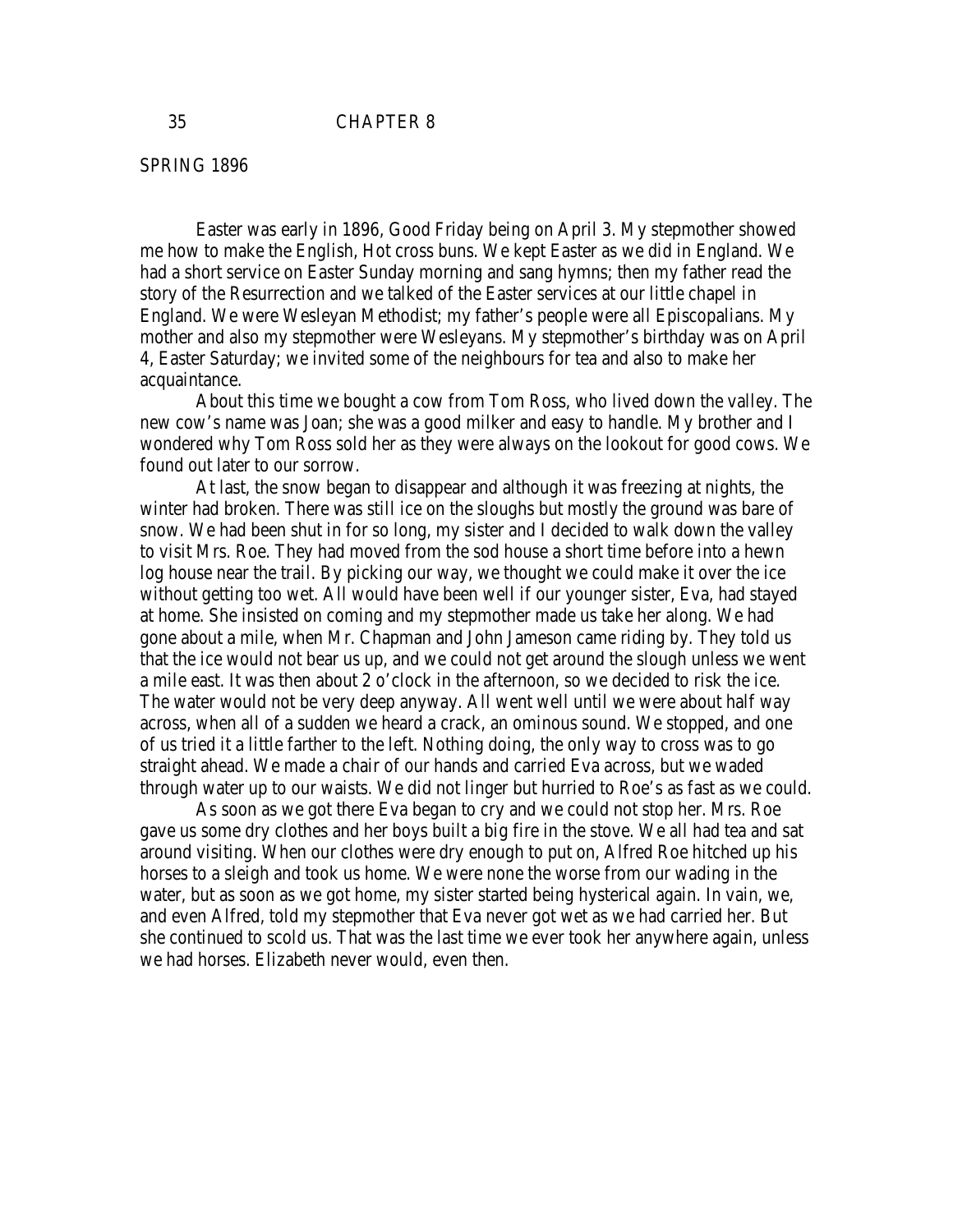It was shortly after this that one or two families, who had come to the country by covered wagon, decided to go back and left for the United States. The hardships they had suffered in the winter just past were too much for their wives and families. Their diet that winter had consisted chiefly of rabbits, salt, turnips, black bread and barley coffee. So many of the settlers had to live like that. The long cold months had been hard on the animals too; they were unused to this cold climate and high altitude, thus many were the horses and cows, brought in by the settlers that perished that winter of 1885-1896. The tough Indian Cayuses seemed the only horses that could rustle in the snow and live. So many of the settlers, who came from the states, traveled hundreds of mile by wagon. Many were from Missouri, Kansas, Iowa and Nebraska. They arrived so late in the summer that the haying season was practically over and the grass then had little nourishment in it when cut after August. That and a lack of proper shelter caused the loss of stock.

There was a family by the name of Bean, who lived six or eight miles south of us towards the Red Deer River. They left Alberta in the spring of 1895 but returned the same fall, having found no better location. They were one family of settlers who had first come by covered wagon from the mid western states. They had suffered terrible hardships during the winter of 1895 and had existed as I mentioned previously. It is to the endurance and amazing courage of these early United States settlers that Alberta owes so much. They were wonderful pioneers, taking things as a matter of course without complaining, as so many of the later settlers did. This small tribute I pay them. Many of the children and grandchildren of these early pioneers are some of our most prosperous and enterprising farmers today.

The spring came with a rush. As soon as the snow was gone from the hills, we found our first crocus. They are pretty pale purple flowers shaped exactly like the crocuses in England, except they had fuzz on them. A short time after this we became acquainted with some new neighbours who came to live west of us in the bush about two miles away. They were Charlie and Frank Stevenson and they hailed from Iowa. Our colt, Topsy, developed distemper and as our remedies did not seem to help her any, our father decided to fetch these neighbours. We had become acquainted with them through Mr.A.Bagley who had come from the same town in Iowa. They immediately came over, took one look at the colt, and asked for a pail, a piece of old leather and some sulphur. They put the leather in the pail and set fire to it. When it was burning good they threw sulphur into the pail and held it to the colt's nose, poking her head close to the fumes. After a few minutes they took the pail away and backed off from the colt just as she began to sneeze and cough. You can imagine the rest; the abscess in her throat had broken and the puss flew all over. In a very short time, she was completely well again. Such a primitive method but a very good cure. We were astonished how quickly Topsy got well again.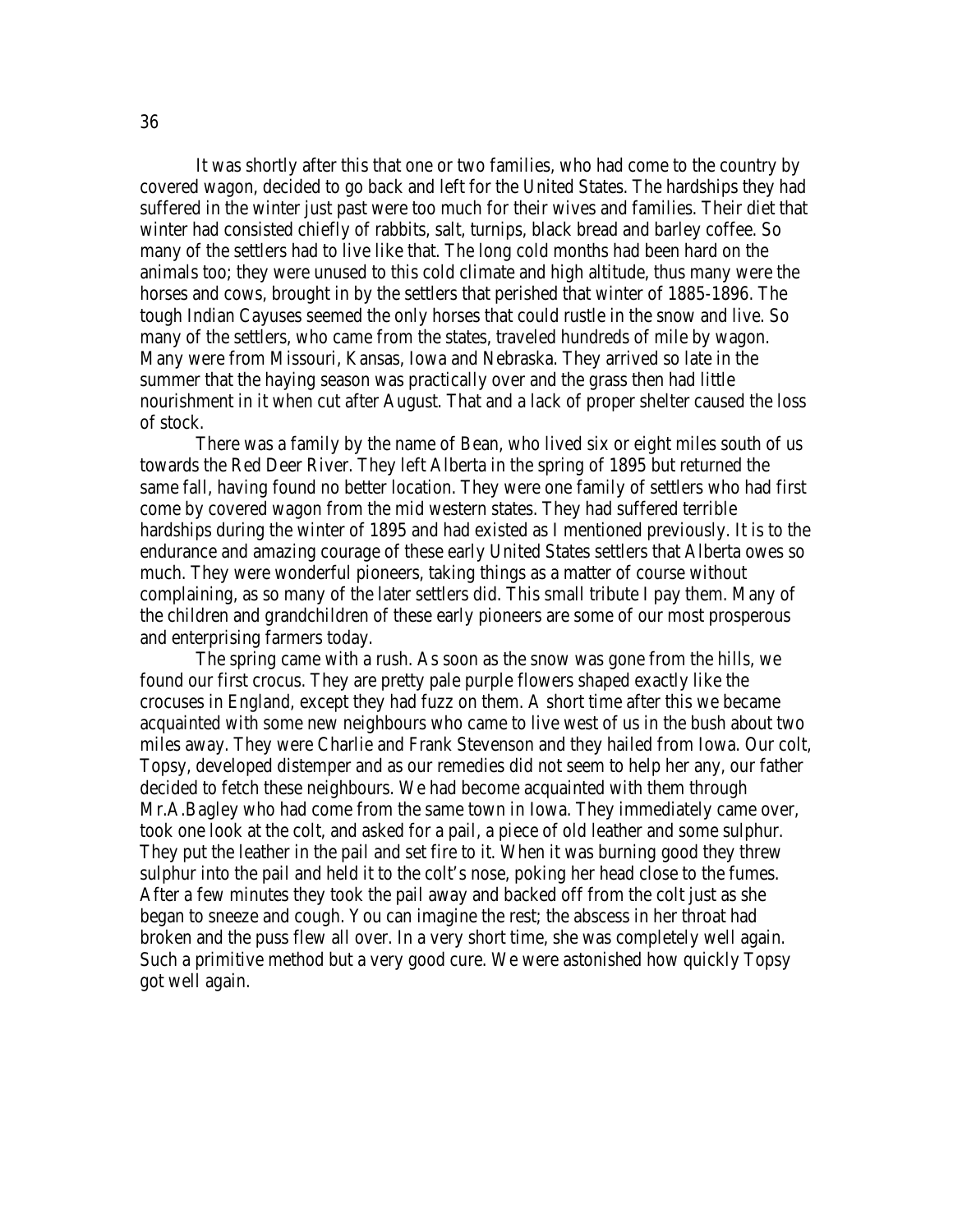#### GREAT EXPECTATIONS. THE GARDEN AND CROPS. ALSO PIGS

At least the weather was warm enough to start putting in the garden. Tom was already sewing his Red fife Wheat. He also had a small piece of ground for an experimental field, to test the different varieties of wheat, oats and barley for germination and length of time it took each variety to come up and mature. We were all interested in that part of our life. My father and I were the gardeners. George, our brother in New York, had sent us a great variety of Vegetable and flower seeds and we made up our minds to try them all. So we started early in May. The garden soil was a very deep black loam; rich soil was a good beginning. We had seen the vegetables that we could grow at the fair, so had great expectations. Mrs. Roe had shown us her garden the summer before, and my sister and I were quite thrilled by the look of it. So my father and I put in a large garden. I always loved to work in a garden and in the States I had grown lovely flowers of all kinds, so I thought I would try them here. The seeds all came up well and we kept the long rows free of weeds. By the first of July everything looked fine. We had cress, radishes, and lettuce in abundance in June.

Not long after this, my stepmother decided I should go to Lacombe to do some shopping. She called me into her room and told me I was to leave at 6:30 am the next morning. I was to go with Mrs. Chapman. I tried to tell her that would be Saturday and I was not ready to go as it was always a busy day with me. No argument availed so I had to go. I was up bright and early, ate a lunch and started to walk the three quarters of a mile to the Chapman's house.

We left from there at 7:30 am and as the bush road was almost impassable, took the road to the west past Mr.Ash's place. The trails were in terrible condition and we had to go miles out of the way to avoid the muskegs and skirt around the sloughs. The horses walked every step of the way. It was a lovely day, birds twittering and calling from the trees by the way. Flowers were plentiful and wild fowl, ducks and snipes were in abundance on lakes and sloughs. These are very good to eat, either fried, roasted or made into pie. There was no early frost that year of 1896, so I saw lots of wild strawberries in the grass around the sloughs. It was all new country to me.

However, the trip was very tiring; we sat on a board covered with a rug and placed across a single wagon box. At some jolts I thought I was going to be thrown out of the wagon. We reached Lacombe about noon, having passed the Bruce's farm and also the Nichol brother's place. It must have been twelve miles, the round about way we went. We returned home the same way as the trails made better traveling for quite a few miles out of Lacombe.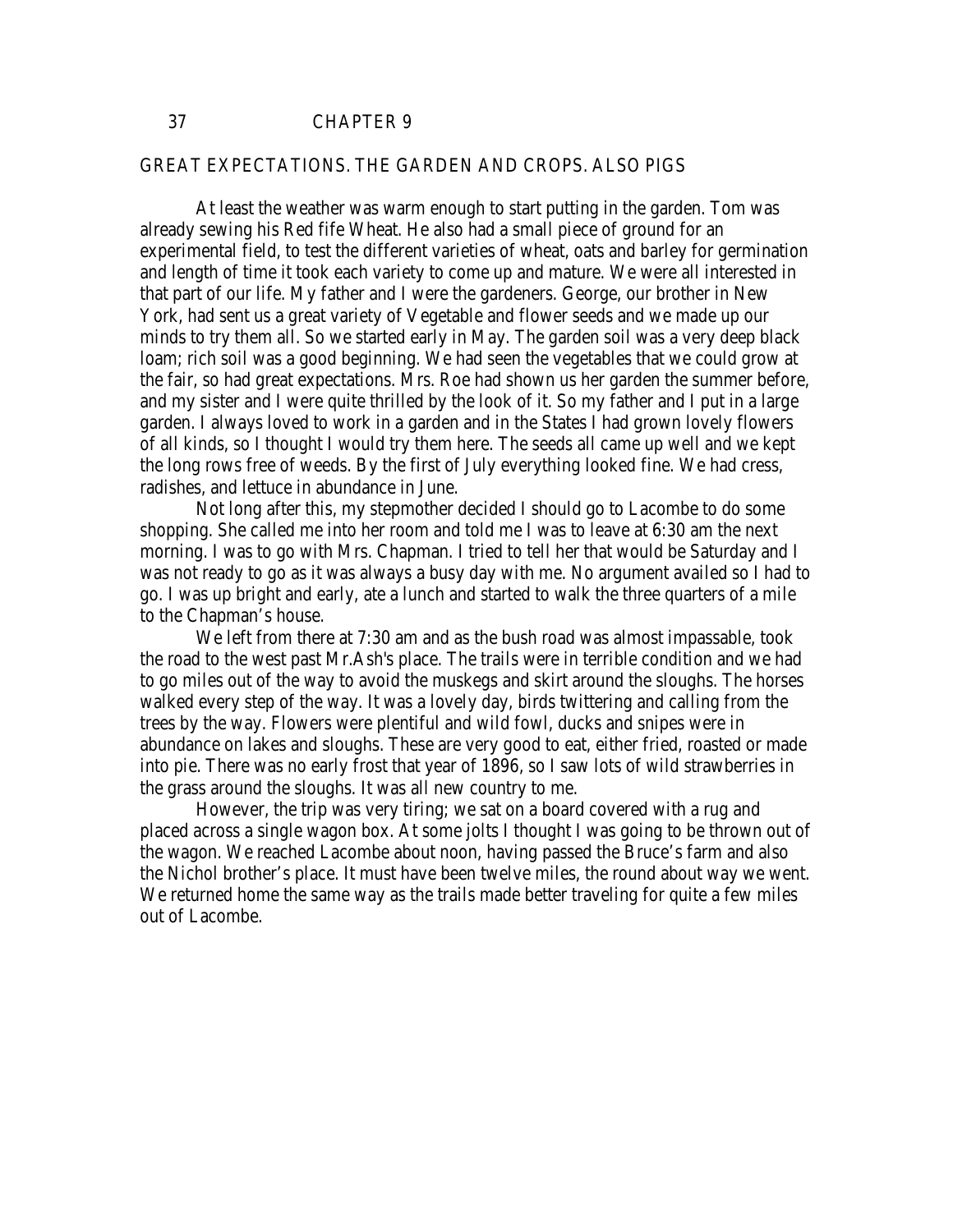It was 7:30 pm when we reached the Chapman's place. My sisters, who had been listening for the sound of the wagon, met me on the trail as I walked home. Elizabeth and Eva eagerly gave me all the details of their day. It seemed they had been put to work to do the things I usually did, and were not at all pleased. They had also found a lost hen stuck between two upright logs in the pig's pen. The girls went with Tom later to bring home the groceries, meat and other articles I had bought in Lacombe. Quite an orgy of shopping for me that day; I very rarely went to shop, as my sister was fonder of that job than I was, hence her displeasure when she found me away in the morning. I sometimes wished she had gone in my place and got all the jolts and bumps. I was quite stiff the next day, but as it was Sunday I could rest a bit and read.

The fruit that summer was very plentiful. Gooseberries and raspberries grew on the beaver dam below the house and to the west end of the slough and near the ravine that takes an end just there. An old Indian once told my father that fifty years before we lived there, there had been lots of beaver around, there was a large four roomed beaver house not far from the dam. We found Dew berries, something like raspberries only growing on a trailing vine on the hillsides. And black currants along the creek in the ravine. There were also Saskatoon's, choke cherries and high bush berries, as large as tame gooseberries, with long blooms, dark red in color and when cooked tasted like black currants. I never found out their name but they made lovely jam and jelly. Late in September, there came lots of cranberries too. They were very sour and it took a lot of sugar to make jelly from them. I picked, canned by cold pack and preserved sixty quarts of wild fruit that summer and fall, starting with strawberries which were plentiful in June. Blueberries, the old stand by, were also a good crop and I made jam from them too. We all enjoyed it. The wild fruit was a great help to our menu. The first year, we had no variety and had to rely on dried prunes and apples to help out the blueberries.

Then we bought another pig, a large white Yorkshire sow. She became a great nuisance and was always getting out of her pen; once she followed the men folk through the bush for three miles. To the top of Arnold's hill. We hunted all over for her and finally found her in the middle of the muskeg, in the late afternoon. She was tired out with her journey, covered with mud and glad to get to her pen to be fed. No more bother with her that night. The next day the men decided to put a ring in her snout so we all went down to the barn to watch and see how it was done. We all had a grudge against her, as she always came grunting around the kitchen door just at dinner time and a grand chase we had to get her back in the pen and then usually returned to the house to a cold dinner.

My father sat on her back to hold her while my brother put the ring in her snout. At the first touch, off she went. my father hanging on to her and riding her. We all laughed so much we could do nothing to help; and father calling to us to head her off at the fence. My stepmother waved her white apron and we all chased after her with sticks but it took a long time to corner her, and drive her into the pen. That was where they finally barricaded her and ringed her for good.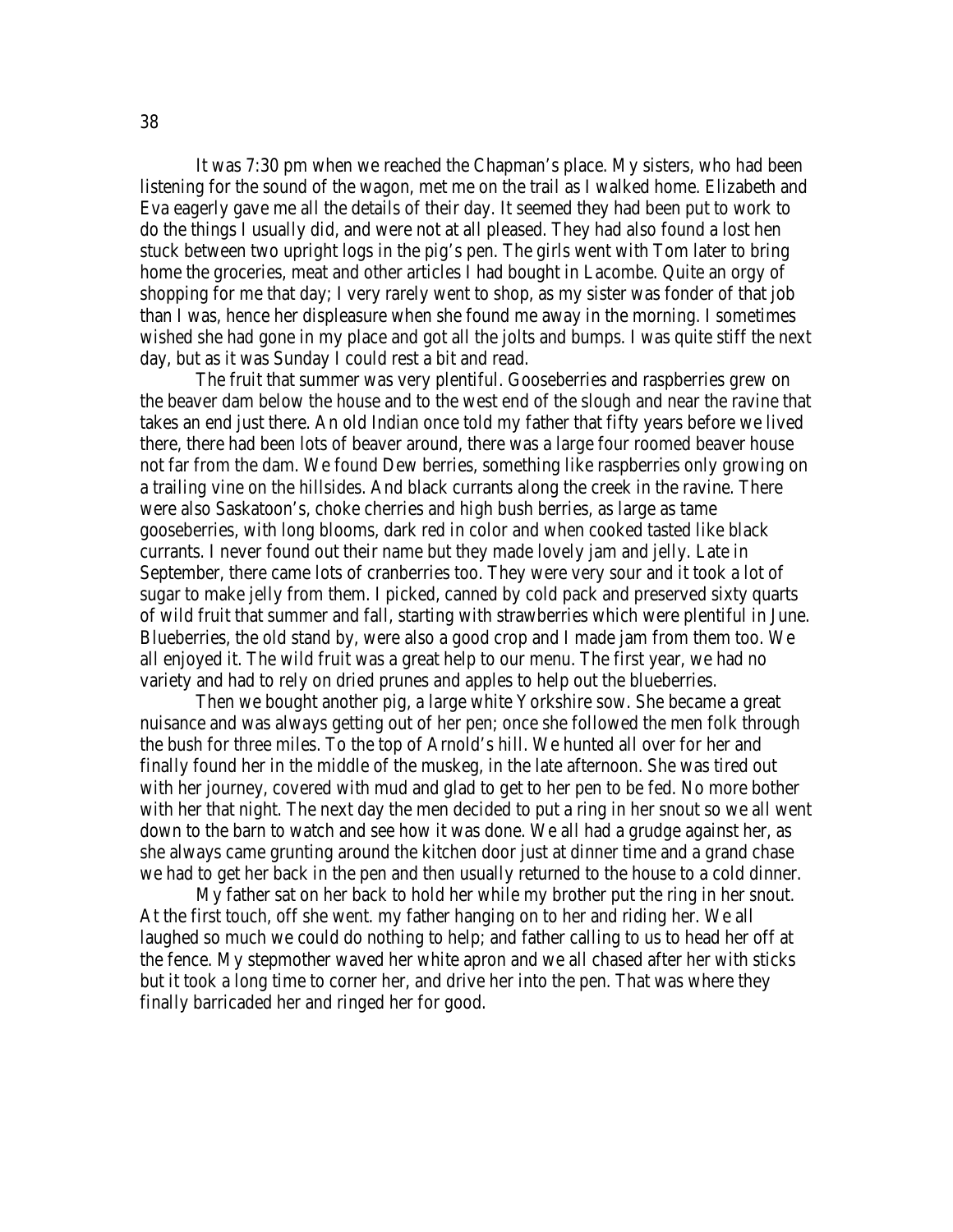Such excitement and laughter, even my stepmother said it was the funniest thing she ever saw, father riding a pig, and she laughed too, whenever she thought of it. Father couldn't see the funny side for a long time, and said it was no Childs play hanging on to that big sow. My sister and I just hated pigs, they were always doing something. Many were the stories we heard from the neighbours of the troubles they had with their pigs, so that was some consolation. Dear me. Pretty near a whole page about pigs. They were the bane of our young lives, only enjoyed when we were eating them. No wonder Frank Roe used to come over to hear them squeal when they were being killed; we thought him a regular barbarian until we had lots of pigs of our own.

One evening in May, a nasty wet night, I was told to go over to Kilby's for the mail as Mr.Kilby had just got home from Lacombe. My stepmother was expecting some special letters from England. I hesitated at first as I knew I would get a good soaking, walking across the field and slough, where the grass was so high; To go around by the road would take too long and it was getting late, also I was more liable to get lost as well among the trees. Off I started as fast as possible. The mail had arrived all right and in addition there was an important looking letter for my father and a large package addressed to the Misses Makepeace, in care of my father. I was very curious to know what was in that parcel so hurried home. To our delight it contained chocolate creams, bon bons, and French creams. What a treat after not tasting any sweets like them for two years. It was a present from the Mr. Jackson, whom we met on the train after we left Moose Jaw. We had parted from him at Lacombe. He evidently had not forgotten us.

Father's letter was very important as it offered him the job of enumeration for the conservative government. He was to do the settlements north and east of Wetaskiwin. There were Swedish and Russian colonists in the area. The Swedish settlers were very intelligent and believed in governments and they readily gave my father the information he asked for. Very different were the Russians, they looked upon anyone connected with government with the greatest suspicion and distrust. My father finally had to find an interpreter to tell them all he wanted to know; he had to find out how many people lived in that house and the fathers name, so the government would know how many people lived in the country. My father told us these Swedish and Russian settlers lived much the same as they did Europe, sleeping between feather ticks, especially the Scandinavians. He was well treated by these people who trusted an Englishman.

The Russians had no use for any form of government and at first my father could not even get a nights lodging. Luckily the weather was fine although the nights were cold. Before long he posed as just a traveller and then could stay all night. He noted how many people lived there and next morning after breakfast, paid them and asked their name. By so doing he was able to find out what he wanted to know. The Scandinavians on the other hand, asked for news of the different parts of the world. My father had a few New York papers with him to read at odd times, so he left them with these people, who treated him to the best in the house, including a good bed. They were wonderful settlers Father said, so clean, thrifty and industrious, also very religious.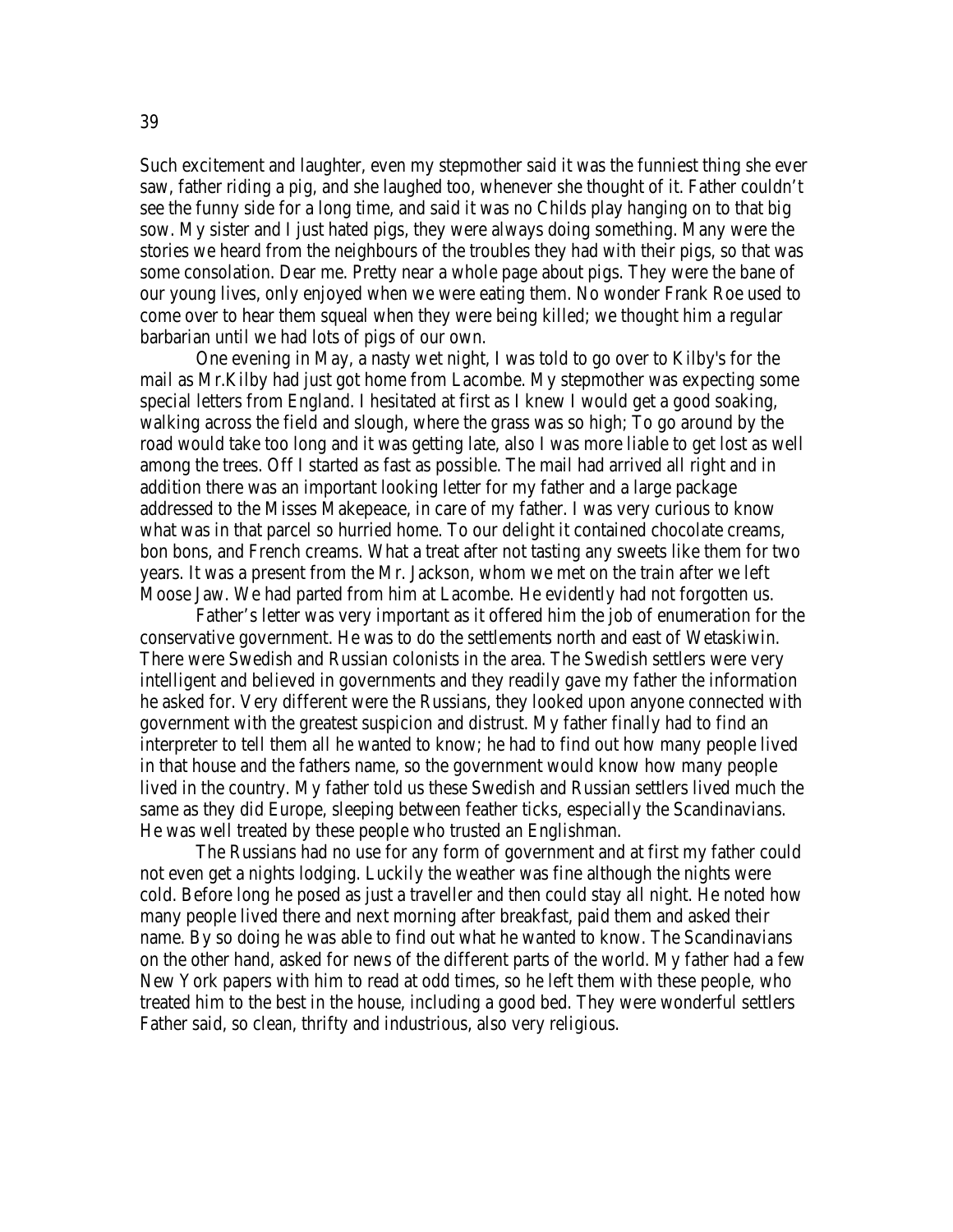Some Russians treated him well too, but it was hard to break through their reserve, suspicion and mistrust; an Englishman was all right but not as a government representative. Their houses were of logs with thatched roofs, and the doors were also thatched on a frame. As my father did not know the country he was given a guide from the Hobbema Reserve, an Indian by the name of Joseph Whitford who was a protestant. His people had all been Christianized by the McDougal Missionaries. A Mr.Bouchier, from southern Alberta, had been to our house and had given my father the necessary papers and instructions, and also told him he could get a guide at the Indian Reservation On their long rides my father would sing some of the Methodist hymns that were well known and then Joseph Whitford would join in and sing them in the Cree Language. Sometimes father rode alone to the different settlements and often met Indians. He always carried a good supply of plug tobacco and also candy. When he met an Indian, he would say "smoke" and then father would hand out a plug of tobacco and when squaws come up it was the same thing. If there was a young squaw, he would give her candy or a small coin. They always expected something. At first the long days in the saddle tired him as he was not used to riding so far, but gradually it ceased to bother him and he thoroughly enjoyed the scenery of the different places he went. It was quite and experience for him and he gained a lot of knowledge of the country and its inhabitants.

Then we bought another cow from Mr. Howell, the druggist in Lacombe. We called her White Bess and her calf, Beauty; she was a good milker, gentle and easy to milk. It was my chore to help with the milking as Tom would often be away and I was the only one who had learned to milk. Later, we bought a Black Angus yearling heifer from a neighbour, Tom Hitson, who was staying at Kirby's that winter. Father sold our first cow, Birdie, to the butcher, Mr. Puffer in Lacombe. He used to get the Indians to tan the hides for robes. Ours was so stiff we could not use it for a robe, there was too much glue left in it. It was a very large hide, as she was a big light colored roan shorthorn, almost pure bred.

Now that the weather was fine we drove to the services in the Canyon school house. It was rough riding in the wagon but we could all go that way and the six of us helped to swell the congregation. Sometimes we drove horseback as that was the best and easiest way to travel. But we only had three riding horses so then some of us had to stay home. As a rule, Tom, Elizabeth and I went. Sometimes we took Eva along but she did not ride by herself at that time. The horses would sometimes get scared and shy at the least noise.

About this time, one of the neighbours to the west, about three miles away, Will Smith had his father and sister visiting from the States. He had invited my father and stepmother over to supper on Sunday and of course we returned the compliment and invited them to visit us. We found Miss Smith very sociable and friendly and we visited with each other a lot that summer and for as long as she stayed at her brothers.

40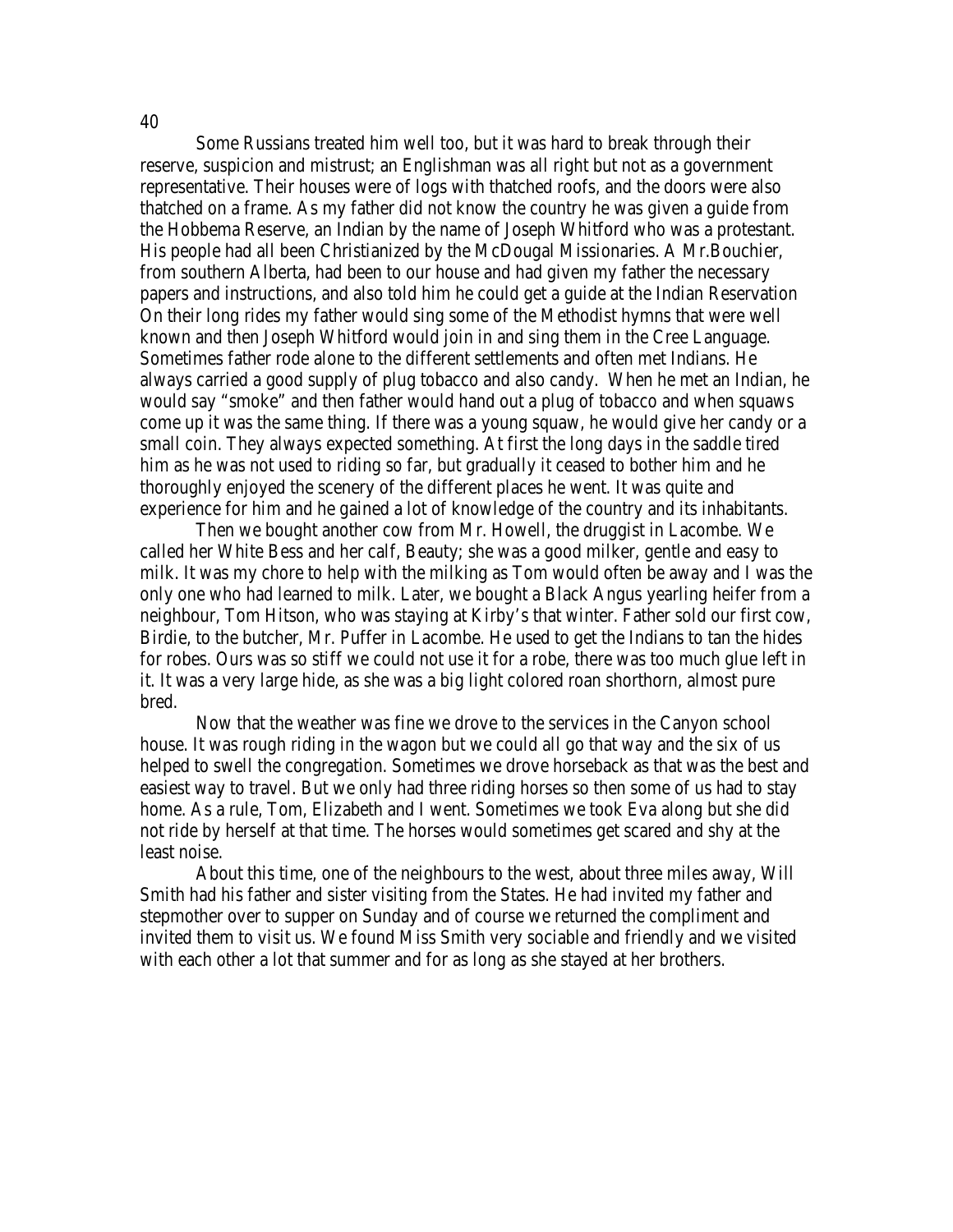One day along in the summer, she got quite a good scare. As she was riding through the bush she ran into a badger; she jumped off her horse, got a stick and tired to drive it away. It wouldn't move and her horse was getting restless. Finally, she gave up, ran to her horse and backed him down the trail until she came to an opening. Then she circled around through the bush until past the badger. She was very excited as the horse came galloping up to the house. She said she was not a bit afraid of the badger until it started to snarl and came towards her showing fight. It was then she ran for her horse. Usually Miss Smith was a very calm sort of person. Tom said she must have been between the badger and its hole. He warned us to leave badgers strictly alone and to go around them instead of trying to pass them in a road as she did. We rode with back with her, hoping to see a badger as we had never seen one. However, it had disappeared, and as often as we rode that trail we never caught a glimpse of a badger. This was in the early summer of 1896.

A short time before, Mr. and Mrs. Chapman had moved to the lower end of Pleasant valley. She had been such a good neighbour and friend to us from our first visit with her. We were sorry to see her leave; they were going to live near Mrs. Haines, where we went to our first dance, and it seemed so far away. Mr. Chapman decided to go where it was not so closely settled on account of his stock. Later on in August, Mrs, Chapman's mother Mrs. Jameson, came to join her husband and sons who lived just two miles south of us. She came from London Ontario and was a wonderful neighbour teaching me lots of things. As a little girl she had gone from Little York, as Toronto was then called, up into county Grey with her father in 1845. They were pioneers there in those days; as our other friend, Mrs. Roe had moved near the trail, their houses were not far apart so we could pay them both a visit the same afternoon. We were quite at home riding horseback, so distance was nothing; we could even walk there.

We were nearing the rainy season again when my stepmother became very ill and the doctor ordered her to be kept in bed. The roof of the house had been made water tight, as we supposed, so I was not thinking about a leaky roof. However the rain came down so hard and lasted so long that one part of it leaked and that was the side where my stepmother's bedroom was. As it only leaked a little, she did not want to be moved so we arranged our umbrellas as sort of a tent over her and put pans to catch any drip. She was under a canopy. We kept a good fire in the heater to ward off chill' at least we kept her dry and she looked upon it as sort of adventure. I often wondered after what would have happened if her illness had turned to pneumonia; there was only one C.P.R doctor in Lacombe, Dr.Richarson and he was worked to death. However, All's well that ends well. A favorite quotation of my brothers; he said this to us when we told him of our trials and tribulations. My stepmother soon recovered and found great pleasure walking in the garden which was coming on well, especially after so much rain.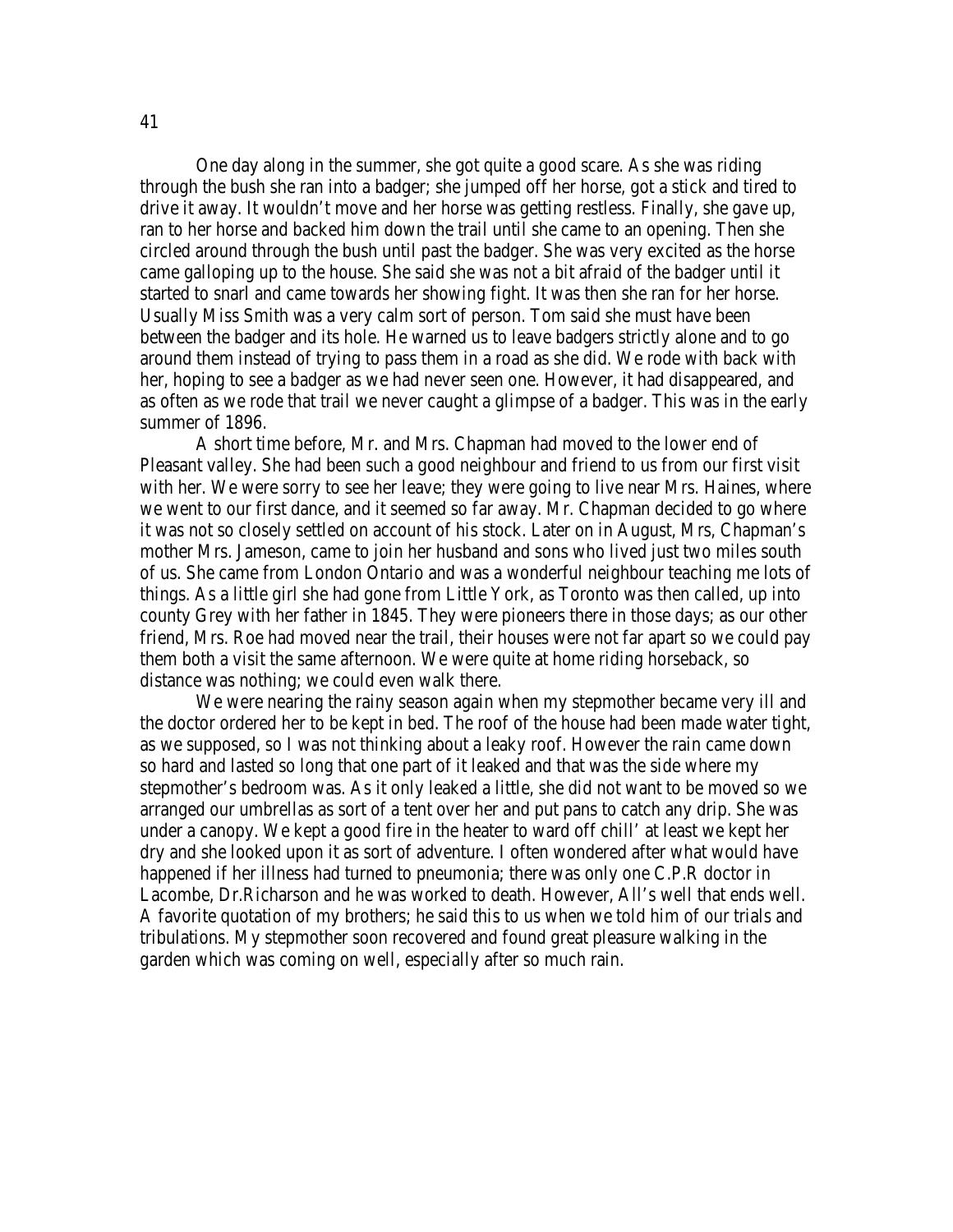My brother decided to have more land plowed. This was called New Breaking, and he hired one of the Roe boys with his yoke of oxen to do it for him. This was something new to us girls and we used to walk up the trail to see the oxen working. Frank Roe always cut a pile of willow switches before he started and kept them at the end of each furrow. We argued with him that it was very cruel to whip them so much, but he only gave us a queer look and told us we had never plowed with oxen. One afternoon, my father went to help him with the outfit as the flies and mosquitos were terrible. We took them a can of tea and some lunch. Frank said he could manage the rest of the afternoon so my father came back to the house with us. I heard him telling my stepmother that he had run his soul into more sin that afternoon than in his whole life. We found out afterwards that the only way to drove oxen was to swear at them. We thought that was a terrible thing but my brother and Frank just laughed when we told them they should be ashamed of themselves, to use bad language on the poor oxen. That was the only time we ever saw oxen working. They were so slow that horses were used most of the time.

Up to this time there had been no sign of frost and our garden was a thing of beauty and a joy to contemplate. Everything had grown so much after the rain that we had our share of radishes, cress, lettuce, onions and peas. Such a nice change from potatoes, carrots and turnips; these we did not appreciate. The flowers were lovely, particularly the pansies, sweet peas and asters. These were simply gorgeous and I never tired of walking among them. The mignonette scented the air; these were so different from the prairie flowers we thought. Alas, for our hopes we had walked through the vegetable garden the night of July 20 and remarked on the wonderful growth, the next morning, July 21 when we looked out our bedroom window there was a white frost over everything. An hour or two of sunshine and you could not see a green thing left in the garden. The carrots, turnips, and potatoes were as black as the ground. What a great disappointment that was. My father and I had spent a great deal of time and care, especially among the vegetables, and anticipated a nice variety for the winter. It was late in May before we could start gardening that spring of 1896, so we had to put in long hours at it. So much for experiments. My brother had warned us we might have frost but as a rule that came early in June, after the rains. We were told not to try and grow beans and corn or anything that needed lots of hot nights. In the fall, when I took up the garden stuff, the potatoes were the size of hickory nuts and the carrots and Swede turnips, the size of a small stick. Half an inch through. They were only good to flavor soup or stews. The year before, 1895, the vegetables had been so large, especially the potatoes. The frozen potatoes had a peculiar sweet taste but we had plenty of them.

As haying season approached we noticed a light haze over everything and the sun was like a red disk. This lasted for weeks and my brother told me there was a big prairie fire somewhere south and west of the Red Deer River. About this time, we heard of an awful accident that had happened to a young boy near Red Deer; he had both legs cut off by a mower, while helping his father in the hay field. The man had got off to do something to the mower when the team started up and the knife, being in motion, caused the accident. This incident made a great impression on our minds when we heard the boy was dead. It was hard enough to live on the prairies even in the best of health.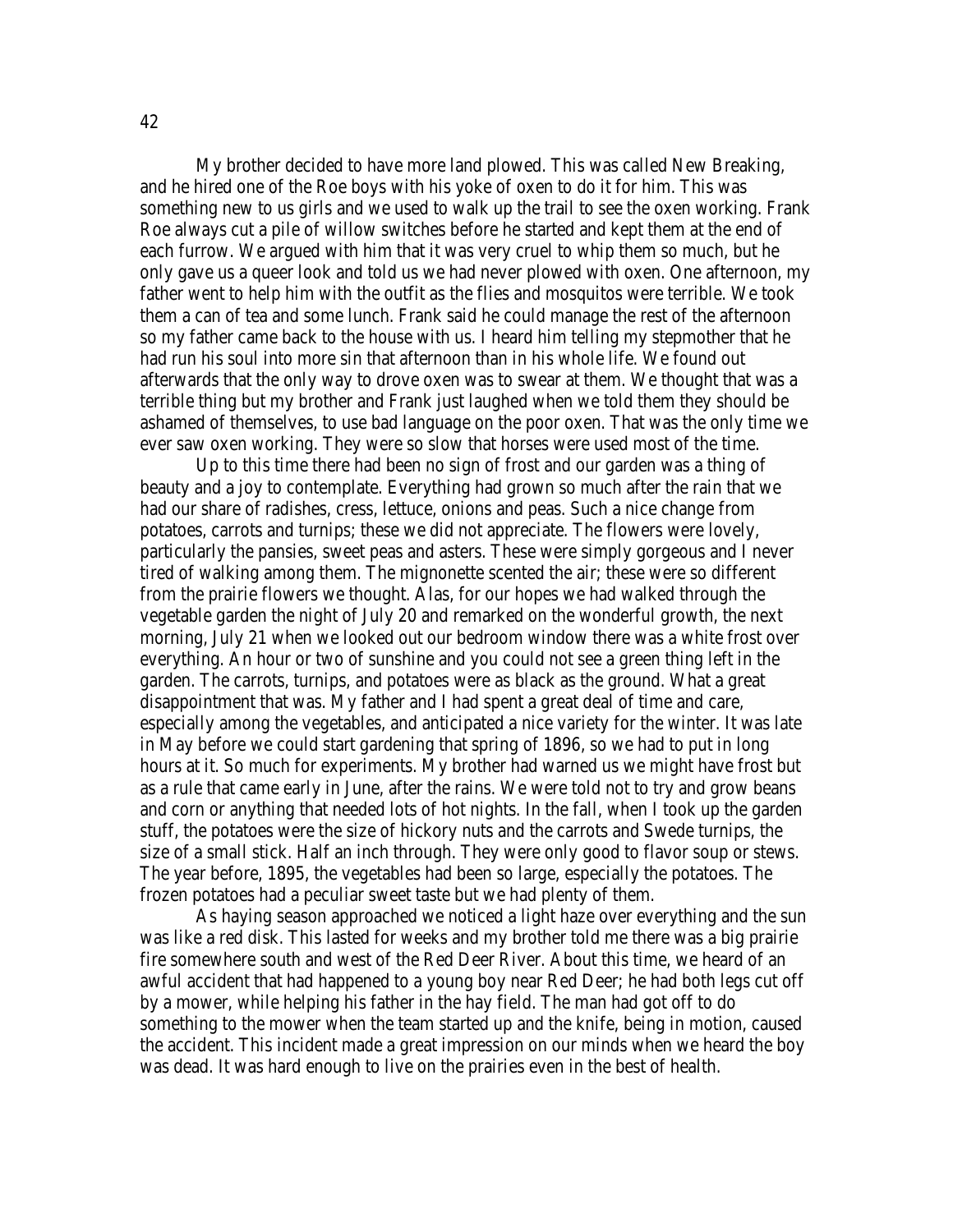A short time later, our neighbour, Mrs.Kilby, came home from working in a hay camp thirty miles away. She had had a very bad fall and as she was too ill to work, her husband brought her home. The day after they arrived home, the little girl, Lily, came over and asked me to go and see her mother, who had sent for me. Of course, I hurried over and found such a sad state of affairs; the poor woman in bed and not a soul to do anything for her except the little seven year old girl. Her husband had to see about getting some hay up for their animals and then harvest the bit of crop they had. They had plenty of small potatoes but little else. I prepared some food for her and helped the little girl cleaned up the house and gave her a cool wash. She said she felt a little better, knowing she would not be all alone anymore, as I promised to come everyday and do what I could to help her. I was not very big myself as I only weighed seventy-eight pounds, but I knew how to do things and was sympathetic. That helped a lot she said. When I got home and told my stepmother, she said she would walk over the next day and see what could be done.

Mrs. Kilby was a great knitter and thought perhaps she could sell hand knit socks in Lacombe. We ordered quite a few pairs for ourselves, stockings as well, and she was quite pleased, as she said it made the time pass more quickly; I was glad to get away from my knitting as it was a job I thoroughly disliked. My father told some of his friends in town about Mrs.Kilby, so she soon had more orders than she could fill. It was months before she was able to get around again the doctor said she had bruised her spine, and she must lie in bed to give it a chance to heal properly. My stepmother had insisted on sending for the doctor; as soon as she had seen and talked to her. She always liked Mrs.Kilby and helped her a lot. There were a lot of blueberries that fall and the little girl used to pick them for sale.

One morning I was very busy and could not go over and see Mrs.Kilby until I took her some dinner, so sent my sister Eva to ask Lily how her mother was that morning. Eva was to pick some berries for pies. She came rushing home, quite excited. She said to me "what do you think lily said when I asked her how her mother was?" She then told me that lily said, "My papa says, if you ask me anymore questions I was to say, I don't know. I asked my sister if she had asked any questions and she laughed and said NO. But Lily told her the funniest things. Lily was a precocious child and I puzzled over that for a long time but finally decided I would go over and see Mrs.Kilby as usual. I never liked Mr.Kilby, so did not pay much attention. Eventually his wife was able to get up for a short time each day so I decided to make my visits fewer in the future. I had been in the habit of giving the little girl lessons in reading on these visits she was such a sharp child it was a pleasure to teach her.

About this time, we got word from Mr.Ried in Lacombe, that the hay balers were in the vicinity and would be at our place in a day or two. As we had quite a few stacks to be baled, we thought they would be some days at our place. Next morning Father, Eva and I left for Lacombe to get provisions as our groceries were running low. We had bought the provisions and about sixty pounds of beef which looked like a whole hind leg. We were just ready for home, when Mr. Burris, the postmaster, came running out to the road waving along letter which had been overlooked when we had asked for our mail. It was quite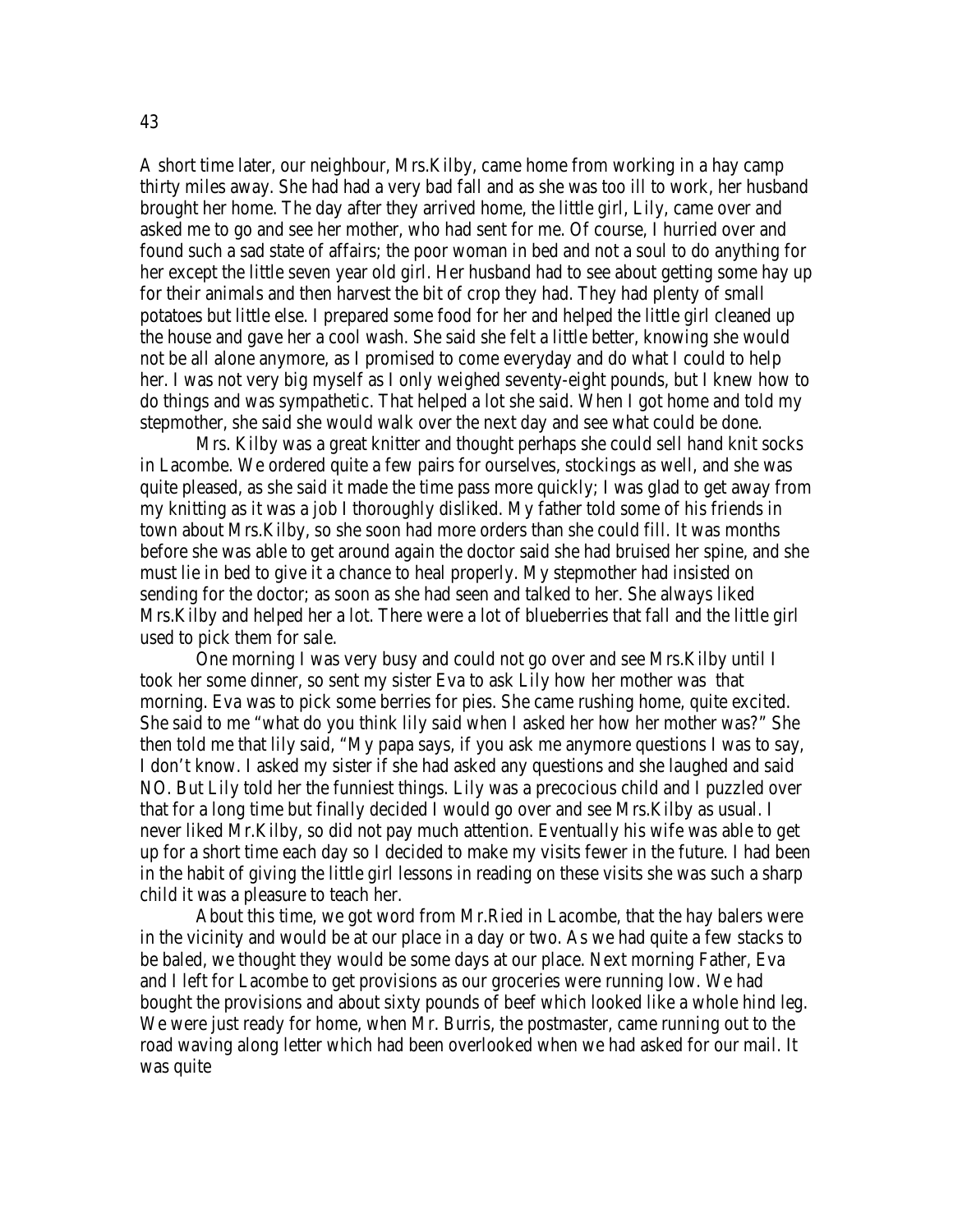a surprise to us as we were not expecting an English letter. It was from my fathers Lawyer in England and enclosed was a draft on the Bank of England for thirty pounds, payment of an old debt. We loaded up a few extras to celebrate.

We got another surprise when we got home; the hay balers had arrived for dinner. As there was no meat, one of the men offered to catch some young roosters He and some others killed, plucked and cleaned them so they had fried chicken, vegertables and pudding, all made in a hurry. By the time we reached home, a number of bales were made. Such excitement when they came. Our sister told us Tom was out after the cattle as they had had an early dinner, so while she rode around to find him; my stepmother had to be very busy cooking. The men were all good natured; she told them we had not expected them as we had word they would not be at our place for a day or two. We enjoyed having them it was something like having threshers. Most of them came from north of Lacombe, around Wetaskiwin.

I used to wonder if Mr.Kilby resented us going there and taking care of his wife; at any rate, she had been left alone and was not able to move at all. They were very poor in those days, and the little girl ran barefoot, although it was turning colder, One day she said to me, you know if I pick up nine bushels of potatoes my Papa will buy me a pair of shoes, so my feet won't get so cold. I felt so sorry for her that when I went home I hunted out a pair of my sisters hoses and took them over to her early the next morning. Such a delighted child you seldom see and how she danced up and down in them. She was quite elfish looking too and had a queer trick of looking at you sideways. She turned out to be a beautiful woman and married a wealthy mine owner in the BC mountains. Being the only child of her age in the district, everyone noticed her. We intended to see that she had a good Christmas that year and she did. It seemed to us, who had been brought up in a city and had lots of toys and amusements when we were tiny tots, that she had an unhappy narrow life for a child of her age. I remember how sorry we all were for that little girl, my stepmother especially, and how kind she was to Lily and her mother.

It was now well into the month of November and my fathers birthday was on the  $30<sup>th</sup>$ , so we decided to celebrate the day. Mr. Kilby had been lucky enough to shoot a large deer, so we bought a haunch of venison. Such a treat after wild fowl and salt pork. The rabbits had the disease that winter and were not fit to eat for food. We had not killed our steer yet either, as they did not want to freeze it too soon. Then too, the weather had been very stormy. I think our neighbour would rather go hunting than to work at home.

As the snow was too deep to do much walking away from the house, we used to take a walk around it, as the wind kept a space clear. One morning, a bright, sunny day, we walked around the house and in the snow we saw large foot prints of some wild animal. They led right up to our bedroom window and we could see where it had lain down. We followed its tracks up over the hill into the timber and then we decided to turn back. The tracks in the snow were as large as a bears. We thought it must have been after our chickens, or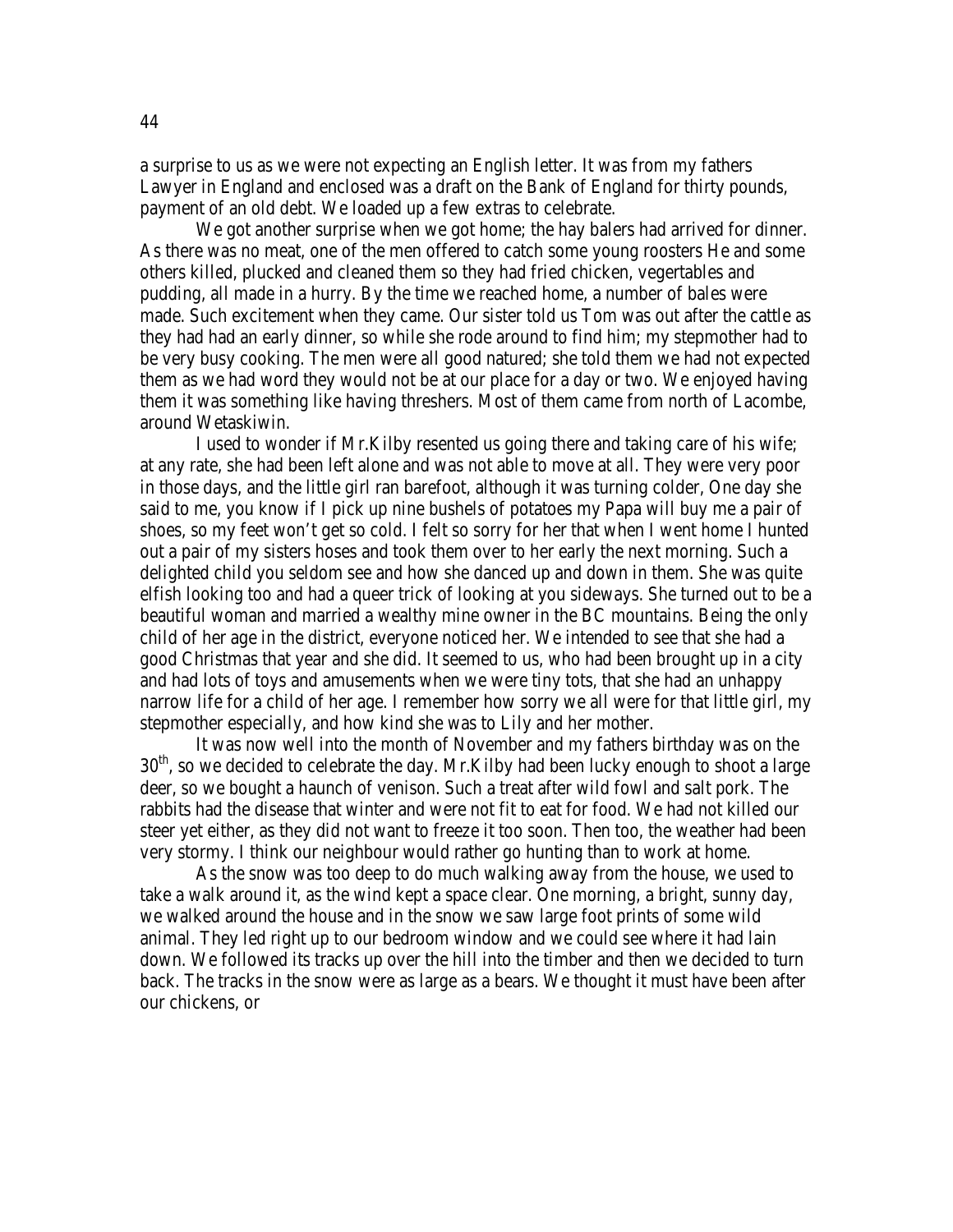maybe the pigs, which were always closed up tight at nights. Tom saw the tracks and thought they looked like Lynx. Tom had warned us about hungry marauding wild animals when winter came. There were also, large wolves up in the bush and we could hear them at night; such a blood curdling sound. My brother and father used to see them when cutting logs for the new barn and rails for fencing. There had been one or two the year before, perhaps more, only they never saw more than one at a time. We lived on the edge of the timber that ran from the Battle River to the Red Deer, and six miles away in the canyon, bears, lynx, wolves and deer were often seen in the fall and winter. The deer traveled in a herd in November, after a snowfall but the bears holed up for the winter. Lynx and coyotes seemed very plentiful and the wolves always stayed around. We did very little horseback riding in the winter and never went into the timber. Sleighing was practically our only means of travel then.

We told our neighbour, Mr. Kilby, about the lynx sleeping under our window and he followed the tracks for two days and finally shot it. He brought it to our house and threw it into the kitchen. Such a huge beast. He told us he had to put seven bullets in it before he killed it. It must have been as hard to kill as a cat. When he threw it into the kitchen we got quite a scare. My sister would never sleep on the couch by the bedroom window again, after father had teased her and called it her bedfellow, and that settled it. It measured six feet from the end of it nose to the tip of its tail.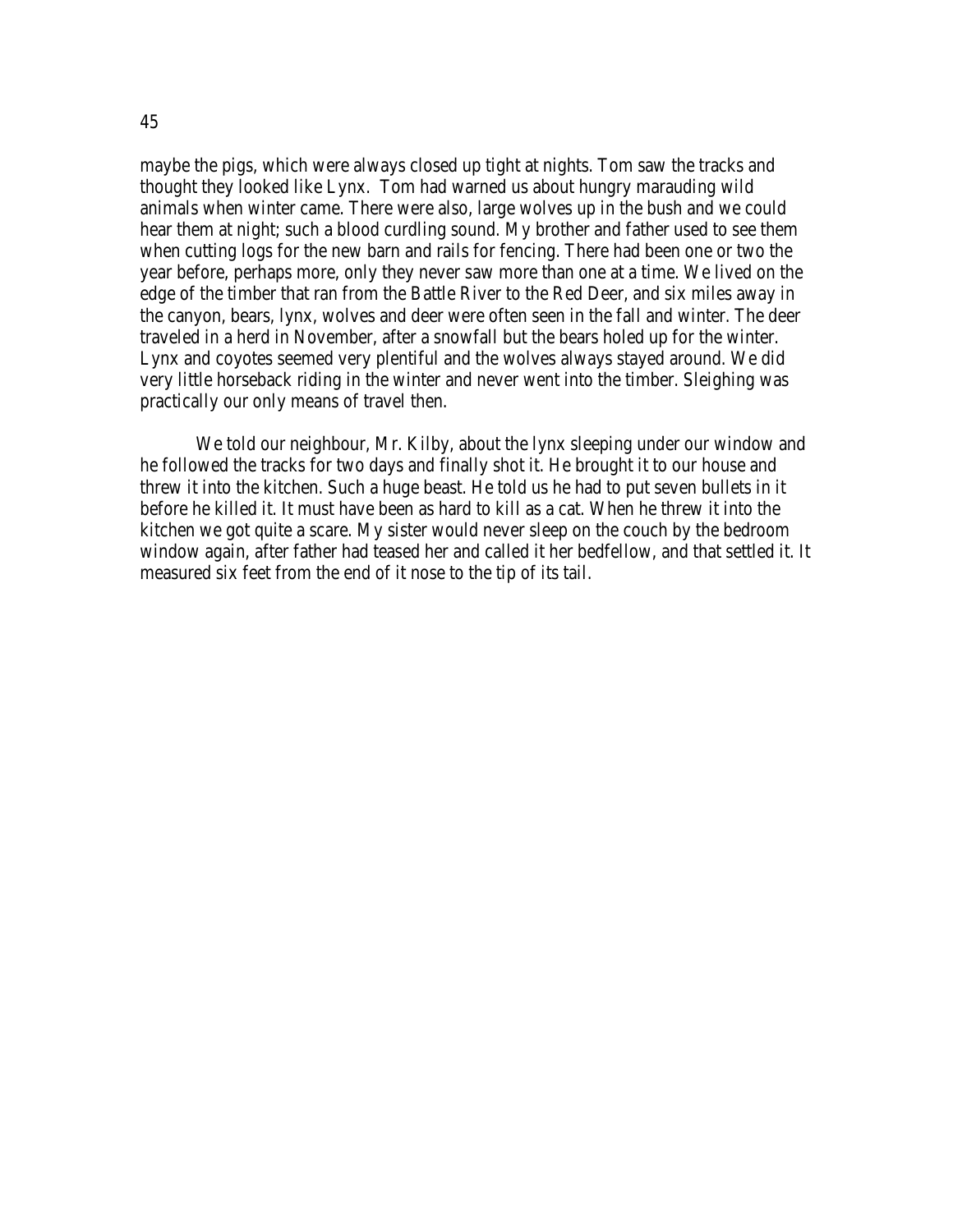#### EVENTS: FALL AND WINTER OF 1896

So many things happened that fall and winter. In September of 1896, the liberal government brought in Dukhobors and Galatians as new settlers. Tom and I went to Lacombe to see them. They were a wild looking people, dressed in unbleached cotton with loose trousers and long coats, belted at the waist with a leather belt. They wore sandals on their feet, and were very dark skinned with long black hair. They were called Europeans, but I had to ask my brother what part of Europe they came from; he told me southern Europe. They got off the train when it stopped at Lacombe, to walk around as they were bound for Edmonton and the North Country. Such a change of climate for them; they would have to wear their sheep skins before long, I thought. We had seen Russians when we arrived in New York who looked like them and they all wore sheep skins. It was only the Galatians who came to Alberta, the Dukhobors stayed mostly in Saskatchewan; I don't think I ever saw a Dukhobor up here. The Galacian's were originally Russians, who founded a colony in Galacia, a province of old Austria.

That spring, Joe and Nat Jameson left for the Saskatchewan River to wash for gold, and John followed in June. That was the spring, that John lost the sight of his right eye. After it healed up, he went north too. It seemed lonely without the boys, as they used to come up quite often. Mr. and Mrs. Chapman left early that summer as well. The Ross's lived a mile and a half further down the valley, so we were the only young people left. Mr. and Mrs. Mahaffey were also neighbours but lived about three miles east and south of us on the other side of the valley. Nat Jameson came early in the fall from the river, his mother had come up from Ontario that summer and was staying with her daughter, Mrs.Chapman, in their new home near the Haines Ranch. Later on, about the middle of November John and Joe came home. There were quite a few dances and parties that winter at the neighbours houses.

Shortly after the party we had for my father's birthday, Nat Jameson came up one evening with an invitation from Mrs. Chapman for us girls to go and spend Christmas with them. We had become well acquainted with Mrs. Jameson by this time, having been to visit her, and as she was going to Chapman's as well and john was driving, my father and stepmother consented to our going. We were to start right after breakfast on the morning of the 23 of December. It would take all day to get there. The worst part was getting to the trail, used by coal teams from the Red Deer River to Lacombe which went down Pleasant valley. We had to break through the timber on the east side of the valley and travel north and east to the coal trail. That took most of the morning and it was quite cold, although the sky was clear and the sun was shining. When the sun went down it was very cold. John said it was at least twenty degrees below zero.